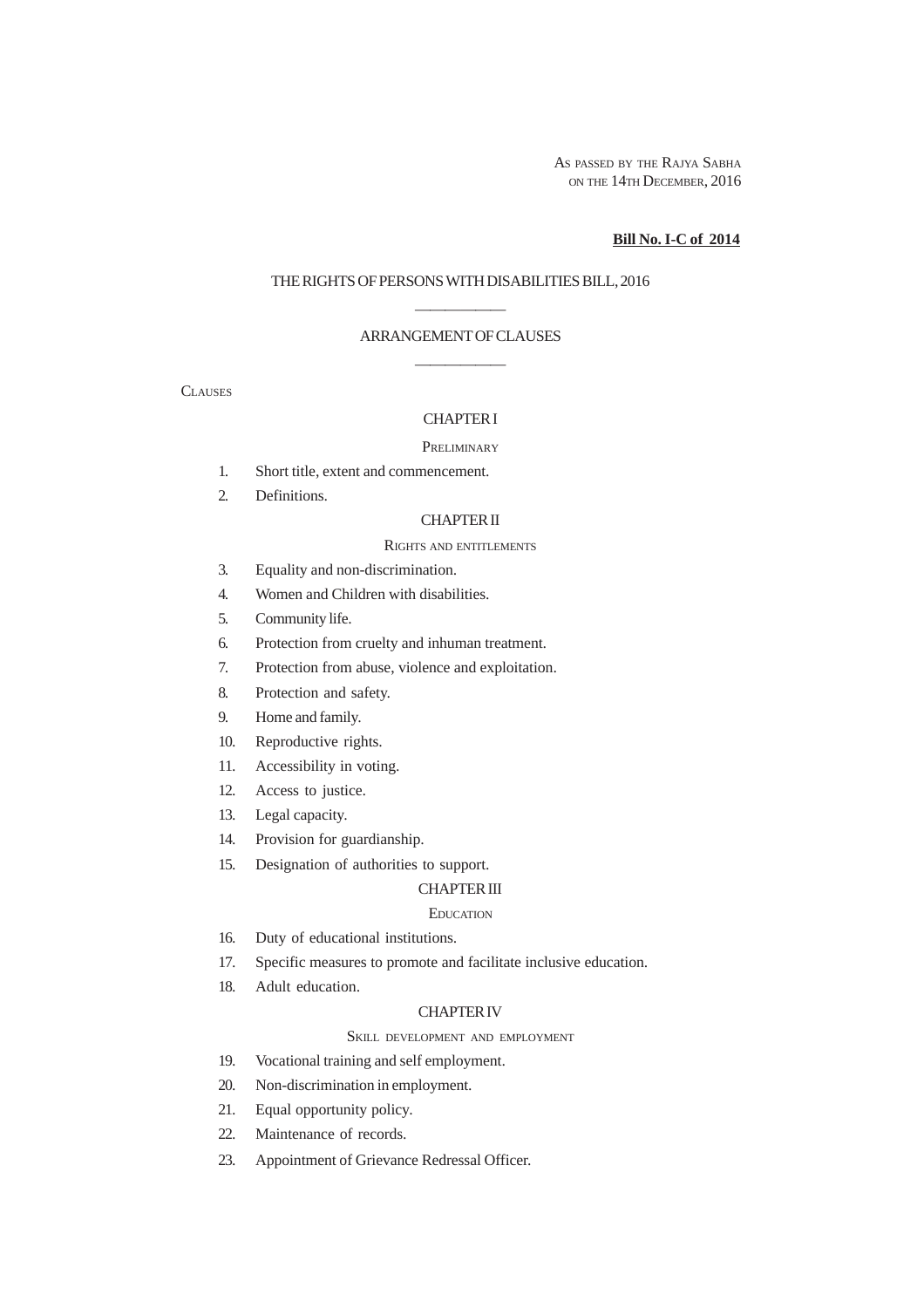**CLAUSES** 

## CHAPTER V

SOCIAL SECURITY, HEALTH, REHABILITATION AND RECREATION

- 24. Social security.
- 25. Health care.
- 26. Insurance schemes.
- 27. Rehabilitation.
- 28. Research and development.
- 29. Culture and recreation.
- 30. Sporting activities.

# CHAPTER VI

SPECIAL PROVISIONS FOR PERSONS WITH BENCHMARK DISABILITIES

- 31. Free education for children with benchmark disabilities.
- 32. Reservation in higher educational institutions.
- 33. Identification of posts for reservation.
- 34. Reservation.
- 35. Incentives to employers in private sector.
- 36. Special Employment Exchange.
- 37. Special schemes and development programmes.

## CHAPTER VII

SPECIAL PROVISONS FOR PERSONS WITH DISABILITIES WITH HIGH SUPPORT NEEDS

38. Special provisions for persons with disabilities with high support.

## CHAPTER VIII

DUTIES AND RESPONSIBILITIES OF APPROPRIATE GOVERNMENTS

- 39. Awareness campaigns.
- 40. Accessibility.
- 41. Access to transport.
- 42. Access to information and communication technology.
- 43. Consumer goods.
- 44. Mandatory observance of accessibility norms.
- 45. Time limit for making existing infrastructure and premises accessible. and action for that purpose.
- 46. Time limit for accessibility by service providers.
- 47. Human resource development.
- 48. Social audit.

## CHAPTER IX

#### REGISTRATION OF INSTITUTIONS FOR PERSONS WITH DISABILITIES AND GRANTS TO SUCH INSTITUTIONS

- 49. Competent authority.
- 50. Registration.
- 51. Application and grant of certificate of registration.
- 52. Revocation of registration.
- 53. Appeal.
- 54. Act not to apply to institutions established or maintained by Central or State Government.
- 55. Assistance to registered institutions.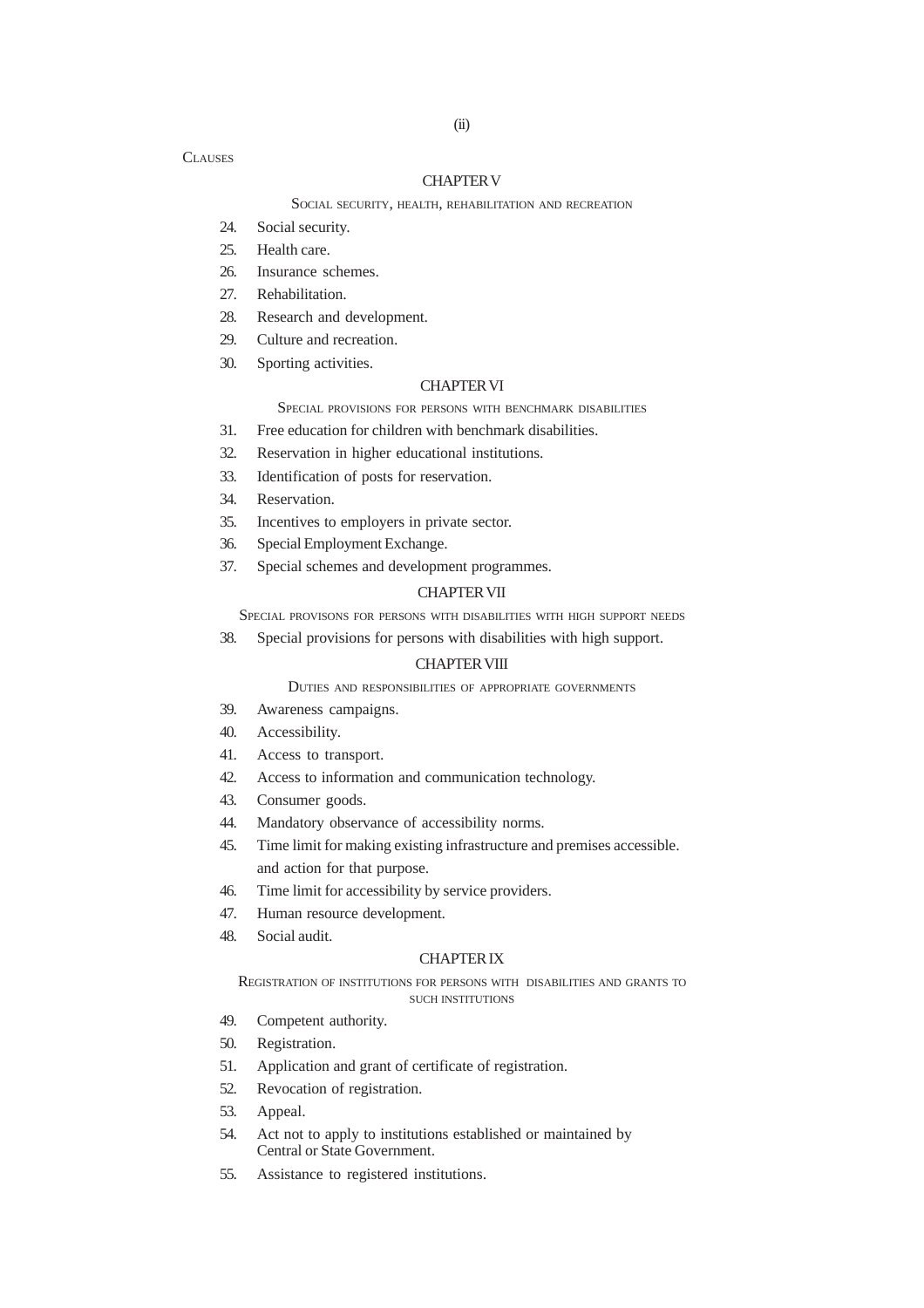## **CLAUSES**

#### CHAPTER X

#### CERTIFICATION OF SPECIFIED DISABILITIES

- 56. Guidelines for assessment of specified disabilities.
- 57. Designation of certifying authorities.
- 58. Procedure for certification.
- 59. Appeal against decision of certifying authority.

## CHAPTER XI

CENTRAL AND STATE ADVISORY BOARDS ON DISABILITY AND DISTRICT LEVEL COMMITTEE

- 60. Constitution of Central Advisory Board on disability.
- 61. Terms and conditions of service of Members.
- 62. Disqualification.
- 63. Vacation of seats by Members.
- 64. Meetings of the Central Advisory Board on disability.
- 65. Functions of Central Advisory Board on disability.
- 66. State Advisory Board on disability.
- 67. Terms and conditions of service of Members.
- 68. Disqualification.
- 69. Vacation of seats.
- 70. Meetings of State Advisory Board on disability.
- 71. Functions of State Advisory Board on disability.
- 72. District-level Committee on disability.
- 73. Vacancies not to invalidate proceedings.

#### CHAPTER XII

CHIEF COMMISSIONER AND STATE COMMISSIONER FOR PERSONS WITH DISABILITIES

- 74. Appointment of Chief Commissioner and Commissioners.
- 75. Functions of Chief Commissioner.
- 76. Action by appropriate authorities on recommendation of Chief Commissioner.
- 77. Powers of Chief Commissioner.
- 78. Annual and special reports by Chief Commissioner.
- 79. Appointment of State Commissioner in States.
- 80. Functions of State Commissioner.
- 81. Action by appropriate authorities on recommendation of State Commissioner.
- 82. Powers of State Commissioner.
- 83. Annual and special reports by State Commissioner.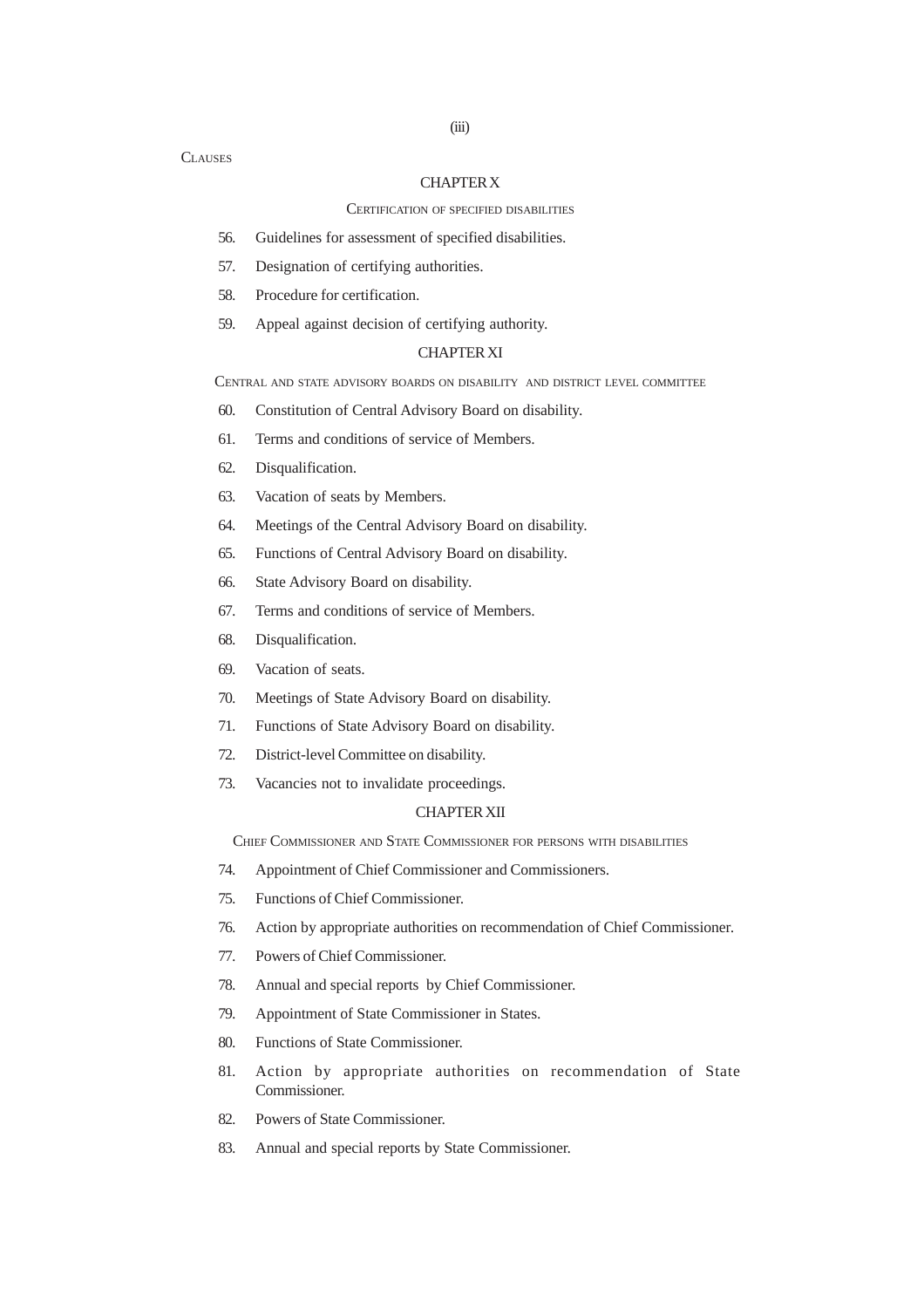## **CLAUSES**

## CHAPTER XIII

## SPECIAL COURT

- 84. Special Court.
- 85. Special Public Prosecutor.

#### CHAPTER XIV

## NATIONAL FUND FOR PERSONS WITH DISABILITIES

- 86. National Fund for persons with disabilities.
- 87. Accounts and audit.

#### CHAPTER XV

## STATE FUND FOR PERSONS WITH DISABILITIES

88. State Fund for persons with disabilities.

## CHAPTER XVI

#### OFFENCES AND PENALTIES

- 89. Punishment for contravention of provisions of Act or rules or regulations made thereunder.
- 90. Offences by companies.
- 91. Punishment for fraudulently availing any benefit meant for persons with benchmark disabilities.
- 92. Punishment for offences of atrocities.
- 93. Punishment for failure to furnish information.
- 94. Previous sanction of appropriate Government.
- 95. Alternative punishments.

#### CHAPTER XVII

## **MISCELLANEOUS**

- 96. Application of other laws not barred.
- 97. Protection of action taken in good faith.
- 98. Power to remove difficulties.
- 99. Power to amend Schedule.
- 100. Power of Central Government to make rules.
- 101. Power of State Government to make rules.
- 102. Repeal and savings.

THE SCHEDULE.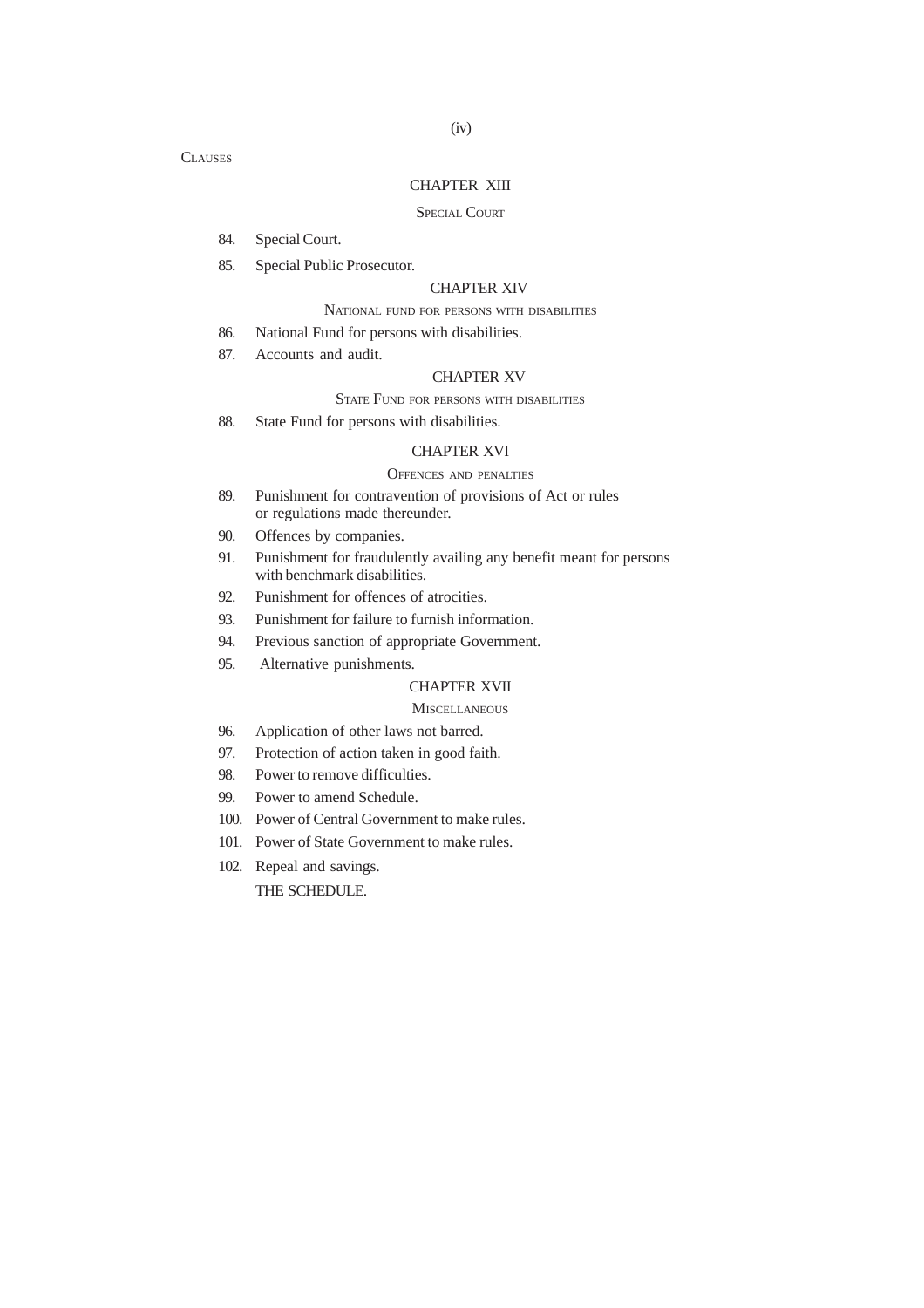AS PASSED BY THE RAJYA SABHA ON THE 14TH DECEMBER, 2016

**Bill No. I-C of 2014**

## THE RIGHTS OF PERSONS WITH DISABILITIES BILL, 2016

(AS PASSED BY THE RAJYA SABHA)

A

#### BILL

*to give effect to the United Nations Convention on the Rights of Persons with Disabilities and for matters connected therewith or incidental thereto.*

WHEREAS the United Nations General Assembly adopted its Convention on the Rights of Persons with Disabilities on the 13th day of December, 2006;

AND WHEREAS the aforesaid Convention lays down the following principles for empowerment of persons with disabilities,—

(*a*) respect for inherent dignity, individual autonomy including the freedom to make one's own choices, and independence of persons;

(*b*) non-discrimination;

(*c*) full and effective participation and inclusion in society;

(*d*) respect for difference and acceptance of persons with disabilities as part of human diversity and humanity;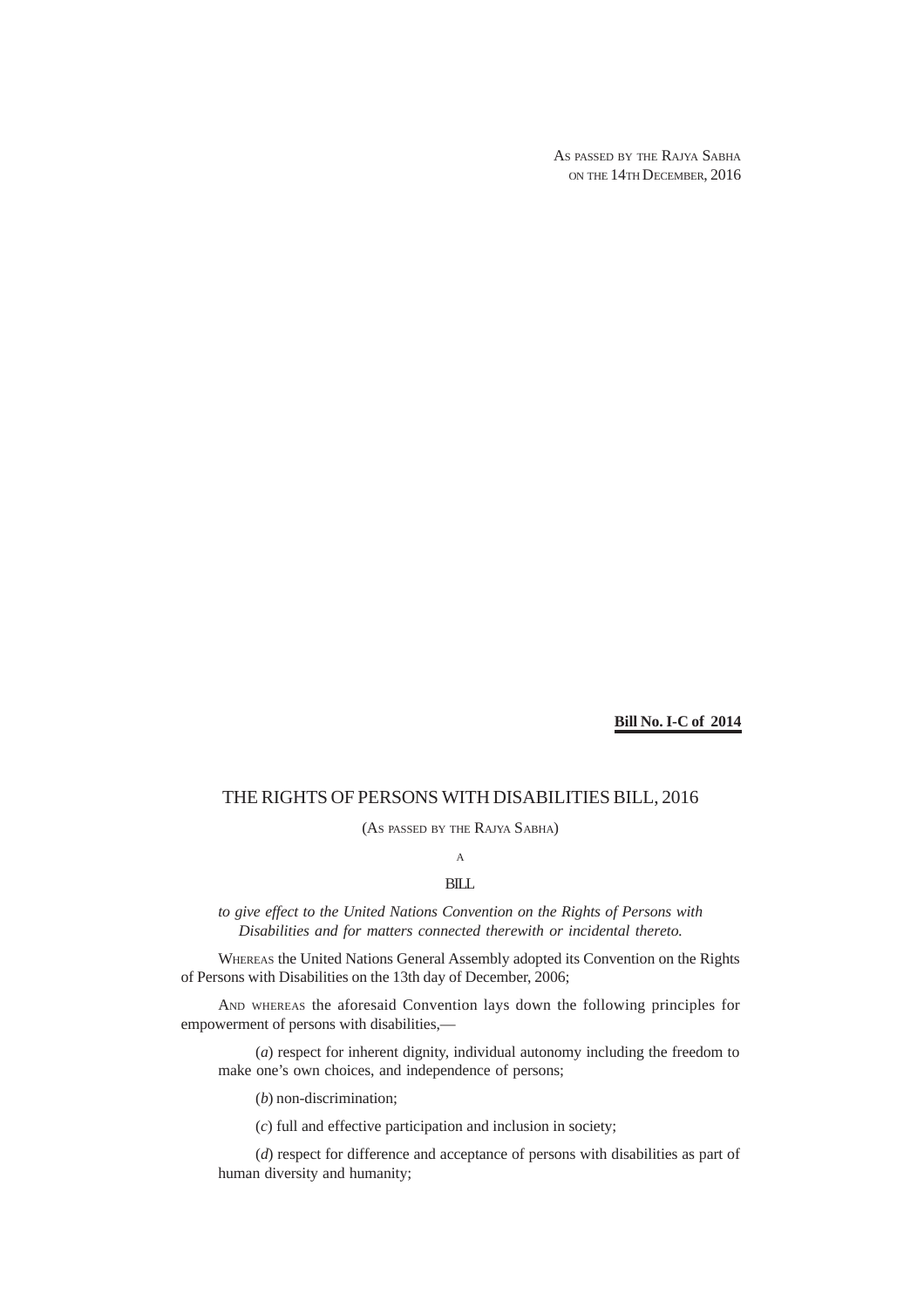(*e*) equality of opportunity;

(*f*) accessibility;

(*g*) equality between men and women;

(*h*) respect for the evolving capacities of children with disabilities and respect for the right of children with disabilities to preserve their identities;

AND WHEREAS India is a signatory to the said Convention;

AND WHEREAS India ratified the said Convention on the 1st day of October, 2007;

AND WHEREAS it is considered necessary to implement the Convention aforesaid.

BE it enacted by Parliament in the Sixty-seventh Year of the Republic of India as follows:—

#### CHAPTER I

#### **PRELIMINARY**

Short title and commencement.

**1**. *(1*) This Act may be called the Rights of Persons with Disabilities Act, 2016.

5

(*2*) It shall come into force on such date as the Central Government may, by notification in the Official Gazette, appoint.

Definitions.

**2.** In this Act, unless the context otherwise requires,—

(*a*) "appellate authority" means an authority notified under sub-section (*3*) of section 14 or sub-section  $(I)$  of section 53 or designated under sub-section  $(I)$  of 10 section 59, as the case may be;

(*b*) "appropriate Government" means,—

(*i*) in relation to the Central Government or any establishment wholly or substantially financed by that Government, or a Cantonment Board constituted under the Cantonments Act, 2006, the Central Government;

(*ii*) in relation to a State Government or any establishment, wholly or substantially financed by that Government, or any local authority, other than a Cantonment Board, the State Government.

(*c*) "barrier'' means any factor including communicational, cultural, economic, environmental, institutional, political, social, attitudinal or structural factors which 20 hampers the full and effective participation of persons with disabilities in society;

(*d*) "care-giver" means any person including parents and other family Members who with or without payment provides care, support or assistance to a person with disability;

(*e*) "certifying authority" means an authority designated under sub-section (*1*) 25 of section 57;

(*f*) "communication" includes means and formats of communication, languages, display of text, Braille, tactile communication, signs, large print, accessible multimedia, written, audio, video, visual displays, sign language, plain-language, human-reader, augmentative and alternative modes and accessible information and communication technology; 30

(*g*) "competent authority" means an authority appointed under section 49;

(*h*) "discrimination" in relation to disability, means any distinction, exclusion, restriction on the basis of disability which is the purpose or effect of impairing or nullifying the recognition, enjoyment or exercise on an equal basis with others of all human rights and fundamental freedoms in the political, economic, social, cultural, civil or any other field and includes all forms of discrimination and denial of reasonable accommodation; 35

41 of 2006. 15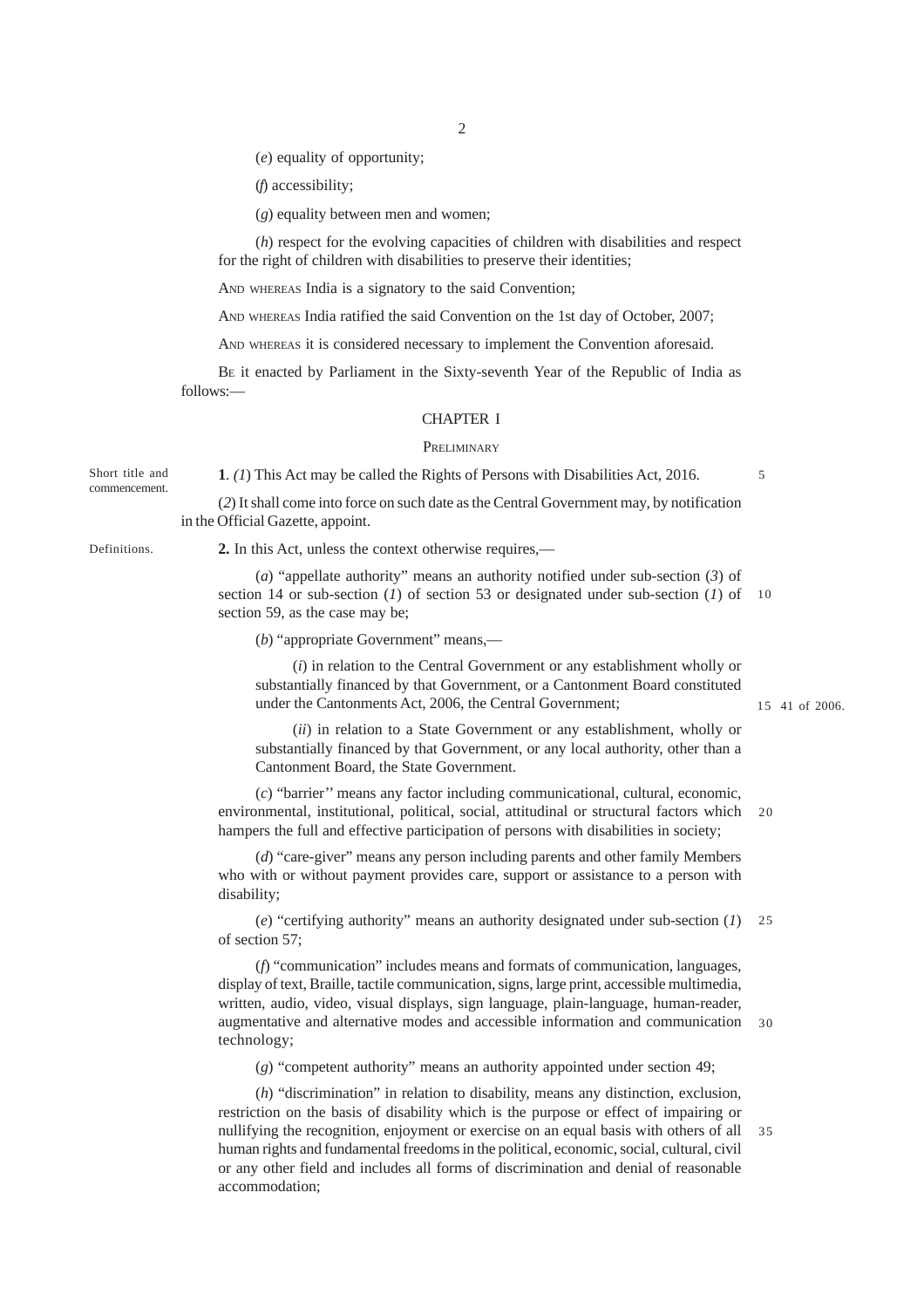(*i*) "establishment" includes a Government establishment and private establishment;

(*j*) "Fund" means the National Fund constituted under section 86;

(*k*) "Government establishment" means a corporation established by or under a Central Act or State Act or an authority or a body owned or controlled or aided by the Government or a local authority or a Government company as defined in section 2 of the Companies Act, 2013 and includes a Department of the Government;

(*l*) "high support" means an intensive support, physical, psychological and otherwise, which may be required by a person with benchmark disability for daily activities, to take independent and informed decision to access facilities and participating in all areas of life including education, employment, family and community life and treatment and therapy;

(*m*) "inclusive education" means a system of education wherein students with and without disability learn together and the system of teaching and learning is suitably adapted to meet the learning needs of different types of students with disabilities;

(*n*) "information and communication technology" includes all services and innovations relating to information and communication, including telecom services, web based services, electronic and print services, digital and virtual services;

(*o*) "institution" means an institution for the reception, care, protection, education, training, rehabilitation and any other activities for persons with disabilities;

(*p*) "local authority" means a Municipality or a Panchayat, as defined in clause (*e*) and clause (*f*) of article 243P of the Constitution; a Cantonment Board constituted under the Cantonments Act, 2006; and any other authority established under an Act of Parliament or a State Legislature to administer the civic affairs;

(*q*) "notification" means a notification published in the Official Gazette and the expression "notify" or "notified" shall be construed accordingly;

(*r*) "person with benchmark disability" means a person with not less than forty per cent. of a specified disability where specified disability has not been defined in measurable terms and includes a person with disability where specified disability has been defined in measurable terms, as certified by the certifying authority;

(*s*) "person with disability" means a person with long term physical, mental, intellectual or sensory impairment which, in interaction with barriers, hinders his full and effective participation in society equally with others;

(*t*) "person with disability having high support needs" means a person with benchmark disability certified under clause (*a*) of sub-section (*2*) of section 58 who needs high support;

(*u*) "prescribed" means prescribed by rules made under this Act;

(*v*) "private establishment" means a company, firm, cooperative or other society, associations, trust, agency, institution, organisation, union, factory or such other establishment as the appropriate Government may, by notification, specify;

(*w*) "public building" means a Government or private building, used or accessed by the public at large, including a building used for educational or vocational purposes, workplace, commercial activities, public utilities, religious, cultural, leisure or recreational activities, medical or health services, law enforcement agencies, reformatories or judicial foras, railway stations or platforms, roadways bus stands or terminus, airports or waterways;

(*x*) "public facilities and services" includes all forms of delivery of services to the public at large, including housing, educational and vocational trainings, employment

3

- 41 of 2006.
	- 25

20

5

18 of 2013.

10

15

- 
- 30

40

35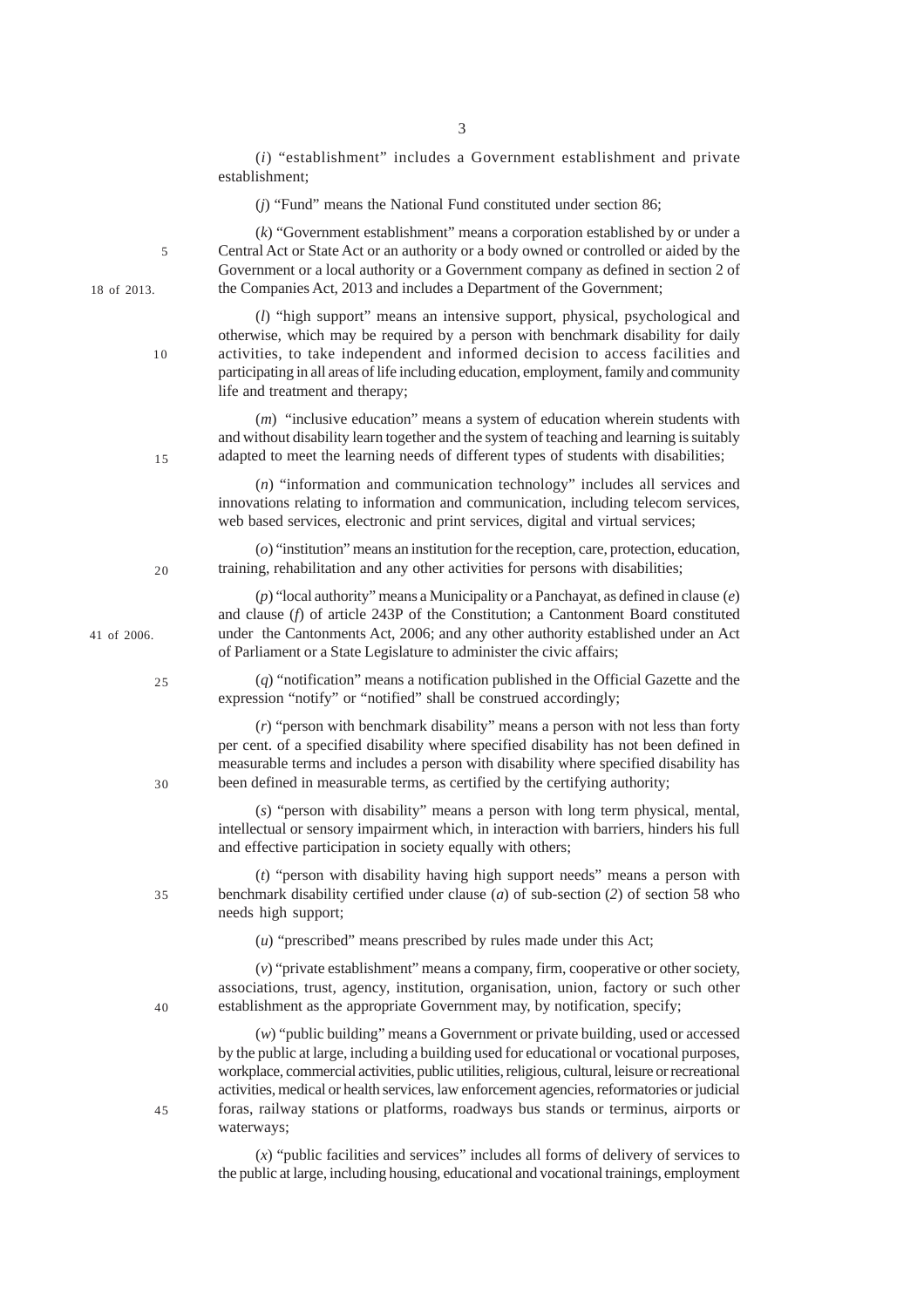(*y*) "reasonable accommodation" means necessary and appropriate modification and adjustments, without imposing a disproportionate or undue burden in a particular case, to ensure to persons with disabilities the enjoyment or exercise of rights equally with others; 5

(*z*) "registered organisation" means an association of persons with disabilities or a disabled person organisation, association of parents of persons with disabilities, association of persons with disabilities and family members, or a voluntary or non-governmental or charitable organisation or trust, society, or non-profit company working for the welfare of the persons with disabilities, duly registered under an Act of Parliament or a State Legislature; 10

(*za*) "rehabilitation" refers to a process aimed at enabling persons with disabilities to attain and maintain optimal, physical, sensory, intellectual, psychological environmental or social function levels; 15

(*zb*) "Special Employment Exchange" means any office or place established and maintained by the Government for the collection and furnishing of information, either by keeping of registers or otherwise, regarding—

(*i*) persons who seek to engage employees from amongst the persons with disabilities; 20

(*ii*) persons with benchmark disability who seek employment;

(*iii*) vacancies to which persons with benchmark disabilities seeking employment may be appointed;

(*zc*) "specified disability" means the disabilities as specified in the Schedule; 25

(*zd*) "transportation systems" includes road transport, rail transport, air transport, water transport, para transit systems for the last mile connectivity, road and street infrastructure, etc. ;

(*ze*) "universal design" means the design of products, environments, programmes and services to be usable by all people to the greatest extent possible, without the need for adaptation or specialised design and shall apply to assistive devices including advanced technologies for particular group of persons with disabilities. 30

#### CHAPTER II

#### RIGHTS AND ENTITLEMENTS

Equality and nondiscrimination.

**3.** (*1*) The appropriate Government shall ensure that the persons with disabilities enjoy the right to equality, life with dignity and respect for his or her integrity equally with others. 35

 (*2*) The appropriate Government shall take steps to utilise the capacity of persons with disabilities by providing appropriate environment.

 (*3*) No person with disability shall be discriminated on the ground of disability, unless it is shown that the impugned act or omission is a proportionate means of achieving a legitimate aim. 40

 (*4*) No person shall be deprived of his or her personal liberty only on the ground of disability.

(*5*) The appropriate Government shall take necessary steps to ensure reasonable accommodation for persons with disabilities. 45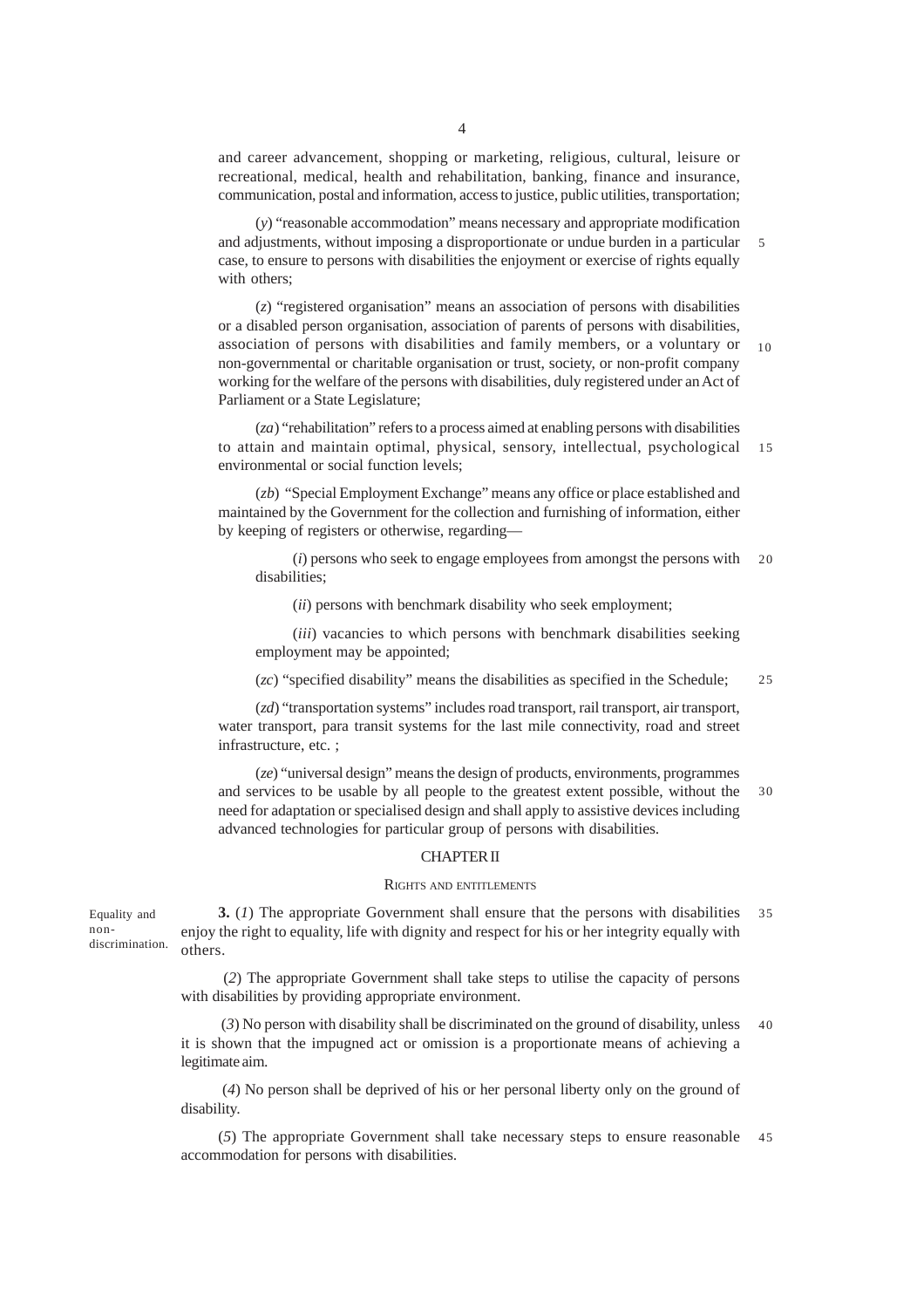**4.** (*1*) The appropriate Government and the local authorities shall take measures to ensure that the women and children with disabilities enjoy their rights equally with others.

(*2*) The appropriate Government and local authorities shall ensure that all children with disabilities shall have right on an equal basis to freely express their views on all matters affecting them and provide them appropriate support keeping in view their age and disability.". 5

**5.** (*1*) The persons with disabilities shall have the right to live in the community.

 (*2*) The appropriate Government shall endeavour that the persons with disabilities are,—

(*a*) not obliged to live in any particular living arrangement; and

10

(*b*) given access to a range of in-house, residential and other community support services, including personal assistance necessary to support living with due regard to age and gender.

**6.** (*1*) The appropriate Government shall take measures to protect persons with disabilities from being subjected to torture, cruel, inhuman or degrading treatment.

15

20

(*2*) No person with disability shall be a subject of any research without,—

(*i*) his or her free and informed consent obtained through accessible modes, means and formats of communication; and

 (*ii*) prior permission of a Committee for Research on Disability constituted in the prescribed manner for the purpose by the appropriate Government in which not less than half of the Members shall themselves be either persons with disabilities or Members of the registered organisation as defined under clause (*z*) of section 2.

**7.** (*1*) The appropriate Government shall take measures to protect persons with disabilities from all forms of abuse, violence and exploitation and to prevent the same, shall—

Protection from abuse, violence and exploitation.

 $25$ 

(*a*) take cognizance of incidents of abuse, violence and exploitation and provide legal remedies available against such incidents;

(*b*) take steps for avoiding such incidents and prescribe the procedure for its reporting;

(*c*) take steps to rescue, protect and rehabilitate victims of such incidents; and

30

(*d*) create awareness and make available information among the public.

 (*2*) Any person or registered organisation who or which has reason to believe that an act of abuse, violence or exploitation has been, or is being, or is likely to be committed against any person with disability, may give information about it to the Executive Magistrate within the local limits of whose jurisdiction such incidents occur.

35

 (*3*) The Executive Magistrate on receipt of such information, shall take immediate steps to stop or prevent its occurrence, as the case may be, or pass such order as he deems fit for the protection of such person with disability including an order—

(*a*) to rescue the victim of such act, authorising the police or any organisation working for persons with disabilities to provide for the safe custody or rehabilitation of such person, or both, as the case may be;

40

(*b*) for providing protective custody to the person with disability, if such person so desires;

(*c*) to provide maintenance to such person with disability.

 (*4*) Any police officer who receives a complaint or otherwise comes to know of abuse, violence or exploitation towards any person with disability shall inform the aggrieved person 45 ofCommunity

life.

Women and children with disabilities.

and inhuman treatment.

Protection from cruelty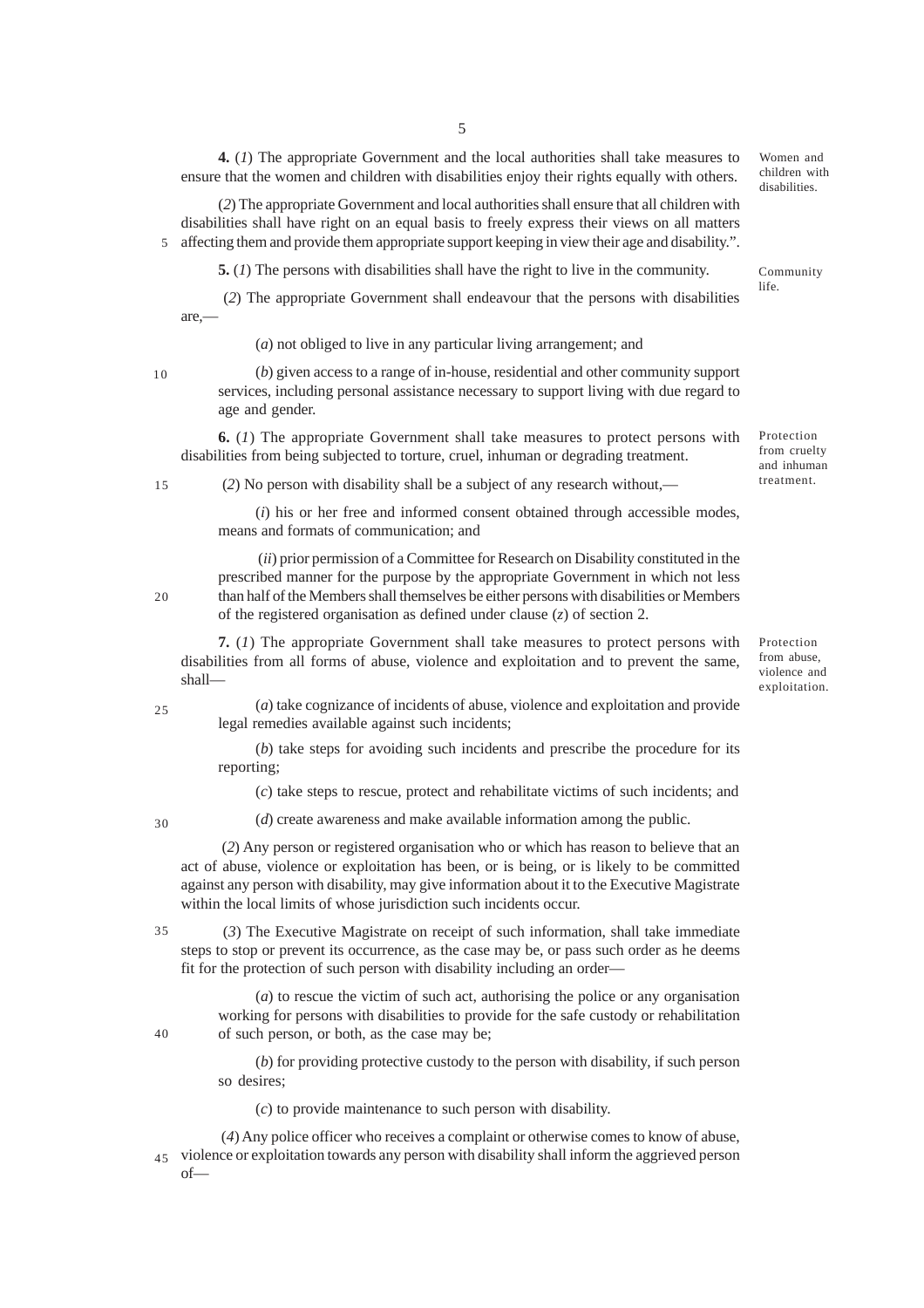(*a*) his or her right to apply for protection under sub-section (*2*) and the particulars of the Executive Magistrate having jurisdiction to provide assistance;

(*b*) the particulars of the nearest organisation or institution working for the rehabilitation of persons with disabilities;

(*c*) the right to free legal aid; and

(*d*) the right to file a complaint under the provisions of this Act or any other law dealing with such offence:

 Provided that nothing in this section shall be construed in any manner as to relieve the police officer from his duty to proceed in accordance with law upon receipt of information as to the commission of a cognizable offence.

(*5*) If the Executive Magistrate finds that the alleged act or behaviour constitutes an offence under the Indian Penal Code, or under any other law for the time being in force, he may forward the complaint to that effect to the Judicial or Metropolitan Magistrate, as the case may be, having jurisdiction in the matter.

Protection and safety.

**8.** (1) The persons with disabilities shall have equal protection and safety in situations 15 of risk, armed conflict, humanitarian emergencies and natural disasters.

(*2*) The National Disaster Management Authority and the State Disaster Management Authority shall take appropriate measures to ensure inclusion of persons with disabilities in its disaster management activities as defined under clause (*e*) of section 2 of the Disaster Management Act, 2005 for the safety and protection of persons with disabilities.

(*3*) The District Disaster Management Authority constituted under section 25 of the Disaster Management Act, 2005 shall maintain record of details of persons with disabilities in the district and take suitable measures to inform such persons of any situations of risk so as to enhance disaster preparedness.

(*4*) The authorities engaged in reconstruction activities subsequent to any situation 25 of risk, armed conflict or natural disasters shall undertake such activities, in consultation with the concerned State Commissioner, in accordance with the accessibility requirements of persons with disabilities.

Home and family.

**9.** (*1*) No child with disability shall be separated from his or her parents on the ground of disability except on an order of competent court, if required, in the best interest of the 30 child.

 (*2*) Where the parents are unable to take care of a child with disability, the competent court shall place such child with his or her near relations, and failing that within the community in a family setting or in exceptional cases in shelter home run by the appropriate Government or non-governmental organisation, as may be required.

Reproductive rights.

**10.** (*1*) The appropriate Government shall ensure that persons with disabilities have access to appropriate information regarding reproductive and family planning.

(*2*) No person with disability shall be subject to any medical procedure which leads to infertility without his or her free and informed consent.

**11.** The Election Commission of India and the State Election Commissions shall ensure 40 that all polling stations are accessible to persons with disabilities and all materials related to the electoral process are easily understandable by and accessible to them. Accessibility in voting.

Access to justice.

**12.** (*1*) The appropriate Government shall ensure that persons with disabilities are able to exercise the right to access any court, tribunal, authority, commission or any other body having judicial or quasi-judicial or investigative powers without discrimination on the basis 45of disability.

 (*2*) The appropriate Government shall take steps to put in place suitable support measures for persons with disabilities specially those living outside family and those disabled requiring high support for exercising legal rights.

10

5

45 of 1860.

- 53 of 2005. 20
	- 53 of 2005.

- 35
-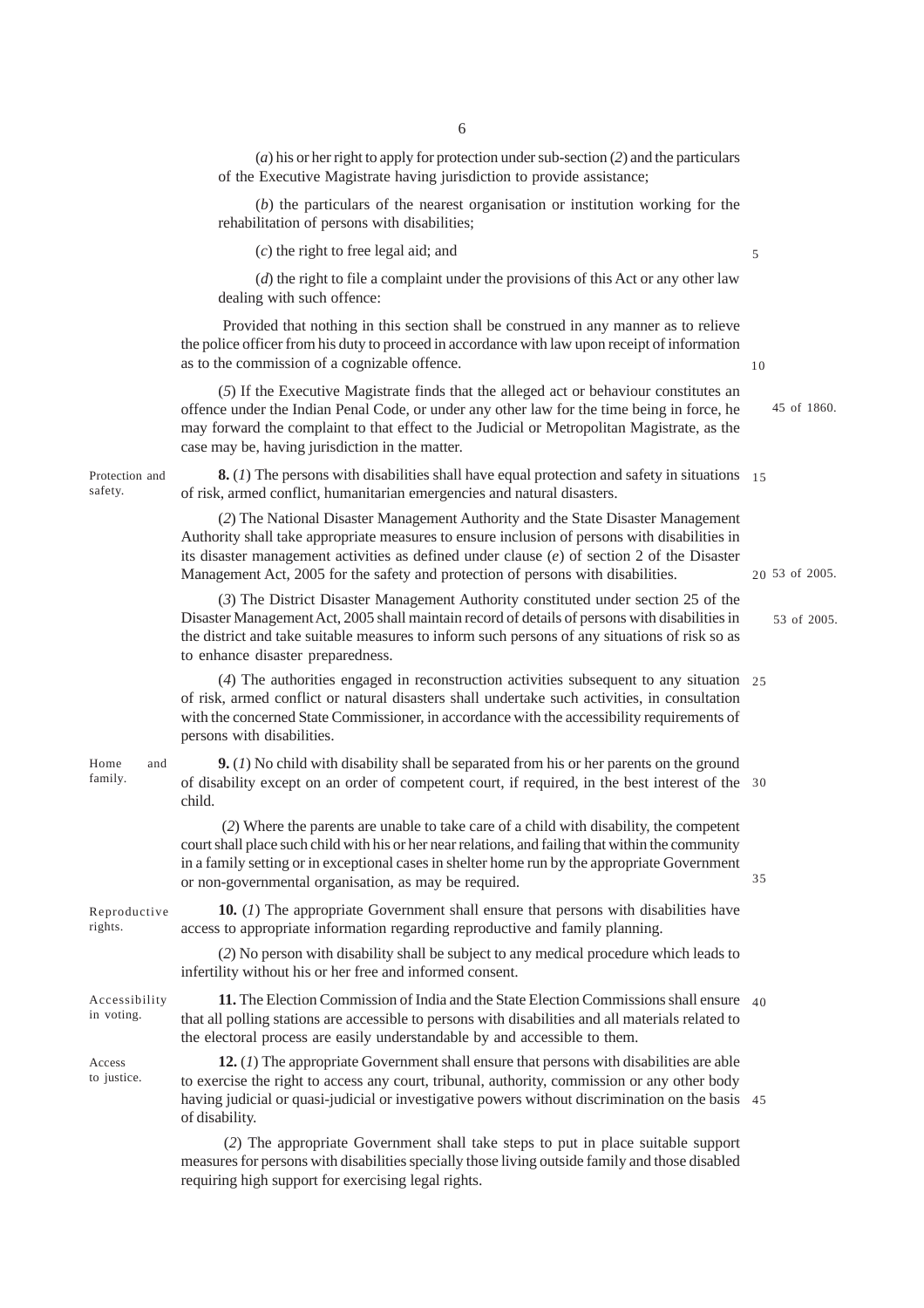39 of 1987.

(*3*) The National Legal Services Authority and the State Legal Services Authorities constituted under the Legal Services Authorities Act, 1987 shall make provisions including reasonable accommodation to ensure that persons with disabilities have access to any scheme, programme, facility or service offered by them equally with others.

(*4*) The appropriate Government shall take steps to— 5

(*a*) ensure that all their public documents are in accessible formats;

 (*b*) ensure that the filing departments, registry or any other office of records are supplied with necessary equipment to enable filing, storing and referring to the documents and evidence in accessible formats; and

10

 (*c*) make available all necessary facilities and equipment to facilitate recording of testimonies, arguments or opinion given by persons with disabilities in their preferred language and means of communication.

Legal capacity.

**13.** (*1*) The appropriate Government shall ensure that the persons with disabilities have right, equally with others, to own or inherit property, movable or immovable, control 15 their financial affairs and have access to bank loans, mortgages and other forms of financial credit.

(*2*) The appropriate Government shall ensure that the persons with disabilities enjoy legal capacity on an equal basis with others in all aspects of life and have the right to equal recognition everywhere as any other person before the law.

- (*3*) When a conflict of interest arises between a person providing support and a person with disability in a particular financial, property or other economic transaction, then such supporting person shall abstain from providing support to the person with disability in that transaction:  $20$
- Provided that there shall not be a presumption of conflict of interest just on the basis that the supporting person is related to the person with disability by blood, affinity or adoption. 25

(*4*) A person with disability may alter, modify or dismantle any support arrangement and seek the support of another:

 Provided that such alteration, modification or dismantling shall be prospective in nature and shall not nullify any third party transaction entered into by the person with 30 disability with the aforesaid support arrangement.

 (*5*) Any person providing support to the person with disability shall not exercise undue influence and shall respect his or her autonomy, dignity and privacy.

> Provision for guardianship.

**14.** *(1*) Notwithstanding anything contained in any other law for the time being in 35 force, on and from the date of commencement of this Act, where a district court or any designated authority, as notified by the State Government,finds that a person with disability, who had been provided adequate and appropriate support but is unable to take legally binding decisions, may be provided further support of a limited guardian to take legally binding decisions on his behalf in consultation with such person, in such manner, as may be prescribed by the State Government: 40

Provided that the District Court or the designated authority, as the case may be, may grant total support to the person with disability requiring such support or where the limited guardianship is to be granted repeatedly, in which case, the decision regarding the support to be provided shall be reviewed by the Court or the designated authority, as the case may be, to determine the nature and manner of support to be provided. 45

*Explanation*.— For the purposes of this sub-section, "limited guardianship" means a system of joint decision which operates on mutual understanding and trust between the guardian and the person with disability, which shall be limited to a specific period and for specific decision and situation and shall operate in accordance to the will of the person with disability.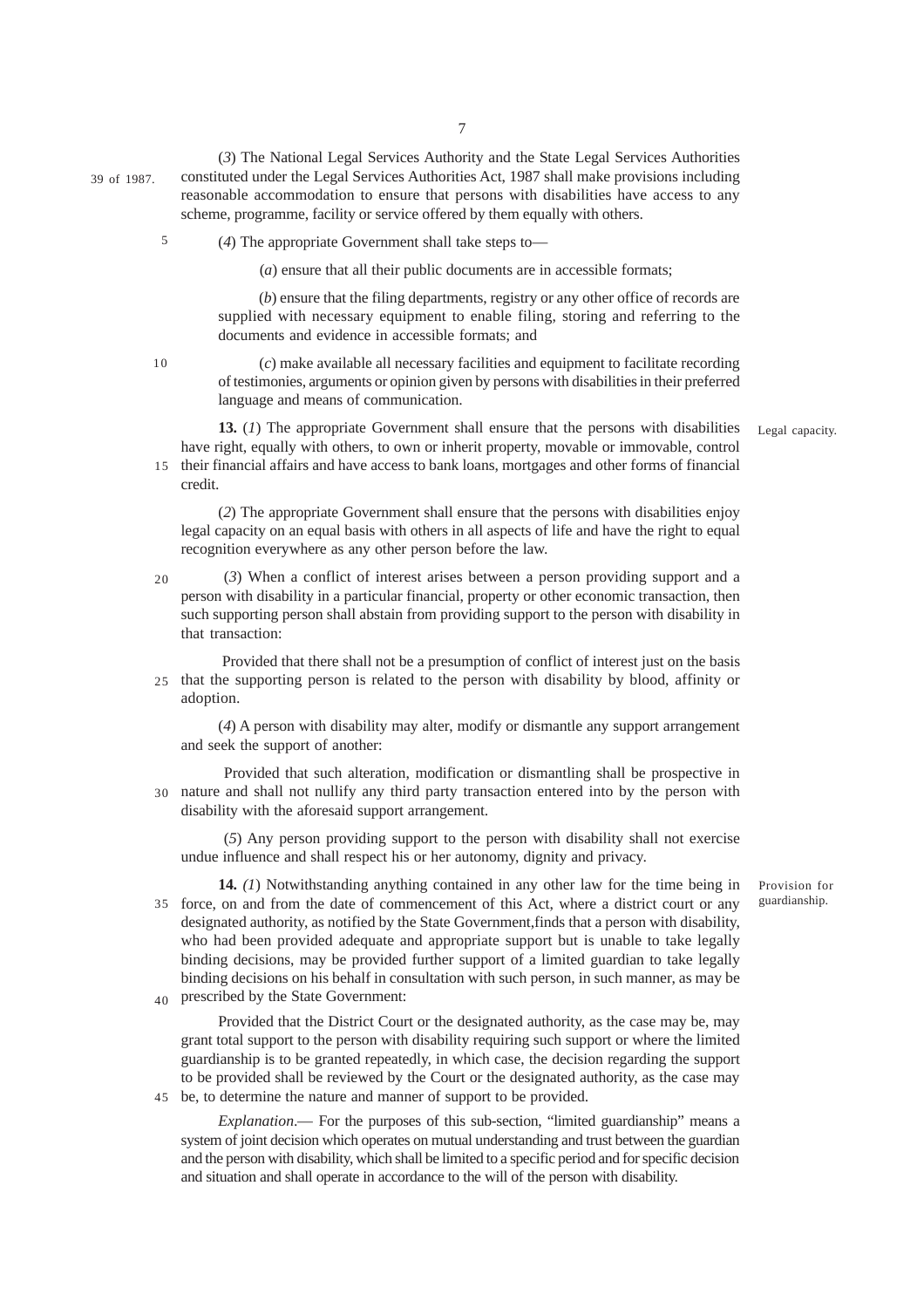(*2*) On and from the date of commencement of this Act, every guardian appointed under any provision of any other law for the time being in force, for a person with disability shall be deemed to function as a limited guardian.

(*3*) Any person with disability aggrieved by the decision of the designated authority appointing a legal guardian may prefer an appeal to such appellate authority, as may be 5 notified by the State Government for the purpose.

Designation of authorities to support.

**15.** *(1*) The appropriate Government shall designate one or more authorities to mobilise the community and create social awareness to support persons with disabilities in exercise of their legal capacity.

 (*2*) The authority designated under sub-section (*1*) shall take measures for setting up 10 suitable support arrangements to exercise legal capacity by persons with disabilities living in institutions and those with high support needs and any other measures as may be required.

## CHAPTER III

#### **EDUCATION**

Duty of educational institutions.

16. The appropriate Government and the local authorities shall endeavour that all 15 educational institutions funded or recognised by them provide inclusive education to the children with disabilities and towards that end shall—

> (*i*) admit them without discrimination and provide education and opportunities for sports and recreation activities equally with others;

(*ii*) make building, campus and various facilities accessible;

20

(*iii*) provide reasonable accommodation according to the individual's requirements;

(*iv*) provide necessary support individualised or otherwise in environments that maximise academic and social development consistent with the goal of full inclusion;

(*v*) ensure that the education to persons who are blind or deaf or both is imparted 25 in the most appropriate languages and modes and means of communication;

(*vi*) detect specific learning disabilities in children at the earliest and take suitable pedagogical and other measures to overcome them;

(*vii*) monitor participation, progress in terms of attainment levels and completion of education in respect of every student with disability;

30

(*viii*) provide transportation facilities to the children with disabilities and also the attendant of the children with disabilities having high support needs.

**17.** The appropriate Government and the local authorities shall take the following measures for the purpose of section 15, namely:—

(*a*) to conduct survey of school going children in every five years for identifying 35 children with disabilities, ascertaining their special needs and the extent to which these are being met:

Provided that the first survey shall be conducted within a period of two years from the date of commencement of this Act;

(*b*) to establish adequate number of teacher training institutions;

40

45

(*c*) to train and employ teachers, including teachers with disability who are qualified in sign language and Braille and also teachers who are trained in teaching children with intellectual disability;

(*d*) to train professionals and staff to support inclusive education at all levels of school education;

Specific measures to promote and **facilitate** inclusive education.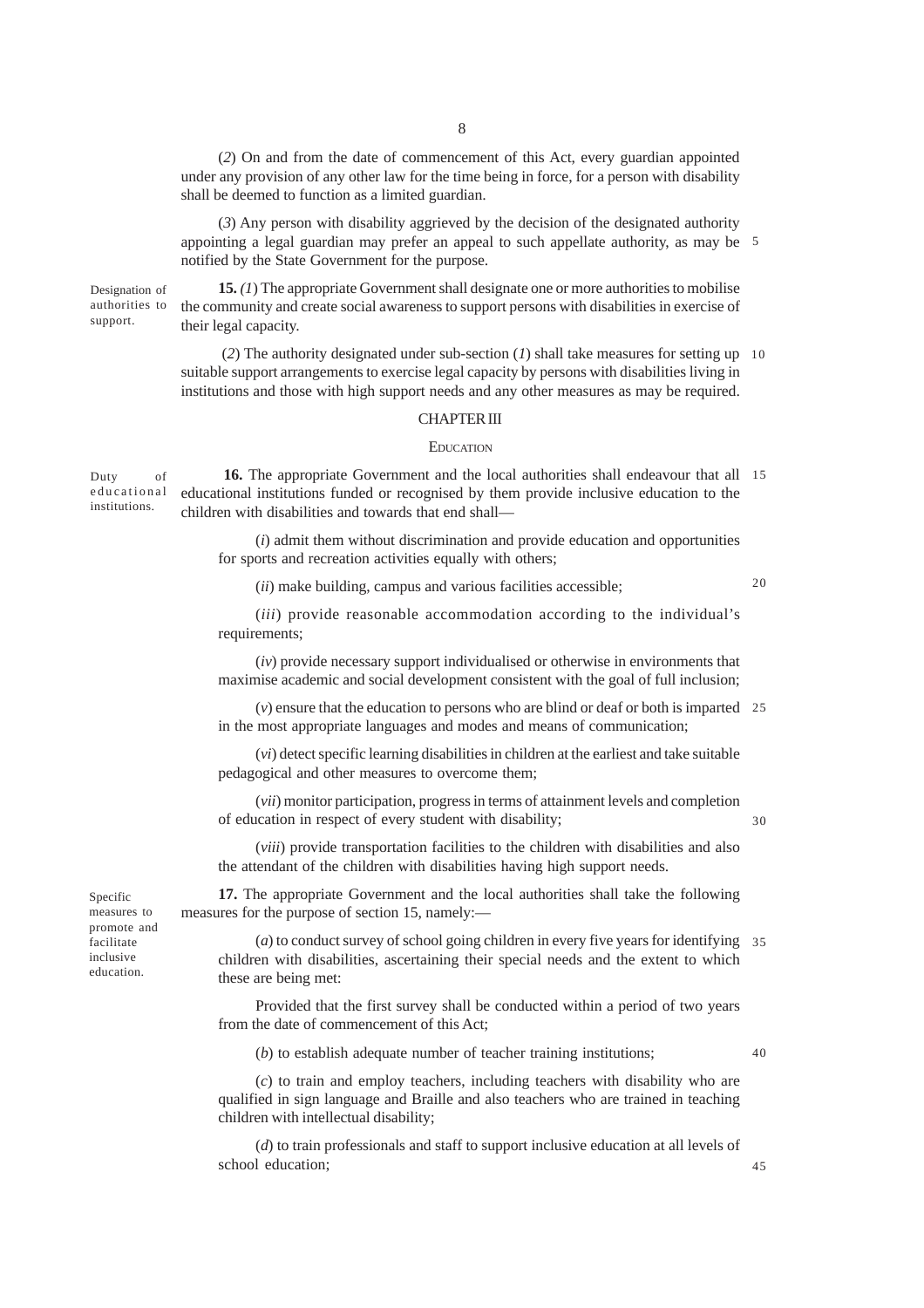(*e*) to establish adequate number of resource centres to support educational institutions at all levels of school education;

(*f*) to promote the use of appropriate augmentative and alternative modes including means and formats of communication, Braille and sign language to supplement the use of one's own speech to fulfill the daily communication needs of persons with speech, communication or language disabilities and enables them to participate and contribute to their community and society;

(*g*) to provide books, other learning materials and appropriate assistive devices to students with benchmark disabilities free of cost up to the age of eighteen years;

(*h*) to provide scholarships in appropriate cases to students with benchmark disability;

(*i*) to make suitable modifications in the curriculum and examination system to meet the needs of students with disabilities such as extra time for completion of examination paper, facility of scribe or amanuensis, exemption from second and third language courses;

(*j*) to promote research to improve learning; and

(*k*) any other measures, as may be required.

**18.** The appropriate Government and the local authorities shall take measures to promote, protect and ensure participation of persons with disabilities in adult education and 20 continuing education programmes equally with others. Adult education.

#### CHAPTER IV

## SKILL DEVELOPMENT AND EMPLOYMENT

**19.** (*1*) The appropriate Government shall formulate schemes and programmes including provision of loans at concessional rates to facilitate and support employment of persons  $25$  with disabilities especially for their vocational training and self-employment.

(*2*) The schemes and programmes referred to in sub-section (*1*) shall provide for—

(*a*) inclusion of person with disability in all mainstream formal and non-formal vocational and skill training schemes and programmes;

(*b*) to ensure that a person with disability has adequate support and facilities to avail specific training;

(*c*) exclusive skill training programmes for persons with disabilities with active links with the market, for those with developmental, intellectual, multiple disabilities and autism;

(*d*) loans at concessional rates including that of microcredit;

(*e*) marketing the products made by persons with disabilities; and

35

30

(*f* ) maintenance of disaggregated data on the progress made in the skill training

and self-employment, including persons with disabilities.

**20.** (*1*) No Government establishment shall discriminate against any person with disability in any matter relating to employment:

 Provided that the appropriate Government may, having regard to the type of work carried on in any establishment, by notification and subject to such conditions, if any, exempt any establishment from the provisions of this section. 40

(*2*) Every Government establishment shall provide reasonable accommodation and appropriate barrier free and conducive environment to employees with disability.

(*3*) No promotion shall be denied to a person merely on the ground of disability. 45

(*4*) No Government establishment shall dispense with or reduce in rank, an employee who acquires a disability during his or her service:

Vocational training and selfemployment.

Nondiscrimination in employment.

10

15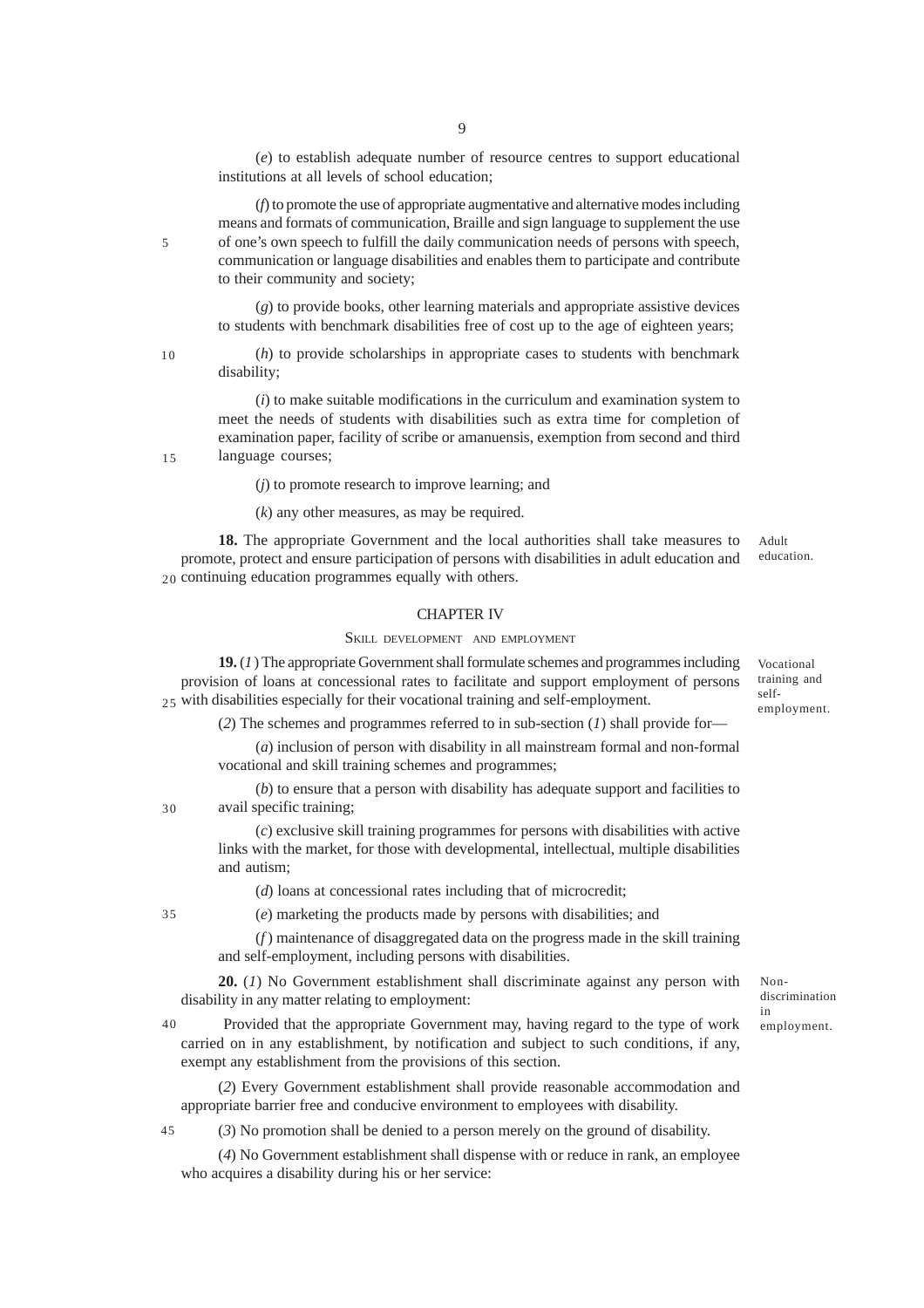Provided that, if an employee after acquiring disability is not suitable for the post he was holding, shall be shifted to some other post with the same pay scale and service benefits:

Provided further that if it is not possible to adjust the employee against any post, he may be kept on a supernumerary post until a suitable post is available or he attains the age of superannuation, whichever is earlier.

 (*5*) The appropriate Government may frame policies for posting and transfer of employees with disabilities.

**21.** (*1*) Every establishment shall notify equal opportunity policy detailing measures proposed to be taken by it in pursuance of the provisions of this Chapter in the manner as may be prescribed by the Central Government.

 (*2*) Every establishment shall register a copy of the said policy with the Chief Commissioner or the State Commissioner, as the case may be.

 **22.** (*1*) Every establishment shall maintain records of the persons with disabilities in relation to the matter of employment, facilities provided and other necessary information in compliance with the provisions of this Chapter in such form and manner as may be prescribed 15 by the Central Government.

(*2*) Every employment exchange shall maintain records of persons with disabilities seeking employment.

(*3*) The records maintained under sub-section (*1*) shall be open to inspection at all reasonable hours by such persons as may be authorised in their behalf by the appropriate 20 Government.

**23.** (*1*) Every Government establishment shall appoint a Grievance Redressal Officer for the purpose of section 19 and shall inform the Chief Commissioner or the State Commissioner, as the case may be, about the appointment of such officer.

(*2*) Any person aggrieved with the non-compliance of the provisions of section 20, 25 may file a complaint with the Grievance Redressal Officer, who shall investigate it and shall take up the matter with the establishment for corrective action.

(*3*) The Grievance Redressal Officer shall maintain a register of complaints in the manner as may be prescribed by the Central Government, and every complaint shall be inquired within two weeks of its registration.

30

(*4*) If the aggrieved person is not satisfied with the action taken on his or her complaint, he or she may approach the District-Level Committee on disability.

## CHAPTER V

#### SOCIAL SECURITY, HEALTH, REHABILITATION AND RECREATION

Social security.

**Equal** opportunity policy.

Maintenance of records.

Appointment of Grievance Redressal Officer.

> **24.** *(1*) The appropriate Government shall within the limit of its economic capacity and 35 development formulate necessary schemes and programmes to safeguard and promote the right of persons with disabilities for adequate standard of living to enable them to live independently or in the community:

> Provided that the quantum of assistance to the persons with disabilities under such schemes and programmes shall be at least twenty-five per cent. higher than the similar 40 schemes applicable to others.

(*2*) The appropriate Government while devising these schemes and programmes shall give due consideration to the diversity of disability, gender, age, and socio-economic status.

(*3*) The schemes under sub-section (*1*) shall provide for,—

(*a*) community centres with good living conditions in terms of safety, sanitation, 45health care and counselling;

(*b*) facilities for persons including children with disabilities who have no family or have been abandoned, or are without shelter or livelihood**;**

(*c*) support during natural or man-made disasters and in areas of conflict**;**

10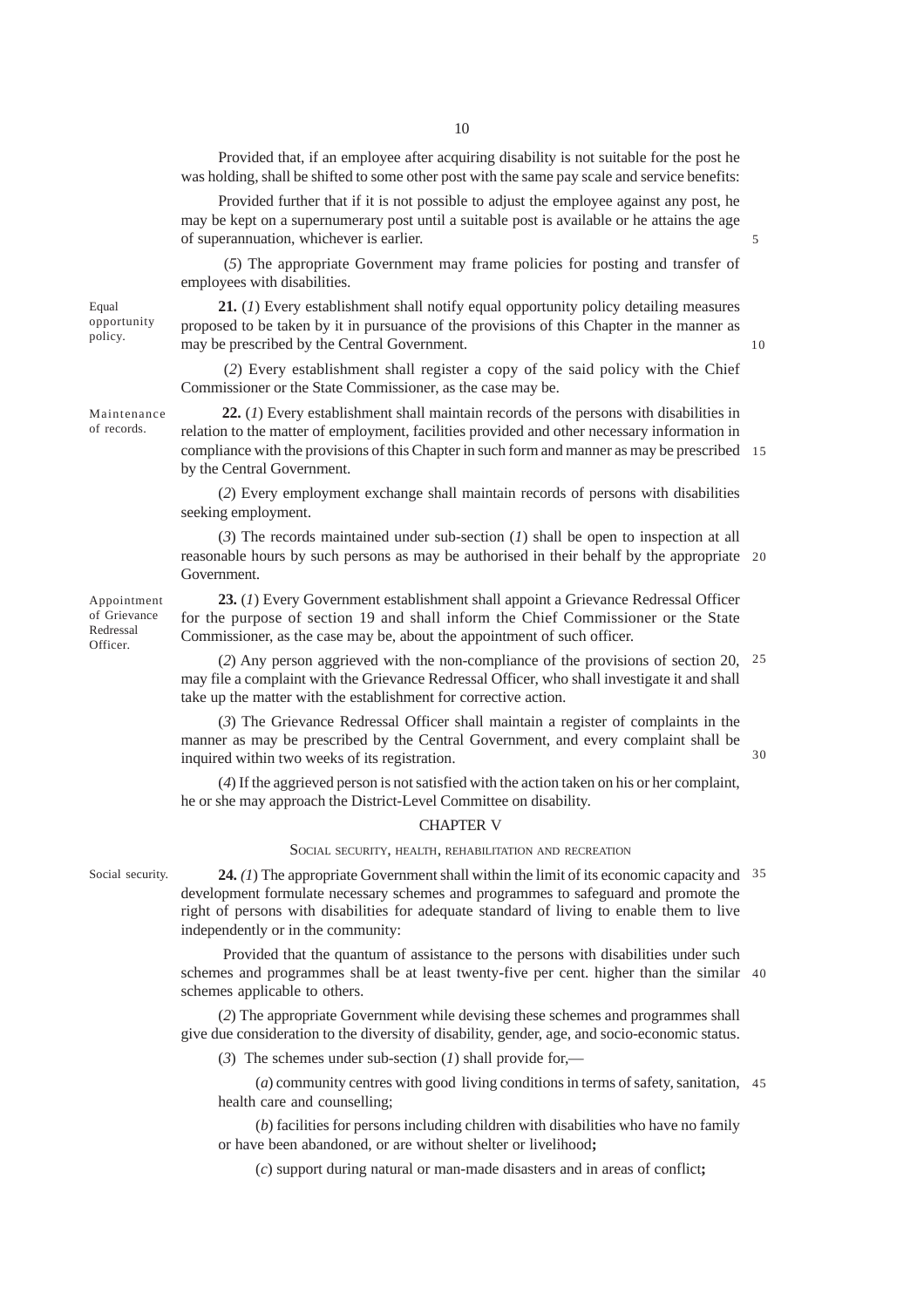(*d*) support to women with disability for livelihood and for upbringing of their children;

(*e*) access to safe drinking water and appropriate and accessible sanitation facilities especially in urban slums and rural areas;

5

(*f*) provisions of aids and appliances, medicine and diagnostic services and corrective surgery free of cost to persons with disabilities with such income ceiling as may be notified;

(*g*) disability pension to persons with disabilities subject to such income ceiling as may be notified;

10

15

20

(*h*) unemployment allowance to persons with disabilities registered with Special Employment Exchange for more than two years and who could not be placed in any gainful occupation;

(*i*) care-giver allowance to persons with disabilities with high support needs;

(*j*) comprehensive insurance scheme for persons with disability, not covered under the Employees State Insurance Schemes, or any other statutory or Governmentsponsored insurance schemes;

(*k*) any other matter which the appropriate Government may think fit.

 **25.** (*1*) The appropriate Government and the local authorities shall take necessary measures for the persons with disabilities to provide,—

Healthcare.

(*a*) free healthcare in the vicinity specially in rural area subject to such family income as may be notified;

(*b*) barrier-free access in all parts of Government and private hospitals and other healthcare institutions and centres;

(*c*) priority in attendance and treatment.

(*2*) The appropriate Government and the local authorities shall take measures and make schemes or programmes to promote healthcare and prevent the occurrence of disabilities and for the said purpose shall— 25

> (*a*) undertake or cause to be undertaken surveys, investigations and research concerning the cause of occurrence of disabilities;

30

40

- (*b*) promote various methods for preventing disabilities;
- (*c*) screen all the children at least once in a year for the purpose of identifying "at-risk" cases;
	- (*d*) provide facilities for training to the staff at the primary health centres;

(*e*) sponsor or cause to be sponsored awareness campaigns and disseminate or cause to be disseminated information for general hygiene, health and sanitation; 35

(*f*) take measures for pre-natal, perinatal and post-natal care of mother and child;

(*g*) educate the public through the pre-schools, schools, primary health centres, village level workers and *anganwadi* workers;

(*h*) create awareness amongst the masses through television, radio and other mass media on the causes of disabilities and the preventive measures to be adopted;

- (*i*) healthcare during the time of natural disasters and other situations of risk;
- (*j*) essential medical facilities for life saving emergency treatment and procedures; and

(*k*) sexual and reproductive healthcare especially for women with disability.

**26.** The appropriate Government shall, by notification, make insurance schemes for their employees with disabilities. 45

Insurance schemes.

**27.** *(1*) The appropriate Government and the local authorities shall within their economic capacity and development, undertake or cause to be undertaken services and programmes of Rehabilitation.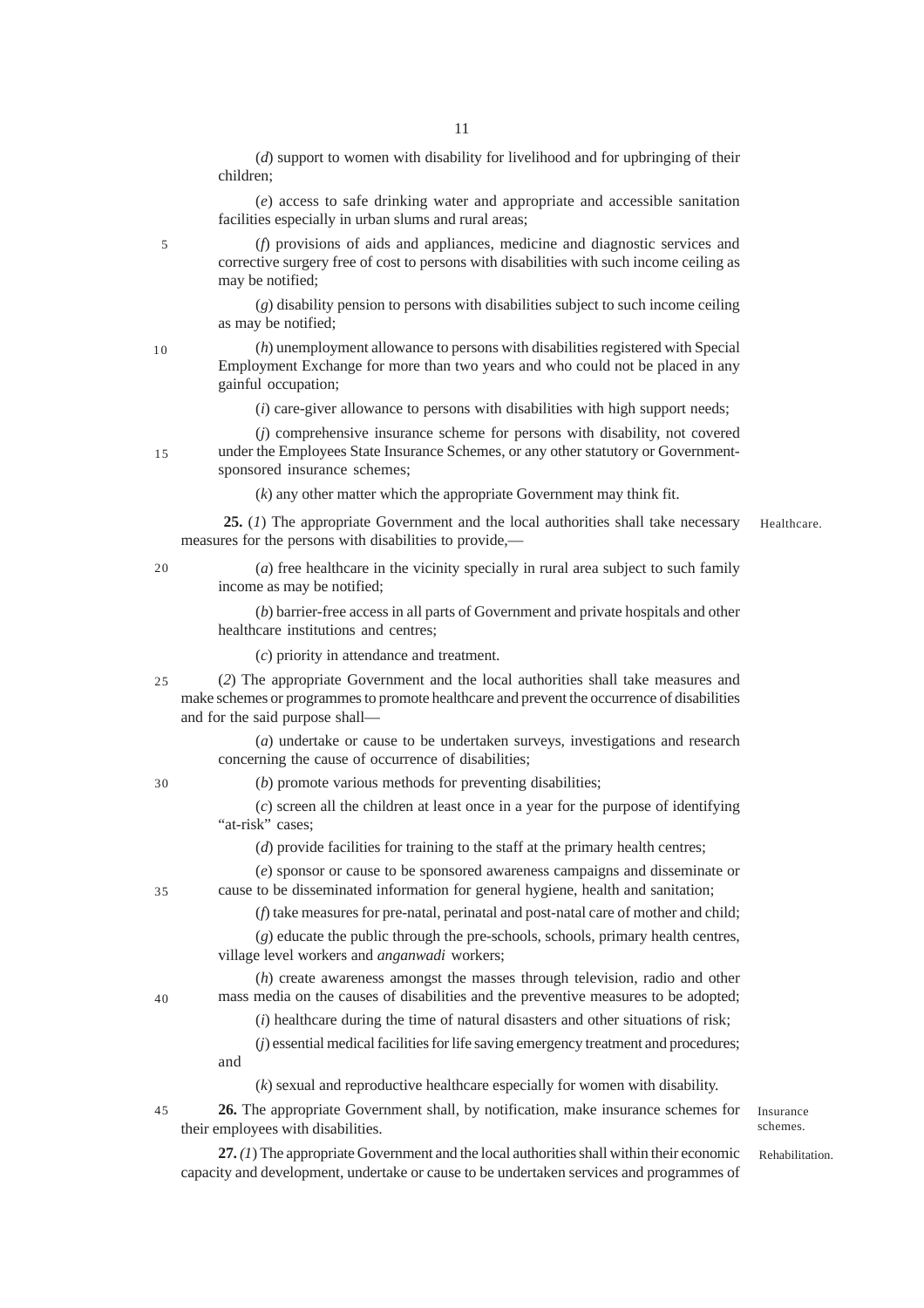rehabilitation, particularly in the areas of health, education and employment for all persons with disabilities.

 (*2*) For the purposes of sub-section (*1*), the appropriate Government and the local authorities may grant financial assistance to non-Governmental Organisations.

 (*3*) The appropriate Government and the local authorities, while formulating 5 rehabilitation policies shall consult the non-Governmental Organisations working for the cause of persons with disabilities.

Research and development.

Culture and recreation.

**28.** The appropriate Government shall initiate or cause to be initiated research and development through individuals and institutions on issues which shall enhance habilitation and rehabilitation and on such other issues which are necessary for the empowerment of 10 persons with disabilities.

**29.** The appropriate Government and the local authorities shall take measures to promote and protect the rights of all persons with disabilities to have a cultural life and to participate in recreational activities equally with others which include,—

(*a*) facilities, support and sponsorships to artists and writers with disability to 15 pursue their interests and talents;

(*b*) establishment of a disability history museum which chronicles and interprets the historical experiences of persons with disabilities;

(*c*) making art accessible to persons with disabilities;

(*d*) promoting recreation centres, and other associational activities;

20

(*e*) facilitating participation in scouting, dancing, art classes, outdoor camps and adventure activities;

(*f*) redesigning courses in cultural and arts subjects to enable participation and access for persons with disabilities;

(*g*) developing technology, assistive devices and equipments to facilitate access 25 and inclusion for persons with disabilities in recreational activities; and

(*h*) ensuring that persons with hearing impairment can have access to television programmes with sign language interpretation or sub-titles.

**30.** (*1*)The appropriate Government shall take measures to ensure effective participation in sporting activities of the persons with disabilities. Sporting activities.

 $30$ 

 (*2*) The sports authorities shall accord due recognition to the right of persons with disabilities to participate in sports and shall make due provisions for the inclusion of persons with disabilities in their schemes and programmes for the promotion and development of sporting talents.

 (*3*) Without prejudice to the provisions contained in sub-sections (*1*) and (*2*), the 35 appropriate Government and the sports authorities shall take measures to,—

(*a*) restructure courses and programmes to ensure access, inclusion and participation of persons with disabilities in all sporting activities;

(*b*) redesign and support infrastructure facilities of all sporting activities for persons with disabilities;

(*c*) develop technology to enhance potential, talent, capacity and ability in sporting activities of all persons with disabilities;

(*d*) provide multi-sensory essentials and features in all sporting activities to ensure effective participation of all persons with disabilities;

(*e*) allocate funds for development of state of art sport facilities for training of 45persons with disabilities;

(*f* ) promote and organise disability specific sporting events for persons with disabilities and also facilitate awards to the winners and other participants of such sporting events.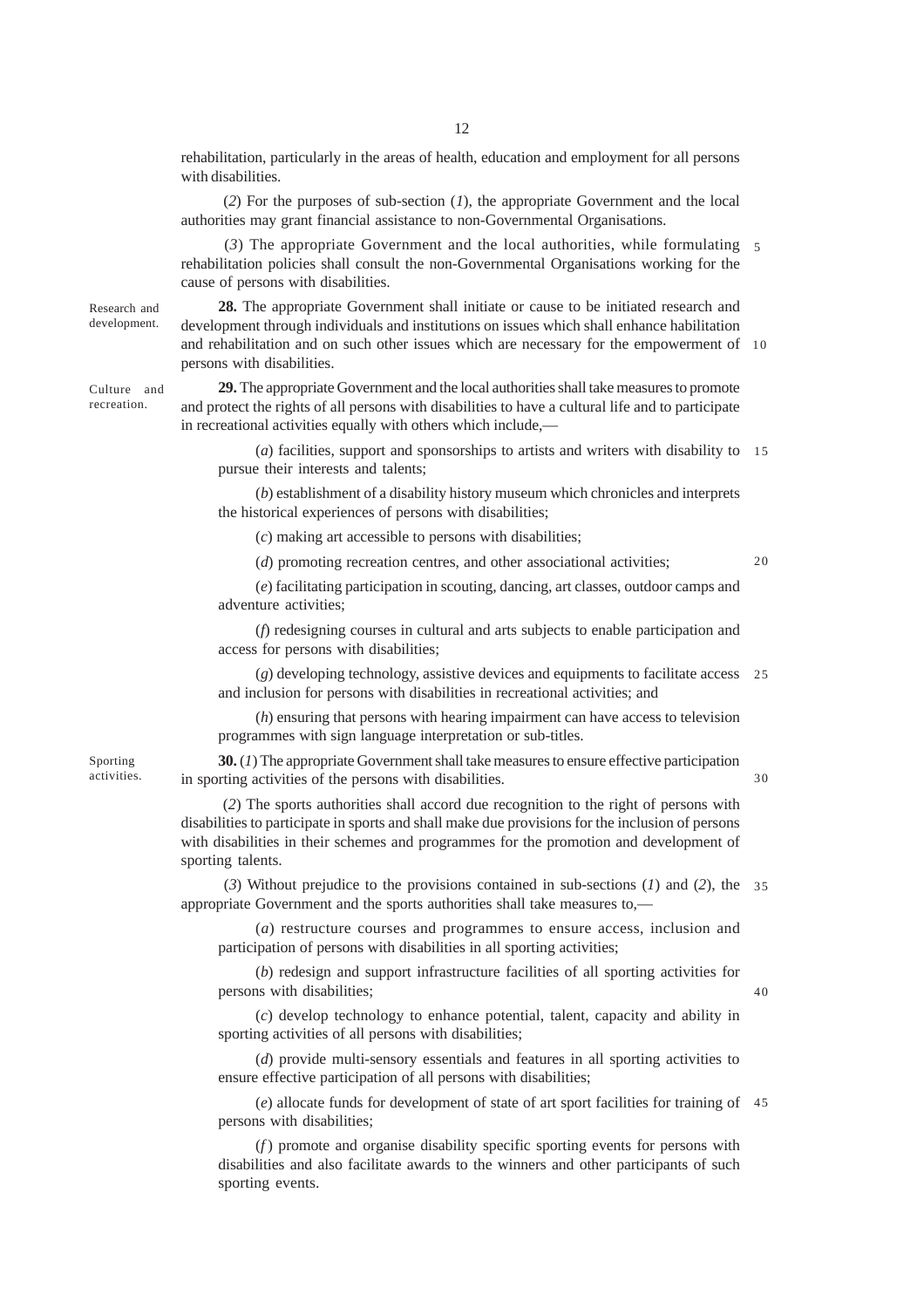#### CHAPTER VI

#### SPECIAL PROVISIONS FOR PERSONS WITH BENCHMARK DISABIILITES

**31.** *(1*) Notwithstanding anything contained in the Rights of Children to Free and Compulsory Education Act, 2009, every child with benchmark disability between the age of six to eighteen years shall have the right to free education in a neighbourhood school, or in a special school, of his choice. 5

 (*2*) The appropriate Government and local authorities shall ensure that every child with benchmark disability has access to free education in an appropriate environment till he attains the age of eighteen years.

**32.** *(1*) All Government institutions of higher education and other higher education institutions receiving aid from the Government shall reserve not less than five per cent seats for persons with benchmark disabilities; 10

 (*2*) The persons with benchmark disabilities shall be given an upper age relaxation of five years for admission in institutions of higher education.

**33.** The appropriate Government shall— 15

> (*i*) identify posts in the establishments which can be held by respective category of persons with benchmark disabilities in respect of the vacancies reserved in accordance with the provisions of section 34;

(*ii*) constitute an expert committee with representation of persons with benchmark disabilities for identification of such posts; and

(*iii*) undertake periodic review of the identified posts at an interval not exceeding three years.

 **34.** *(1*) Every appropriate Government shall appoint in every Government establishment, not less than four per cent. of the total number of vacancies in the cadre strength in each

25 group of posts meant to be filled with persons with benchmark disabilities of which, one per cent. each shall be reserved for persons with benchmark disabilities under clauses (*a*), (*b*) and (*c*) and one per cent. for persons with benchmark disabilities under clauses (*d*) and (*e*), namely:—

(*a*) blindness and low vision;

30

20

(*b*) deaf and hard of hearing;

(*c*) locomotor disability including cerebral palsy, leprosy cured, dwarfism, acid attack victims and muscular dystrophy;

(*d*) autism, intellectual disability, specific learning disability and mental illness;

(*e*) multiple disabilities from amongst persons under clauses (*a*) to (*d*) including deaf-blindness in the posts identified for each disabilities: 35

Provided that the reservation in promotion shall be in accordance with such instructions as are issued by the appropriate Government from time to time:

Provided further that the appropriate Government, in consultation with the Chief Commissioner or the State Commissioner, as the case may be, may, having regard to the type 40 of work carried out in any Government establishment, by notification and subject to such conditions, if any, as may be specified in such notifications exempt any Government establishment from the provisions of this section.

 (*2*) Where in any recruitment year any vacancy cannot be filled up due to nonavailability of a suitable person with benchmark disability or for any other sufficient reasons, 45 such vacancy shall be carried forward in the succeeding recruitment year and if in the succeeding recruitment year also suitable person with benchmark disability is not available, it may first be filled by interchange among the five categories and only when there is no person with disability available for the post in that year, the employer shall fill up the vacancy by appointment of a person, other than a person with disability:

Free education for children with benchmark disabilities.

Reservation in higher educational institutions.

Identification of posts for reservation.

Reservation.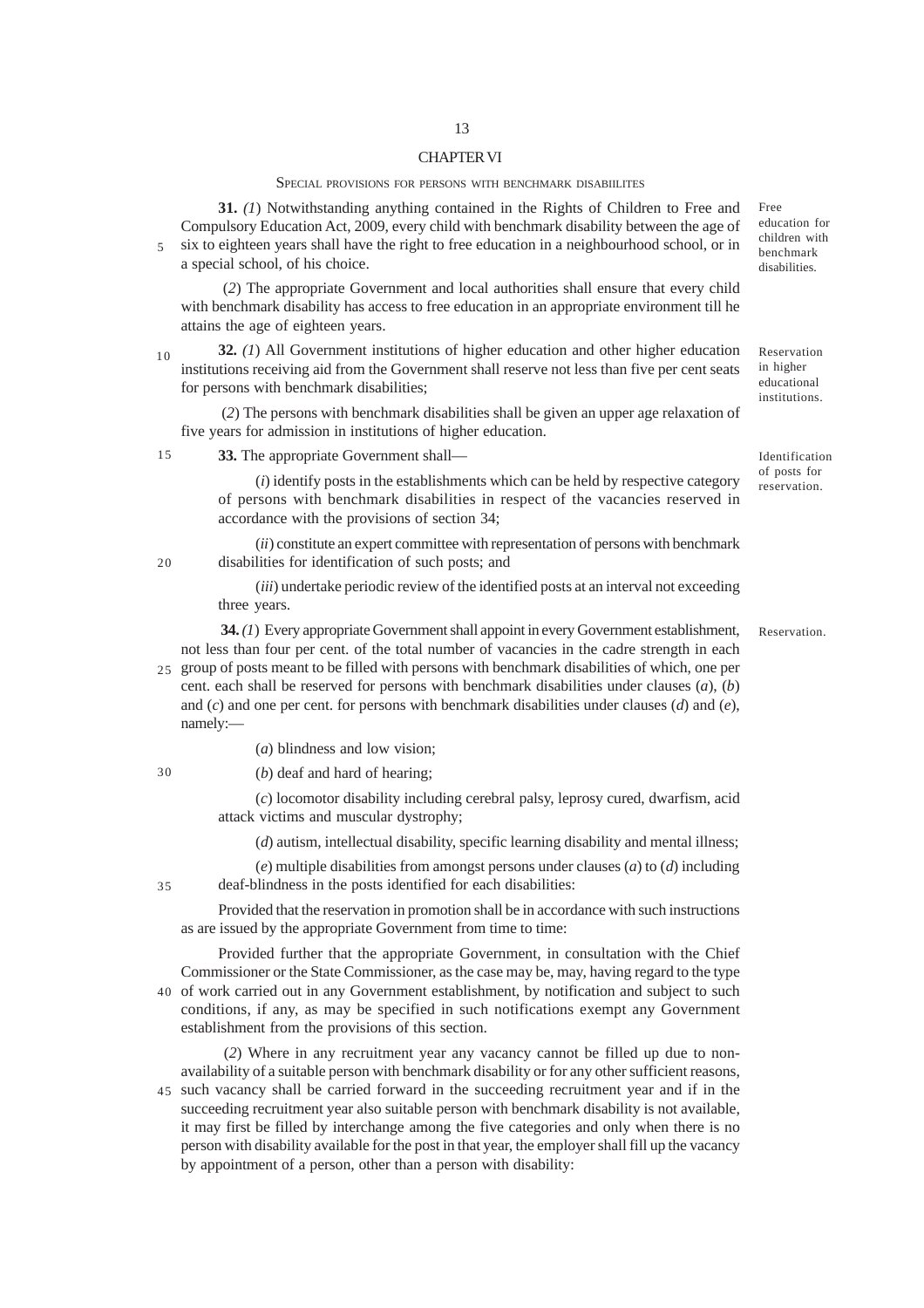Provided that if the nature of vacancies in an establishment is such that a given category of person cannot be employed, the vacancies may be interchanged among the five categories with the prior approval of the appropriate Government.

 (*3*) The appropriate Government may, by notification, provide for such relaxation of upper age limit for employment of persons with benchmark disability, as it thinks fit.

Incentives to employers in private sector.

Special employment exchange.

Special schemes and development programmes.

Special provisions for persons with disabilities with high support.

Awareness campaigns.

**35.** The appropriate Government and the local authorities shall, within the limit of their economic capacity and development, provide incentives to employer in private sector to ensure that at least five per cent. of their work force is composed of persons with benchmark disability.

**36.** The appropriate Government may, by notification, require that from such date, the 10 employer in every establishment shall furnish such information or return as may be prescribed by the Central Government in relation to vacancies appointed for persons with benchmark disability that have occurred or are about to occur in that establishment to such special employment exchange as may be notified by the Central Government and the establishment shall thereupon comply with such requisition. 15

**37.** The appropriate Government and the local authorities shall, by notification, make schemes in favour of persons with benchmark disabilities, to provide,—

(*a*) five per cent. reservation in allotment of agricultural land and housing in all relevant schemes and development programmes, with appropriate priority to women with benchmark disabilities; 20

(*b*) five per cent. reservation in all poverty alleviation and various developmental schemes with priority to women with benchmark disabilities;

(*c*) five per cent. reservation in allotment of land on concessional rate, where such land is to be used for the purpose of promoting housing, shelter, setting up of occupation, business, enterprise, recreation centres and production centres. 25

## CHAPTER VII

SPECIAL PROVISIONS FOR PERSONS WITH DISABILITIES WITH HIGH SUPPORT NEEDS

**38.** (*1*) Any person with benchmark disability, who considers himself to be in need of high support, or any person or organisation on his or her behalf, may apply to an authority, to be notified by the appropriate Government, requesting to provide high support. 30

 (*2*) On receipt of an application under sub-section (*1*), the authority shall refer it to an Assessment Board consisting of such Members as may be prescribed by the Central Government.

 (*3*) The Assessment Board shall assess the case referred to it under sub-section (*1*) in such manner as may be prescribed by the Central Government, and shall send a report to the 35 authority certifying the need of high support and its nature.

 (*4*) On receipt of a report under sub-section (*3*), the authority shall take steps to provide support in accordance with the report and subject to relevant schemes and orders of the appropriate Government in this behalf.

#### CHAPTER VIII

40

5

## DUTIES AND RESPONSIBILITIES OF APPROPRIATE GOVERNMENTS

**39.** *(1*) The appropriate Government, in consultation with the Chief Commissioner or the State Commissioner, as the case may be, shall conduct, encourage, support or promote awareness campaigns and sensitisation programmes to ensure that the rights of the persons with disabilities provided under this Act are protected.

(*2*) The programmes and campaigns specified under sub-section (*1*) shall also,—

(*a*) promote values of inclusion, tolerance, empathy and respect for diversity;

(*b*) advance recognition of the skills, merits and abilities of persons with disabilities and of their contributions to the workforce, labour market and professional fee; 50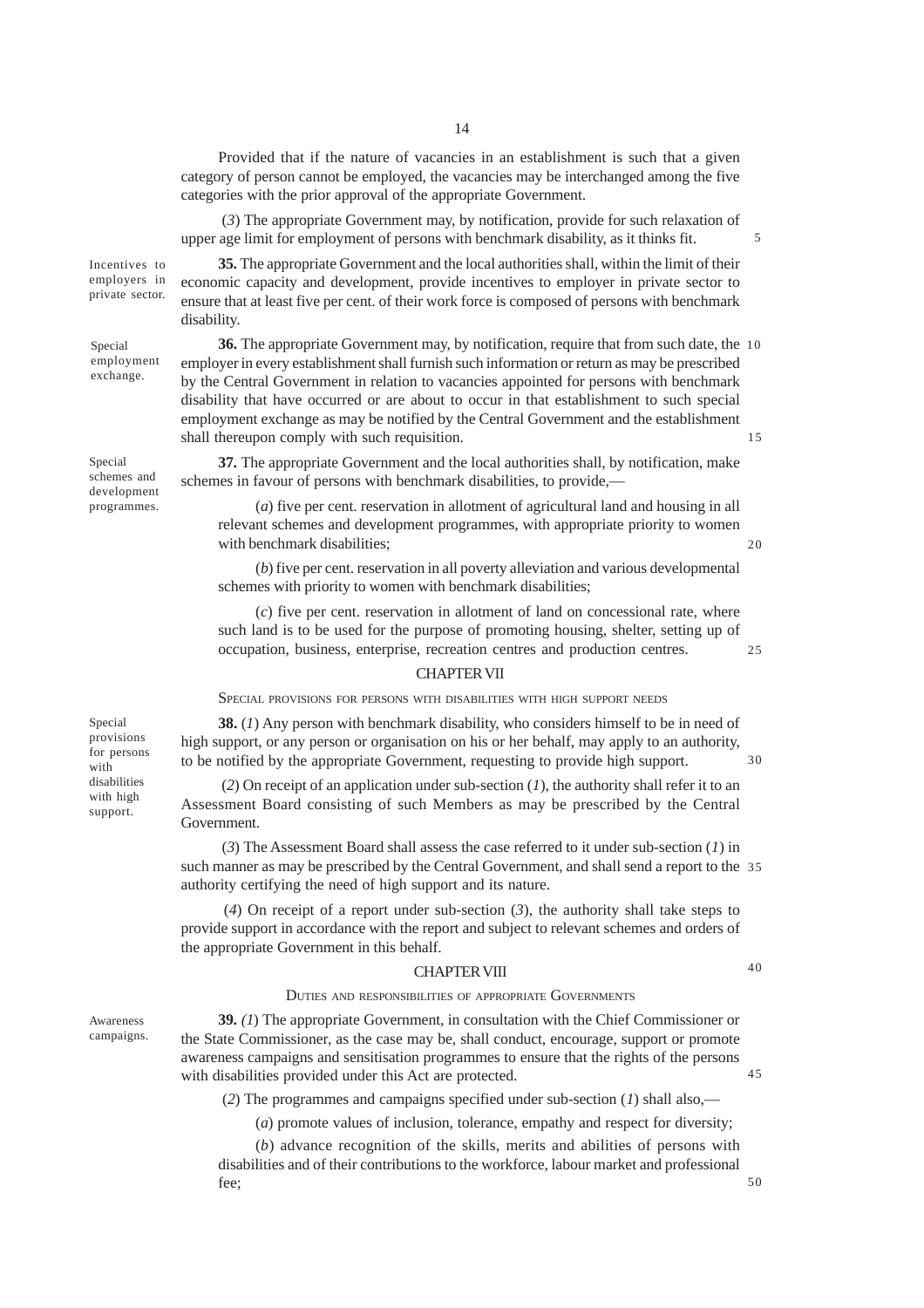(*c*) foster respect for the decisions made by persons with disabilities on all matters related to family life, relationships, bearing and raising children;

(*d*) provide orientation and sensitisation at the school, college, University and professional training level on the human condition of disability and the rights of persons with disabilities;

(*e*) provide orientation and sensitisation on disabling conditions and rights of persons with disabilities to employers, administrators and co-workers;

(*f*) ensure that the rights of persons with disabilities are included in the curriculum in Universities, colleges and schools.

**40.** The Central Government shall, in consultation with the Chief Commissioner, formulate rules for persons with disabilities laying down the standards of accessibility for the physical environment, transportation, information and communications, including appropriate technologies and systems, and other facilities and services provided to the public in urban and rural areas. Accessibility. 10

**41.** *(1*) The appropriate Government shall take suitable measures to provide,— 15

> (*a*) facilities for persons with disabilities at bus stops, railway stations and airports conforming to the accessibility standards relating to parking spaces, toilets, ticketing counters and ticketing machines;

(*b*) access to all modes of transport that conform the design standards, including retrofitting old modes of transport, wherever technically feasible and safe for persons with disabilities, economically viable and without entailing major structural changes in design;  $20$ 

(*c*) accessible roads to address mobility necessary for persons with disabilities.

(*2*) The appropriate Government shall develop schemes programmes to promote the personal mobility of persons with disabilities at affordable cost to provide for,— 25

- (*a*) incentives and concessions;
- (*b*) retrofitting of vehicles; and
- (*c*) personal mobility assistance.

**42.** The appropriate Government shall take measures to ensure that,—

30

35

5

 (*i*) all contents available in audio, print and electronic media are in accessible format;

(*ii*) persons with disabilities have access to electronic media by providing audio description, sign language interpretation and close captioning;

(*iii*) electronic goods and equipment which are meant for every day use are available in universal design.

**43.** The appropriate Government shall take measures to promote development, production and distribution of universally designed consumer products and accessories for general use for persons with disabilities.

**44.** (*1*) No establishment shall be granted permission to build any structure if the building plan does not adhere to the rules for mulated by the Central Government under 40 section 40.

 (*2*) No establishment shall be issued a certificate of completion or allowed to take occupation of a building unless it has adhered to the rules formulated by the Central Government.

**45.** (*1*) All existing public buildings shall be made accessible in accordance with the rules formulated by the Central Government within a period not exceeding five years from the date of notification of such rules; 45

Provided that the Central Government may grant extension of time to the States on a case to case basis for adherence to this provision depending on their state of preparedness 50 and other related parameters.  $\frac{1}{2}$  that purpose.

Access to information and communication technology.

Consumer goods.

Mandatory observance of accessibility norms.

Time limit for making existing infrastructure and premises accessible and action for

Access to transport.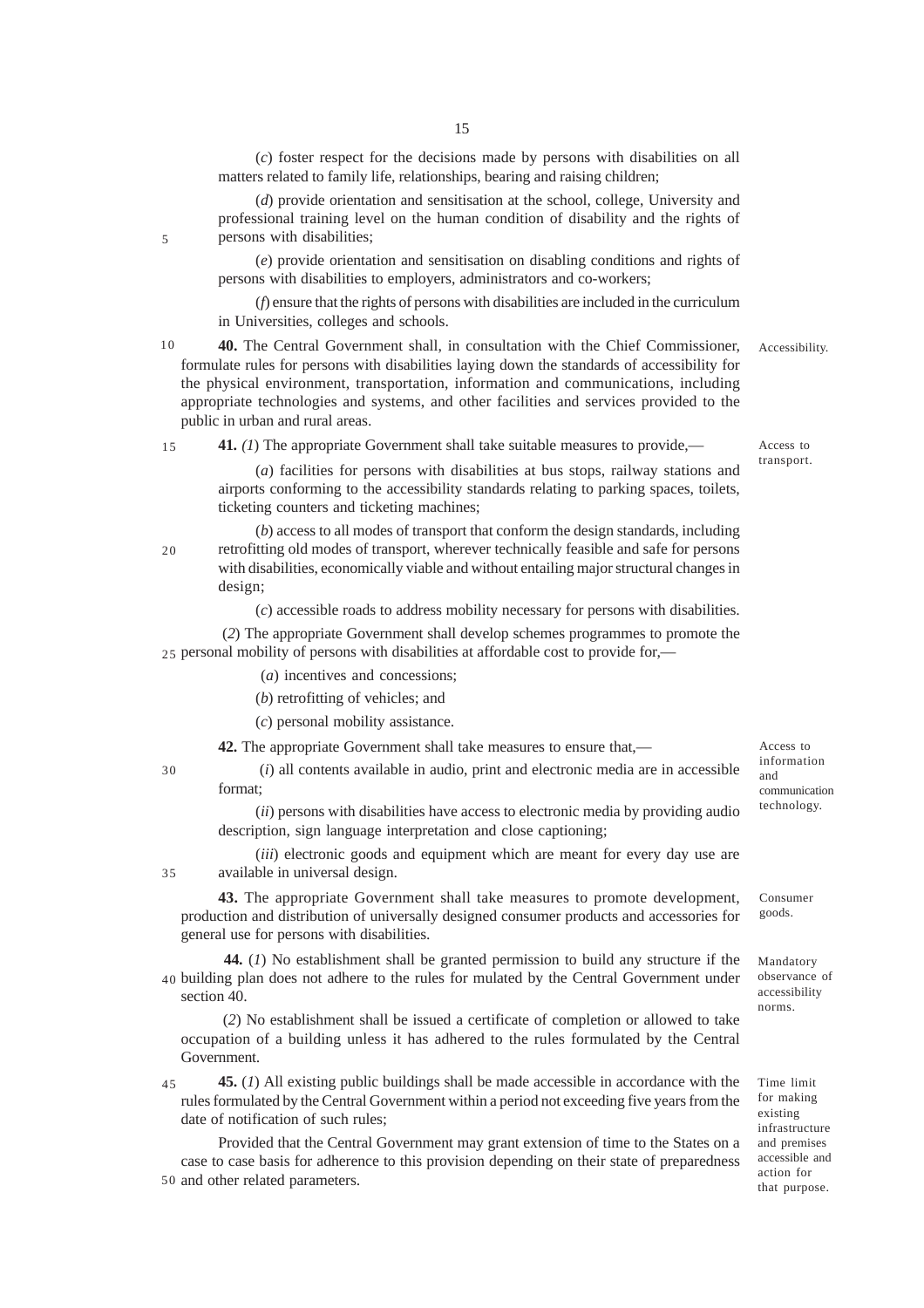(*2*) The appropriate Government and the local authorities shall formulate and publish an action plan based on prioritization, for providing accessibility in all their buildings and spaces providing essential services such as all primary health centres, civil hospitals, schools, railway stations and bus stops.

Time limit for accessibility by service providers.

Human resource development.

**46.** The service providers whether Government or private shall provide services in accordance with the rules on accessibility formulated by the Central Government under section 40 within a period of two years from the date of notification of such rules:

Provided that the Central Government in consultation with the Chief Commissioner may grant extension of time for providing certain category of services in accordance with the said rules.

**47.** (*1*) Without prejudice to any function and power of Rehabilitation Council of India constituted under the Rehabilitation Council of India Act, 1992, the appropriate Government shall endeavour to develop human resource for the purposes of this Act and to that end shall,—

(*a*) mandate training on disability rights in all courses for the training of Panchayati Raj Members, legislators, administrators, police officials, judges and lawyers; 15

(*b*) induct disability as a component for all education courses for schools, colleges and University teachers, doctors, nurses, para-medical personnel, social welfare officers, rural development officers, asha workers, *anganwadi* workers, engineers, architects, other professionals and community workers;

(*c*) initiate capacity building programmes including training in independent living and community relationships for families, members of community and other stakeholders and care providers on care giving and support;

(*d*) ensure independence training for persons with disabilities to build community relationships on mutual contribution and respect;

(*e*) conduct training programmes for sports teachers with focus on sports, games, adventure activities;

(*f*) any other capacity development measures as may be required.

 (*2*) All Universities shall promote teaching and research in disability studies including establishment of study centres for such studies.

 (*3*) In order to fulfil the obligation stated in sub-section (*1*), the appropriate Government shall in every five years undertake a need based analysis and formulate plans for the recruitment, induction, sensitization, orientation and training of suitable personnel to undertake the various responsibilities under this Act.

Social audit.

**48.** The appropriate Government shall undertake social audit of all general schemes and programmes involving the persons with disabilities to ensure that the scheme and programmes do not have an adverse impact upon the persons with disabilities and need the requirements and concerns of persons with disabilities. 35

#### CHAPTER IX

REGISTRATION OF INSTITUTIONS FOR PERSONS WITH DISABILITIES AND GRANTS TO SUCH INSTITUTIONS

**49.** The State Government shall appoint an authority as it deems fit to be a competent authority for the purposes of this Chapter.

Registration.

Competent authority.

> **50.** Save as otherwise provided under this Act, no person shall establish or maintain any institution for persons with disabilities except in accordance with a certificate of registration issued in this behalf by the competent authority: 45

 Provided that an institution for care of mentally ill persons, which holds a valid licence under section 8 of the Mental Health Act, 1987 or any other Act for the time being in force, shall not be required to be registered under this Act.

10

5

25

30

40

 $20$ 

14 of 1987.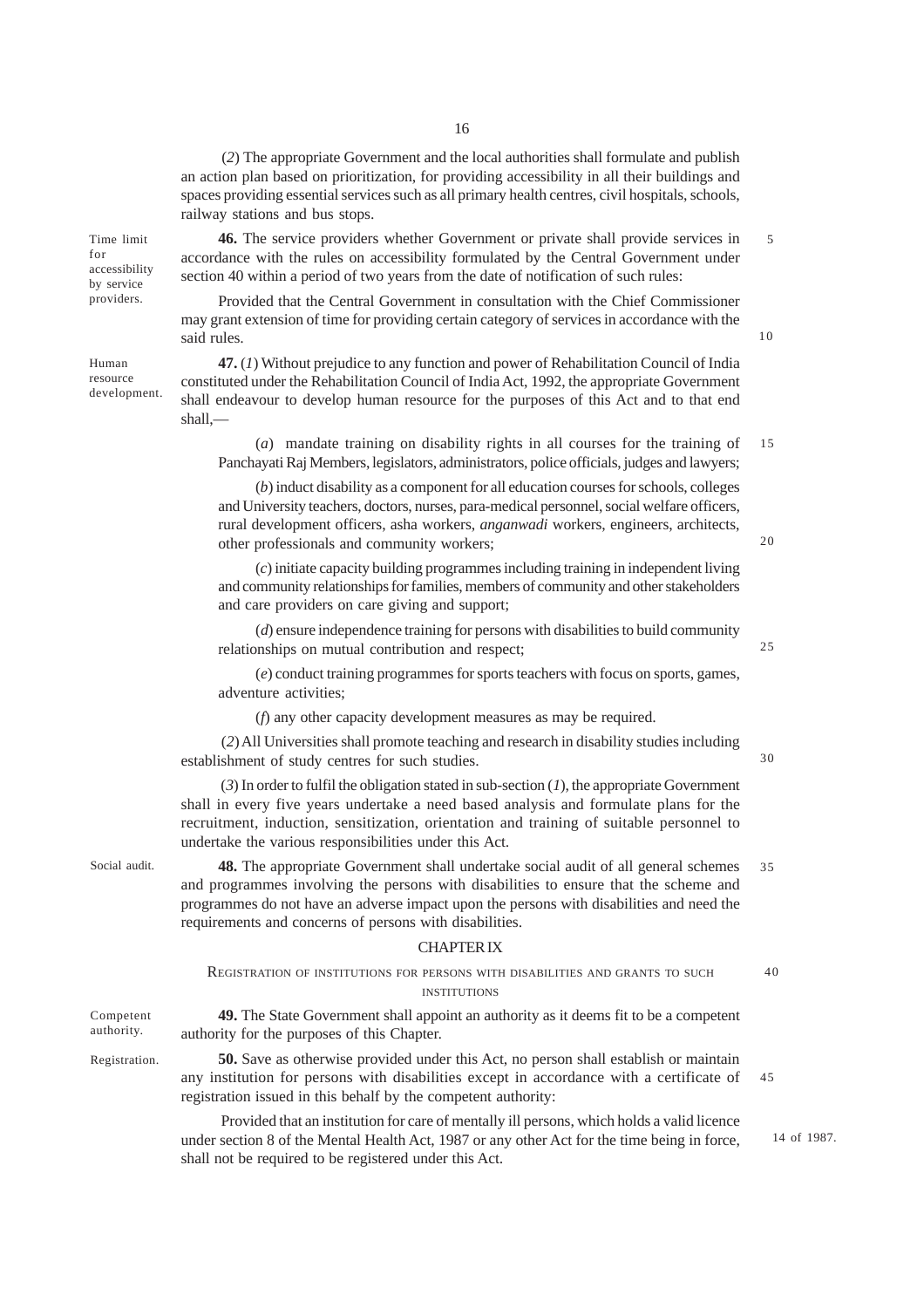**51.** *(1*) Every application for a certificate of registration shall be made to the competent authority in such form and in such manner as may be prescribed by the State Government.

 (*2*) On receipt of an application under sub-section (*1*), the competent authority shall make such enquiries as it may deem fit and on being satisfied that the applicant has complied with the requirements of this Act and the rules made thereunder, it shall grant a certificate of registration to the applicant within a period of ninety days of receipt of application and if not satisfied, the competent authority shall, by order, refuse to grant the certificate applied for:

Provided that before making any order refusing to grant a certificate, the competent authority shall give the applicant a reasonable opportunity of being heard and every order of refusal to grant a certificate shall be communicated to the applicant in writing. 10

 (*3*) No certificate of registration shall be granted under sub-section (*2*) unless the institution with respect to which an application has been made is in a position to provide such facilities and meet such standards as may be prescribed by the State Government.

(*4*) The certificate of registration granted under sub-section (*2*) ,—

15

5

(*a*) shall, unless revoked under section 52 remain in force for such period as may be prescribed by the State Government;

(*b*) may be renewed from time to time for a like period; and

(*c*) shall be in such form and shall be subject to such conditions as may be prescribed by the State Government.

 (*5*) An application for renewal of a certificate of registration shall be made not less than sixty days before the expiry of the period of validity.

 (*6*) A copy of the certificate of registration shall be displayed by the institution in a conspicuous place.

 (*7*) Every application made under sub-section (*1*) or sub-section (*5*) shall be disposed 25 of by the competent authority within such period as may be prescribed by the State Government.

**52.** (*1*) The competent authority may, if it has reason to believe that the holder of a certificate of registration granted under sub-section (2) of section 51 has,-

Revocation of registration.

(*a*) made a statement in relation to any application for the issue or renewal of the certificate which is incorrect or false in material particulars; or

(*b*) committed or has caused to be committed any breach of rules or any conditions subject to which the certificate was granted,

it may, after making such inquiry, as it deems fit, by order, revoke the certificate:

Provided that no such order shall be made until an opportunity is given to the holder of the certificate to show cause as to why the certificate of registration shall not be revoked. 35

 (*2*) Where a certificate of registration in respect of an institution has been revoked under sub-section (*1*), such institution shall cease to function from the date of such revocation:

 Provided that where an appeal lies under section 53 against the order of revocation, such institution shall cease to function,-

40

(*a*) where no appeal has been preferred immediately on the expiry of the period prescribed for the filing of such appeal; or

(*b*) where such appeal has been preferred, but the order of revocation has been upheld, from the date of the order of appeal.

 (*3*) On the revocation of a certificate of registration in respect of an institution, the competent authority may direct that any person with disability who is an inmate of such institution on the date of such revocation, shall be— 45

> (*a*) restored to the custody of his or her parent, spouse or lawful guardian, as the case may be; or

20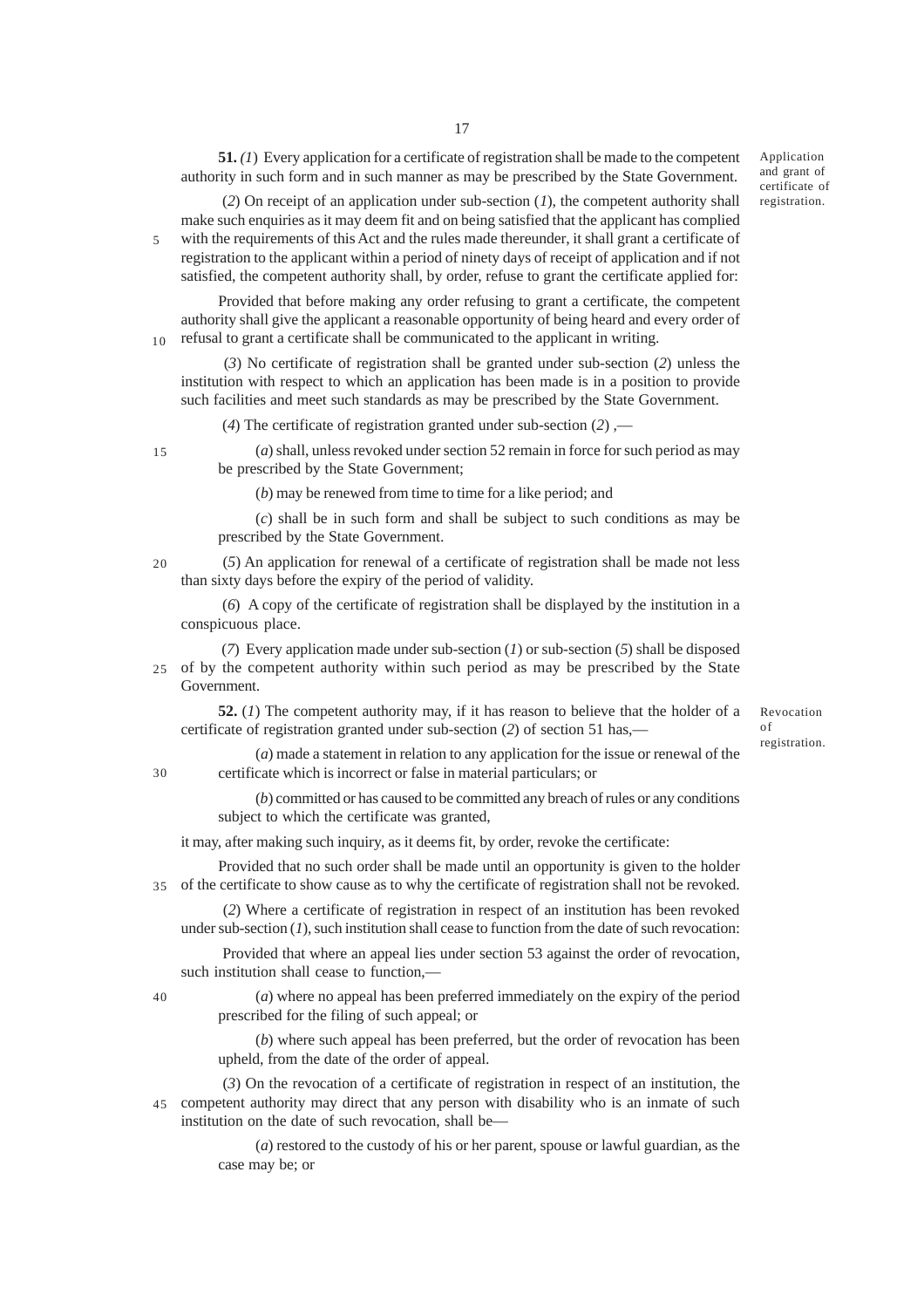(*b*) transferred to any other institution specified by the competent authority.

(*4*) Every institution which holds a certificate of registration which is revoked under this section shall, immediately after such revocation, surrender such certificate to the competent authority.

Appeal.

**53.** (*1*) Any person aggrieved by the order of the competent authority refusing to grant a certificate of registration or revoking a certificate of registration may, within such period as may be prescribed by the State Government, prefer an appeal to such appellate authority, as may be notified by the State Government against such refusal or revocation.

(*2*) The order of the appellate authority on such appeal shall be final.

**54.** Nothing contained in this Chapter shall apply to an institution for persons with disabilities established or maintained by the Central Government or a State Government. 10

**55.** The appropriate Government may within the limits of their economic capacity and development, grant financial assistance to registered institutions to provide services and to implement the schemes and programmes in pursuance of the provisions of this Act.

#### CHAPTER X

#### CERTIFICATION OF SPECIFIED DISABILITIES

**56.** The Central Government shall notify guidelines for the purpose of assessing the extent of specified disability in a person. Guidelines for

assessment of specified disabilities.

Designation of certifying authorities.

Procedure for certification.

**57.** *(1*) The appropriate Government shall designate persons, having requisite qualifications and experience, as certifying authorities, who shall be competent to issue the certificate of disability. 20

 (*2*) The appropriate Government shall also notify the jurisdiction within which and the terms and conditions subject to which, the certifying authority shall perform its certification functions.

**58.** *(1*) Any person with specified disability, may apply, in such manner as may be prescribed by the Central Government, to a certifying authority having jurisdiction, for issuing of a certificate of disability.  $25$ 

 (*2*) On receipt of an application under sub-section (*1*), the certifying authority shall assess the disability of the concerned person in accordance with relevant guidelines notified under section 56, and shall, after such assessment, as the case may be,—

30

35

(*a*) issue a certificate of disability to such person, in such form as may be prescribed by the Central Government;

(*b*) inform him in writing that he has no specified disability.

 (*3*) The certificate of disability issued under this section shall be valid across the country.

Appeal against a decision of certifying authority.

**59.** *(1*) Any person aggrieved with decision of the certifying authority, may appeal against such decision, within such time and in such manner as may be prescribed by the State Government, to such appellate authority as the State Government may designate for the purpose.

 (*2*) On receipt of an appeal, the appellate authority shall decide the appeal in such manner as may be prescribed by the State Government. 40

apply to institutions established or maintained by Central or State Government.

Act not to

Assistance to registered institutions.

15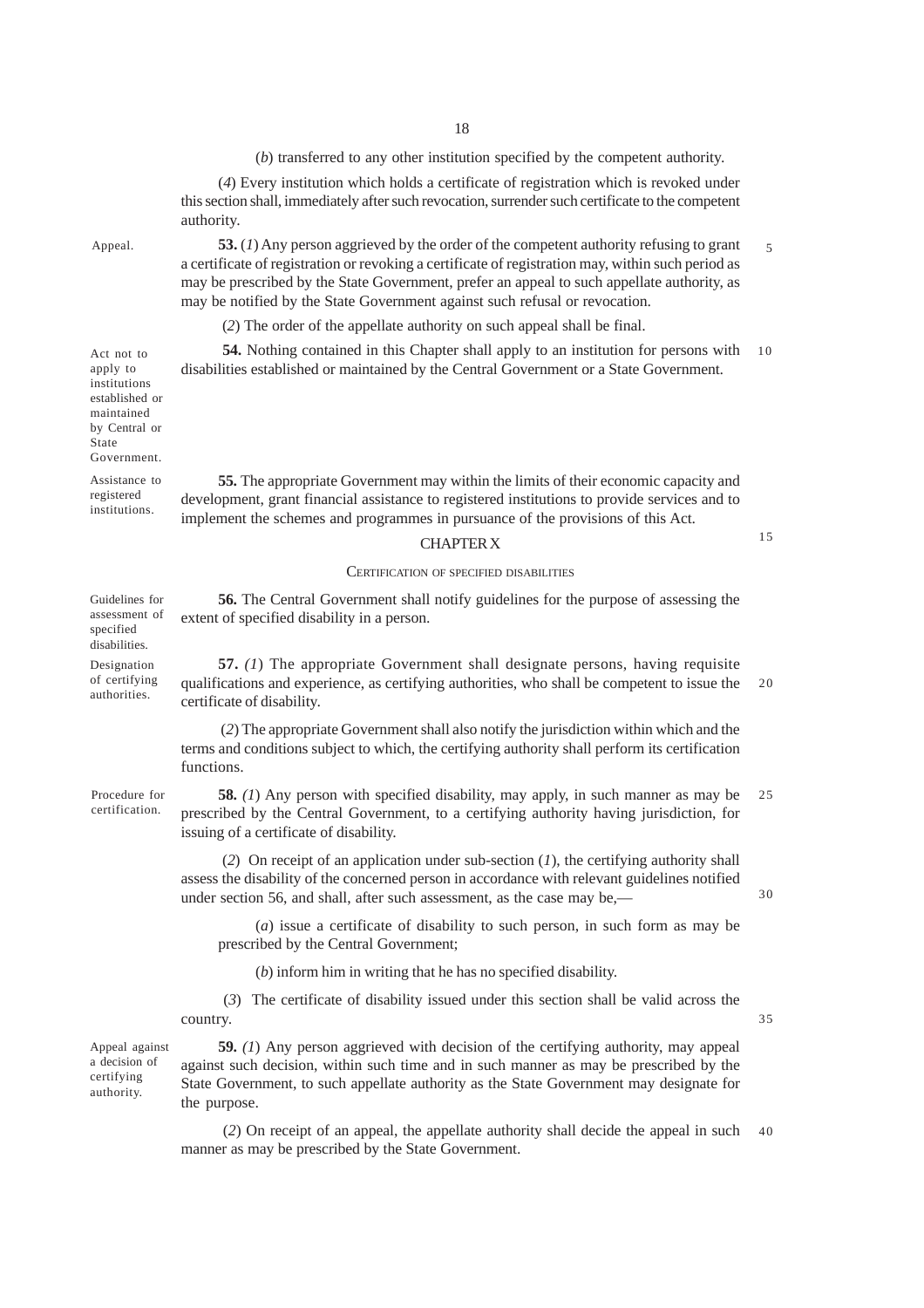## CHAPTER XI

CENTRAL AND STATE ADVISORY BOARDS ON DISABILITY AND DISTRICT LEVEL COMMITTEE

**60.** *(1*) The Central Government shall, by notification, constitute a body to be known as the Central Advisory Board on Disability to exercise the powers conferred on, and to perform the functions assigned to it, under this Act.

Constitution of Central Advisory Board on Disability.

(*2*) The Central Advisory Board shall consist of,—

(*a*) the Minister in charge of Department of Disability Affairs in the Central Government, Chairperson, *ex officio*;

(*b*) the Minister of State in charge dealing with Department of Disability Affairs in the Ministry in the Central Government, Vice Chairperson, *ex officio*;

(*c*) three Members of Parliament, of whom two shall be elected by Lok Sabha and one by the Rajya Sabha, Members, *ex officio*;

(*d*) the Ministers in charge of Disability Affairs of all States and Administrators or Lieutenant Governors of the Union territories, Members, *ex officio*;

| (e) Secretaries to the Government of India in charge of the Ministries or           |
|-------------------------------------------------------------------------------------|
| Departments of Disability Affairs, Social Justice and Empowerment, School Education |
| and Literacy, and Higher Education, Women and Child Development, Expenditure,       |
| Personnel and Training, Administrative Reforms and Public Grievances, Health and    |
| Family Welfare, Rural Development, Panchayati Raj, Industrial Policy and Promotion, |
| Urban Development, Housing and Urban Poverty Alleviation, Science and Technology,   |
| Communications and Information Technology, Legal Affairs, Public Enterprises, Youth |
| Affairs and Sports, Road Transport and Highways and Civil Aviation, Members,        |
| $ex$ officio;                                                                       |
|                                                                                     |

(*f*) Secretary, National Institute of Transforming India (NITI) Aayog, Member, *ex officio;*

(*g*) Chairperson, Rehabilitation Council of India, Member, *ex officio*;

(*h*) Chairperson, National Trust for the Welfare of Persons with Autism, Cerebral Palsy, Mental Retardation and Multiple Disabilities, Member, *ex officio*;

|  | (i) Chairman-cum-Managing Director, National Handicapped Finance |  |  |
|--|------------------------------------------------------------------|--|--|
|  | Development Corporation, Member, ex officio;                     |  |  |

(*j*) Chairman-cum-Managing Director, Artificial Limbs Manufacturing Corporation, Member, *ex officio;*

(*k*) Chairman, Railway Board, Member, *ex officio*;

(*l*) Director-General, Employment and Training, Ministry of Labour and Employment, Member, *ex officio*;

(*m*) Director, National Council for Educational Research and Training, Member, *ex officio*;

(*n*) Chairperson, National Council of Teacher Education, Member, *ex officio*;

(*o*) Chairperson, University Grants Commission, Member, *ex officio*;

(*p*) Chairperson, Medical Council of India, Member, *ex officio*;

(*q*) Directors of the following Institutes:—

(*i*) National Institute for the Visually Handicapped, Dehradun;

(*ii*) National Institute for the Mentally Handicapped, Secundrabad;

| (iii) Pandit Deen Dayal Upadhyay Institute for the Physically Handicapped, |
|----------------------------------------------------------------------------|
| New Delhi:                                                                 |

(*iv*) Ali Yavar Jung National Institute for the Hearing Handicapped, Mumbai;

45

40

5

10

15

 $20$ 

 $25$ 

30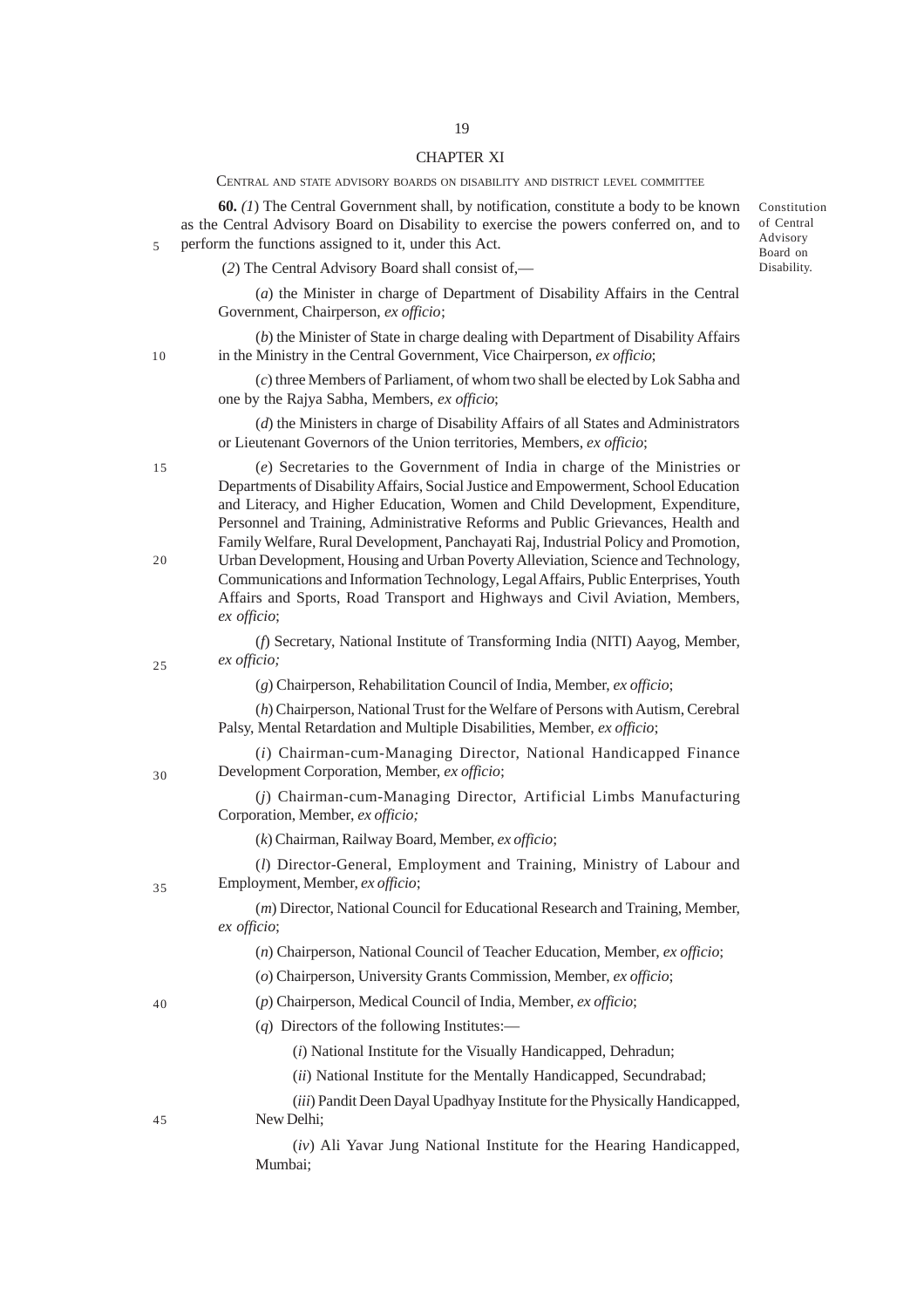(*v*) National Institute for the Orthopaedically Handicapped, Kolkata;

(*vi*) National Institute of Rehabilitation Training and Research, Cuttack;

(*vii*) National Institute for Empowerment of Persons with Multiple Disabilities, Chennai;

(*viii*) National Institute for Mental Health and Sciences, Bangalore;

(*ix*) Indian Sign Language Research and Training Centre, New Delhi, Members, *ex officio;*

(*r*) Members to be nominated by the Central Government,—

(*i*) five Members who are experts in the field of disability and rehabilitation;

(*ii*) ten Members, as far as practicable, being persons with disabilities, to 10 represent non-Governmental Organisations concerned with disabilities or disabled persons organisations:

Provided that out of the ten Members nominated, at least, five Members shall be women and at least one person each shall be from the Scheduled Castes and the Scheduled Tribes;

(*iii*) up to three representatives of national level chambers of commerce and industry;

(*s*) Joint Secretary to the Government of India dealing with the subject of disability policy, Member-Secretary, *ex officio*.

**61.** *(1*) Save as otherwise provided under this Act, a Member of the Central Advisory 20 Board nominated under clause (*r*) of sub-section (*2*) of section 60 shall hold office for a term of three years from the date of his nomination:

 Provided that such a Member shall, notwithstanding the expiration of his term, continue to hold office until his successor enters upon his office.

(*2*) The Central Government may, if it thinks fit, remove any Member nominated under 25 clause (*r*) of sub-section (*2*) of section 60, before the expiry of his term of office after giving him a reasonable opportunity of showing cause against the same.

(*3*) A Member nominated under clause (*r*) of sub-section (*2*) of section 60 may at any time resign his office by writing under his hand addressed to the Central Government and the seat of the said Member shall thereupon becomes vacant.

 (*4*) A casual vacancy in the Central Advisory Board shall be filled by a fresh nomination and the person nominated to fill the vacancy shall hold office only for the remainder of the term for which the Member in whose place he was so nominated.

 (*5*) A Member nominated under sub-clause (*i*) or sub-clause (*iii*) of clause (*r*) of sub-section (*2*) of section 60 shall be eligible for renomination.

 (*6*) The Members nominated under sub-clause (*i*) and sub-clause (*ii*) of clause (*r*) of sub-section (*2*) of section 60 shall receive such allowances as may be prescribed by the Central Government.

**Disqualifications** 

**62.** *(1*) No person shall be a Member of the Central Advisory Board, who—

(*a*) is, or at any time has been, adjudged insolvent or has suspended payment of 40 his debts or has compounded with his creditors, or

(*b*) is of unsound mind and stands so declared by a competent court, or

(*c*) is, or has been, convicted of an offence which, in the opinion of the Central Government, involves moral turpitude, or

(*d*) is, or at any time has been, convicted of an offence under this Act, or

45

(*e*) has so abused his position in the opinion of the Central Government as a Member so as to render his continuance in the office is prejudicial interests of the general public.

 (*2*) No order of removal shall be made by the Central Government under this section unless the Member concerned has been given a reasonable opportunity of showing cause 50 against the same.

Terms and conditions of Service of members.

5

15

30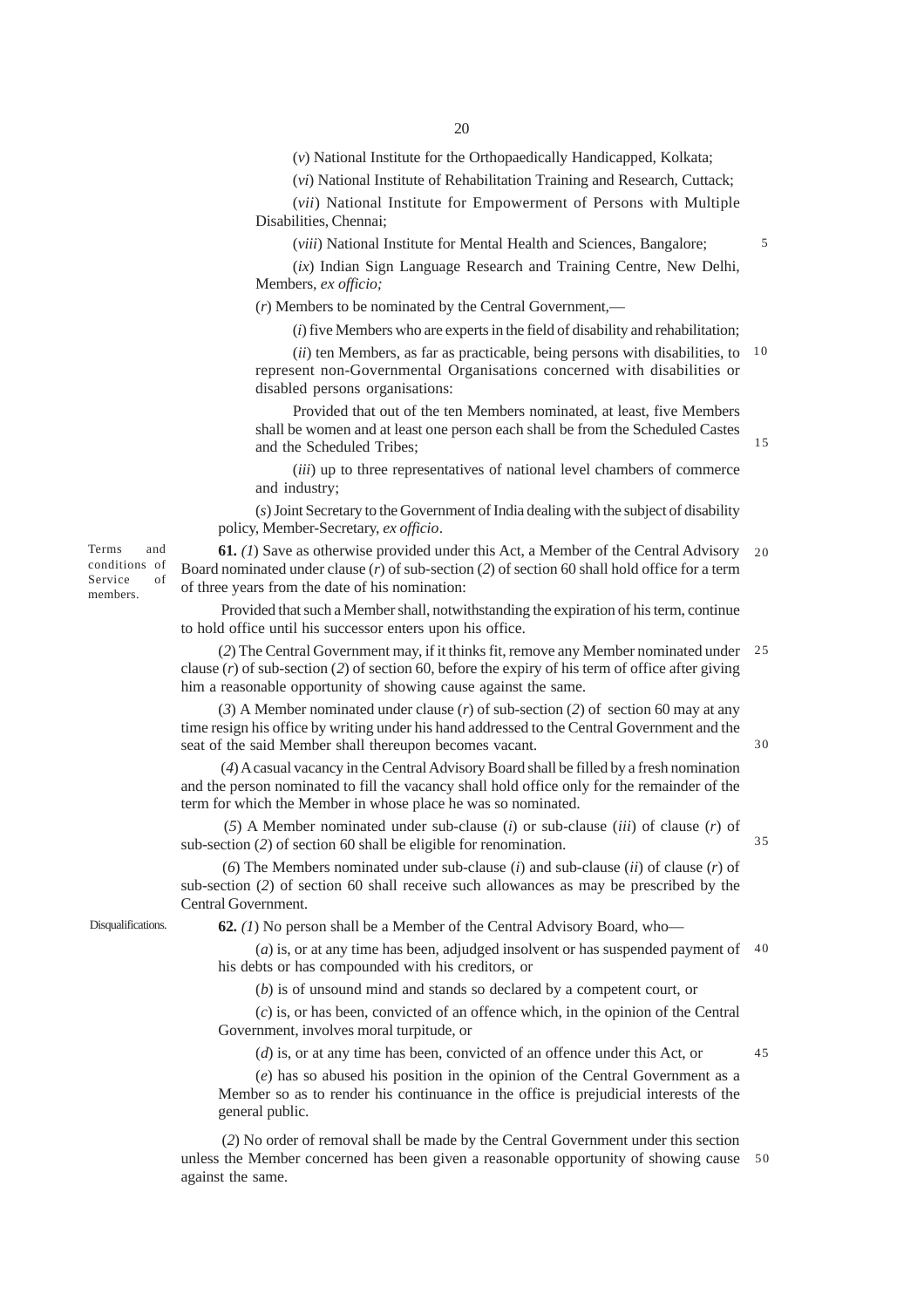(*3*) Notwithstanding anything contained in sub-section (*1*) or sub-section (*5*) of section 61, a Member who has been removed under this section shall not be eligible for renomination as a Member.

**63.** If a Member of the Central Advisory Board becomes subject to any of the 5 disqualifications specified in section 62, his seat shall become vacant.

 **64.** The Central Advisory Board shall meet at least once in every six months and shall observe such rules of procedure in regard to the transaction of business at its meetings as may be prescribed.

**65.** *(1*) Subject to the provisions of this Act, the Central Advisory Board on disability 10 shall be the national-level consultative and advisory body on disability matters, and shall facilitate the continuous evolution of a comprehensive policy for the empowerment of persons with disabilities and the full enjoyment of rights.

 (*2*) In particular and without prejudice to the generality of the foregoing provisions, the Central Advisory Board on disability shall perform the following functions, namely:—

(*a*) advise the Central Government and the State Governments on policies, programmes, legislation and projects with respect to disability;

(*b*) develop a national policy to address issues concerning persons with disabilities;

(*c*) review and coordinate the activities of all Departments of the Government and other Governmental and non-Governmental Organisations which are dealing with matters relating to persons with disabilities;

(*d*) take up the cause of persons with disabilities with the concerned authorities and the international organisations with a view to provide for schemes and projects for the persons with disabilities in the national plans;

(*e*) recommend steps to ensure accessibility, reasonable accommodation, nondiscrimination for persons with disabilities *vis-à-vis* information, services and the built environment and their participation in social life;

(*f*) monitor and evaluate the impact of laws, policies and programmes to achieve full participation of persons with disabilities; and

(*g*) such other functions as may be assigned from time to time by the Central Government.

**66.** *(1*) Every State Government shall, by notification, constitute a body to be known as the State Advisory Board on disability to exercise the powers conferred on, and to perform the function assigned to it, under this Act.

State Advisory Board on disability.

Vacation of seats by<br>Members.

Meetings of the Central Advisory Board on disability. Functions of Central Advisory Board on disability.

35

30

15

 $20$ 

25

(*2*) The State Advisory Board shall consist of—

(*a*) the Minister in charge of the Department in the State Government dealing with disability matters, Chairperson, *ex officio*;

(*b*) the Minister of State or the Deputy Minister in charge of the Department in the State Government dealing with disability matters, if any, Vice-Chairperson, *ex officio*;

40

45

50

(*c*) secretaries to the State Government in charge of the Departments of Disability Affairs, School Education, Literacy and Higher Education, Women and Child Development, Finance, Personnel and Training, Health and Family Welfare, Rural Development, Panchayati Raj, Industrial Policy and Promotion, Labour and Employment, Urban Development, Housing and Urban Poverty Alleviation, Science and Technology, Information Technology, Public Enterprises, Youth Affairs and Sports, Road Transport and any other Department, which the State Government considers necessary, Members, *ex officio;*

(*d*) three Members of the State Legislature of whom two shall be elected by the Legislative Assembly and one by the Legislative Council, if any, and where there is no Legislative Council, three Members shall be elected by the Legislative Assembly, Members, *ex officio*;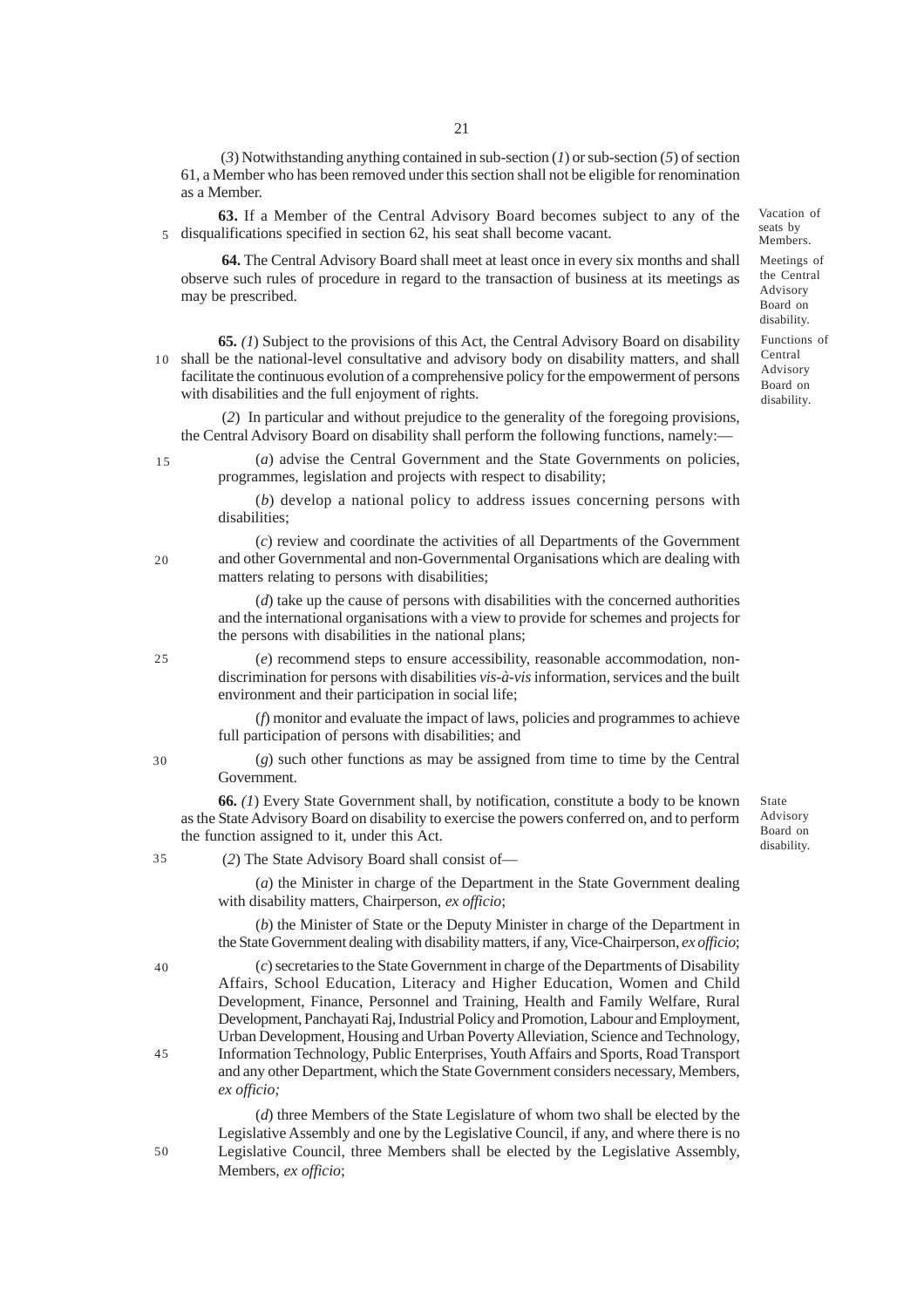(*e*) Members to be nominated by the State Government:—

(*i*) five Members who are experts in the field of disability and rehabilitation;

(*ii*) five Members to be nominated by the State Government by rotation to represent the districts in such manner as may be prescribed:

Provided that no nomination under this sub-clause shall be made except on the recommendation of the district administration concerned; 5

(*iii*) ten persons as far as practicable, being persons with disabilities, to represent non-Governmental Organisations or associations which are concerned with disabilities:

 Provided that out of the ten persons nominated under this clause, at least, five shall be women and at least one person each shall be from the Scheduled Castes and the Scheduled Tribes; 10

(*iv*) not more than three representatives of the State Chamber of Commerce and Industry;

(*f*) officer not below the rank of Joint Secretary in the Department dealing with disability matters in the State Government, Member-Secretary, *ex officio*. 15

**67.** *(1*) Save as otherwise provided under this Act, a Member of the State Advisory Board nominated under clause (*e*) of sub-section (2) of section 66, shall hold office for a term of three years from the date of his nomination:

 Provided that such a Member shall, notwithstanding the expiration of his term, continue to hold office until his successor enters upon his office.  $20$ 

 (*2*) The State Government may, if it thinks fit, remove any Member nominated under clause (*e*) of sub-section (*2*) of section 66, before the expiry of his term of office after giving him a reasonable opportunity of showing cause against the same.

 (*3*) A Member nominated under clause (*e*) of sub-section (*2*) of section 66 may at any time resign his office by writing under his hand addressed to the State Government and the seat of the said Member shall thereupon become vacant.  $25$ 

 (*4*) A casual vacancy in the State Advisory Board shall be filled by a fresh nomination and the person nominated to fill the vacancy shall hold office only for the remainder of the term for which the Member in whose place he was so nominated.

 (*5*) A Member nominated under sub-clause (*i*) or sub-clause (*iii*) of clause (*e*) of sub-section (*2*) of section 66, shall be eligible for renomination.

 (*6*) the Members nominated under sub-clause (*i*) and sub-clause (*ii*) of clause (*e*) of sub-section (*2*) of section 66, shall receive such allowances as may be prescribed by the State Government.

Disqualification.

**68.** *(1*) No person shall be a Member of the State Advisory Board, who—

(*a*) is, or at any time has been, adjudged insolvent or has suspended payment of his debts or has compounded with his creditors, or

(*b*) is of unsound mind and stands so declared by a competent court, or

(*c*) is, or has been, convicted of an offence which, in the opinion of the State Government, involves moral turpitude, or 40

(*d*) is, or at any time has been, convicted of an offence under this Act, or

(*e*) has so abused in the opinion of the State Government his position as a Member as to render his continuance in the State Advisory Board detrimental to the interests of the general public.

 (*2*) No order of removal shall be made by the State Government under this section unless the Member concerned has been given a reasonable opportunity of showing cause against the same.

Terms and conditions of service of Members.

35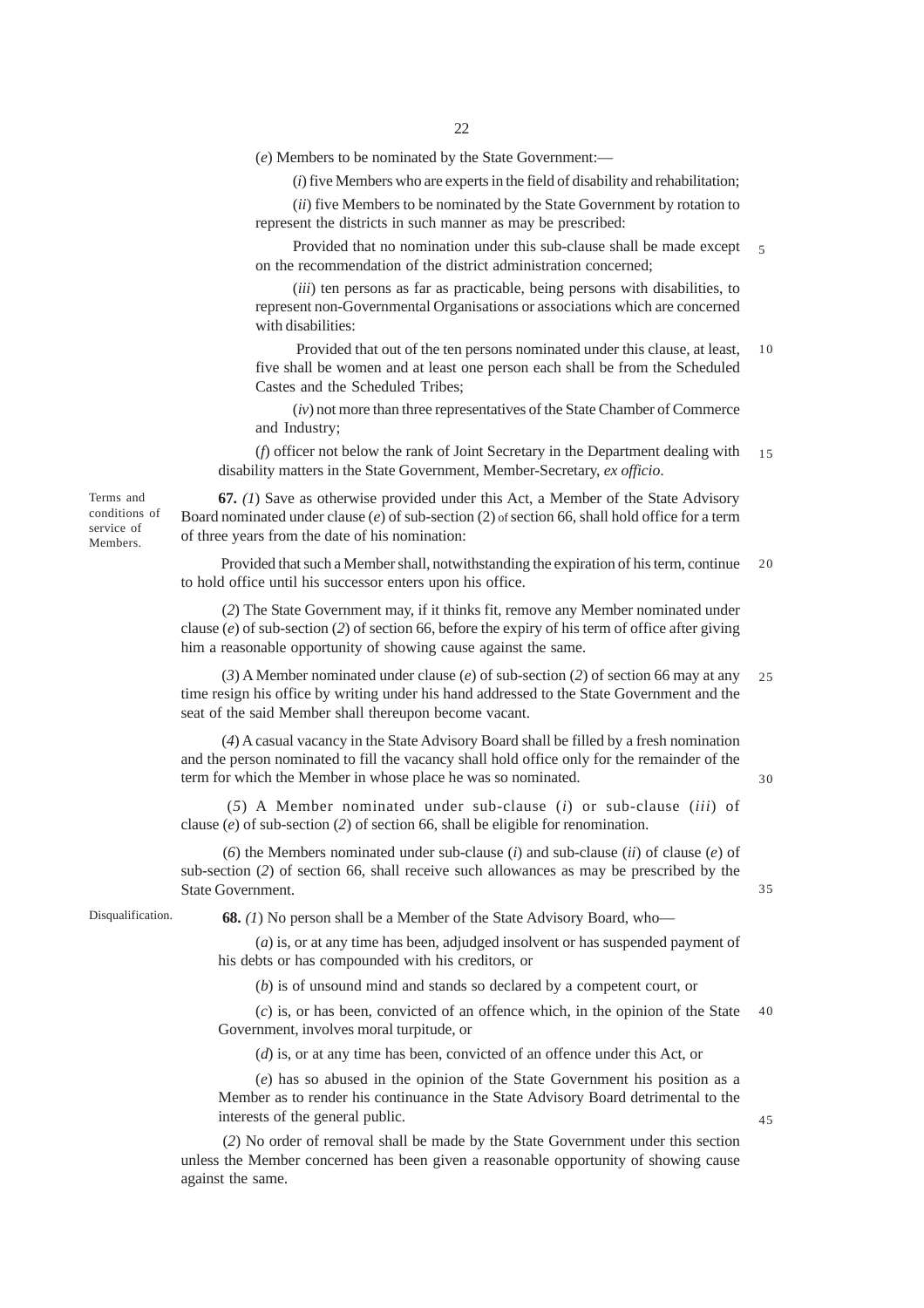(*3*) Notwithstanding anything contained in sub-section (*1*) or sub-section (*5*) of section 67, a Member who has been removed under this section shall not be eligible for renomination as a Member.

 **69.** If a Member of the State Advisory Board becomes subject to any of the disqualifications specified in section 68 his seat shall become vacant. 5

**70.** The State Advisory Board shall meet at least once in every six months and shall observe such rules or procedure in regard to the transaction of business at its meetings as may be prescribed by the State Government.

**71.** *(1*) Subject to the provisions of this Act, the State Advisory Board shall be the State-level consultative and advisory body on disability matters, and shall facilitate the 10 continuous evolution of a comprehensive policy for the empowerment of persons with disabilities and the full enjoyment of rights.

 (*2*) In particular and without prejudice to the generality of the foregoing provisions, the State Advisory Board on disability shall perform the following functions, namely:—

15

20

25

30

(*a*) advise the State Government on policies, programmes, legislation and projects with respect to disability;

(*b*) develop a State policy to address issues concerning persons with disabilities;

(*c*) review and coordinate the activities of all Departments of the State Government and other Governmental and non-Governmental Organisations in the State which are dealing with matters relating to persons with disabilities;

(*d*) take up the cause of persons with disabilities with the concerned authorities and the international organisations with a view to provide for schemes and projects for the persons with disabilities in the State plans;

(*e*) recommend steps to ensure accessibility, reasonable accommodation, nondiscrimination for persons with disabilities, services and the built environment and their participation in social life on an equal basis with others;

(*f*) monitor and evaluate the impact of laws, policies and programmes designed to achieve full participation of persons with disabilities; and

(*g*) such other functions as may be assigned from time to time by the State Government.

**72.** The State Government shall constitute District-level Committee on disability to perform such functions as may be prescribed by it.

**73.** No act or proceeding of the Central Advisory Board on disability, a State Advisory Board on disability, or a District-level Committee on disability shall be called in question on the ground merely of the existence of any vacancy in or any defect in the constitution of such Board or Committee, as the case may be. 35

#### CHAPTER XII

CHIEF COMMISSIONER AND STATE COMMISSIONER FOR PERSONS WITH DISABILITIES

**74.** *(1*) The Central Government may, by notification, appoint a Chief Commissioner for Persons with Disabilities (hereinafter referred to as the "Chief Commissioner") for the purpose 40of this Act.

(*2*) The Central Government may, by notification appoint two Commissioners to assist the Chief Commissioner, of which one Commissioner shall be a persons with disability.

Vacation of seats. Meetings of

State Advisory Board on disability.

Functions of State Advisory Board on disability.

District-level Committee on disability.

Vacancies not to invalidate proceedings.

Appointment of Chief Commissiner and Commissioners.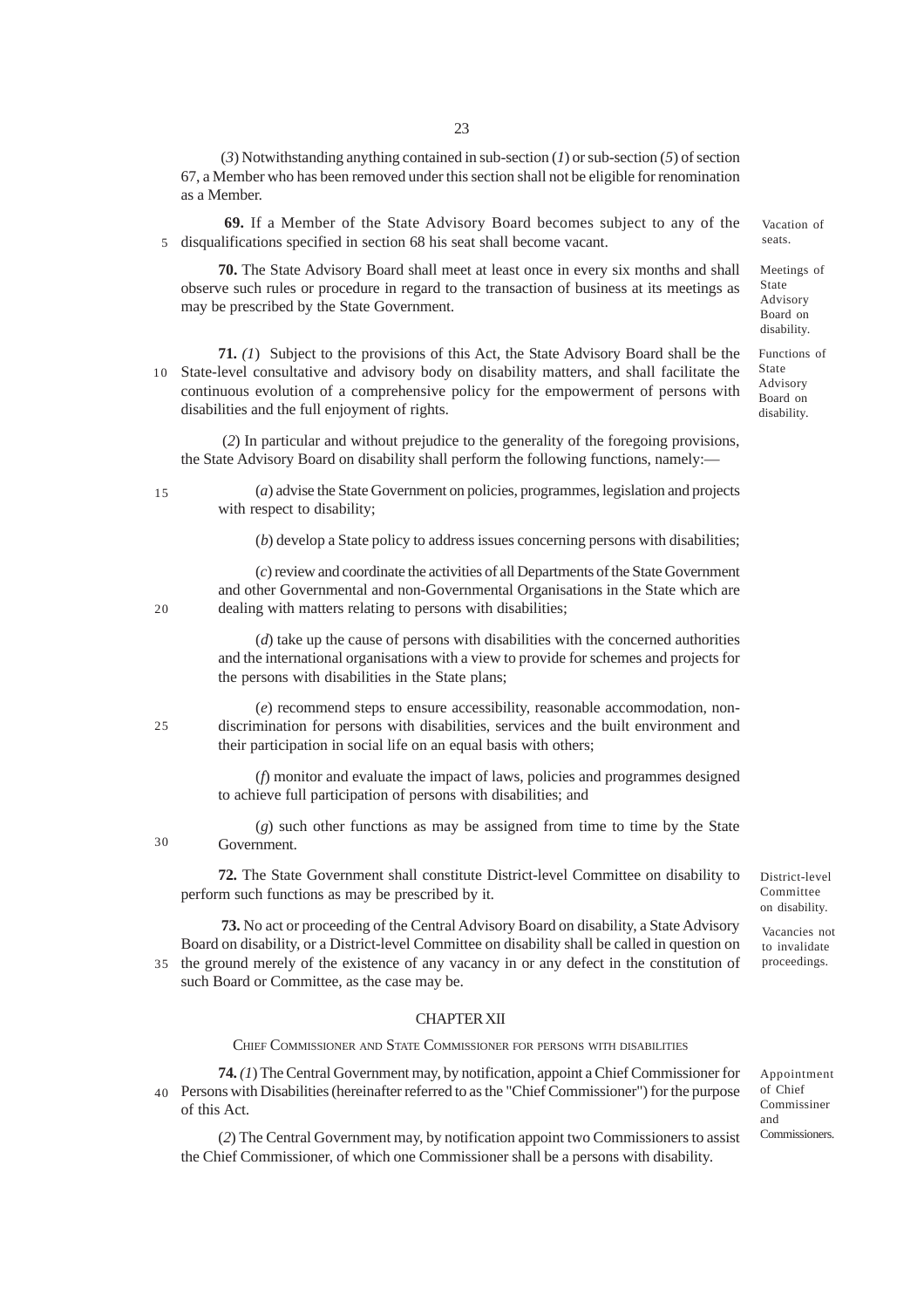(*3*) A person shall not be qualified for appointment as the Chief Commissioner or Commissioner unless he has special knowledge or practical experience in respect of matters relating to rehabilitation.

5 (*4*) The salary and allowances payable to and other terms and conditions of service (including pension, gratuity and other retirement benefits) of the Chief Commissioner and Commissioners shall be such as may be prescribed by the Central Government.

(*5*) The Central Government shall determine the nature and categories of officers and other employees required to assist the Chief Commissioner in the discharge of his functions and provide the Chief Commissioner with such officers and other employees as it thinks fit.

10 (*6*) The officers and employees provided to the Chief Commissioner shall discharge their functions under the general superintendence and control of the Chief Commissioner.

(*7*) The salaries and allowances and other conditions of service of officers and employees shall be such as may be prescribed by the Central Government.

15 (*8*) The Chief Commissioner shall be assisted by an advisory committee comprising of not more than eleven members drawn from the experts from different disabilities in such manner as may be prescribed by the Central Government.

Functions of Chief Commissioner. **75.** (*1*) The Chief Commissioner shall—

(*a*) identify, *suo motu* or otherwise, the provisions of any law or policy, programme and procedures, which are inconsistent with this Act and recommend necessary corrective steps;

20

(*b*) inquire, *suo motu* or otherwise, deprivation of rights of persons with disabilities and safeguards available to them in respect of matters for which the Central Government is the appropriate Government and take up the matter with appropriate authorities for corrective action;

25 (*c*) review the safeguards provided by or under this Act or any other law for the time being in force for the protection of rights of persons with disabilities and recommend measures for their effective implementation;

(*d*) review the factors that inhibit the enjoyment of rights of persons with disabilities and recommend appropriate remedial measures;

 $30$ (*e*) study treaties and other international instruments on the rights of persons with disabilities and make recommendations for their effective implementation;

(*f*) undertake and promote research in the field of the rights of persons with disabilities;

(*g*) promote awareness of the rights of persons with disabilities and the safeguards available for their protection;

(*h*) monitor implementation of the provisions of this Act and schemes, programmes meant for persons with disabilities;

(*i*) monitor utilisation of funds disbursed by the Central Government for the benefit of persons with disabilities; and

(*j*) perform such other functions as the Central Government may assign.

(*2*) The Chief Commissioner shall consult the Commissioners on any matter while discharging its functions under this Act.

Action of appropriate authorities on recommendation of Chief Commissioner.

45 **76.** Whenever the Chief Commissioner makes a recommendation to an authority in pursuance of clause (*b*) of section 75, that authority shall take necessary action on it, and inform the Chief Commissioner of the action taken within three months from the date of receipt of the recommendations:

40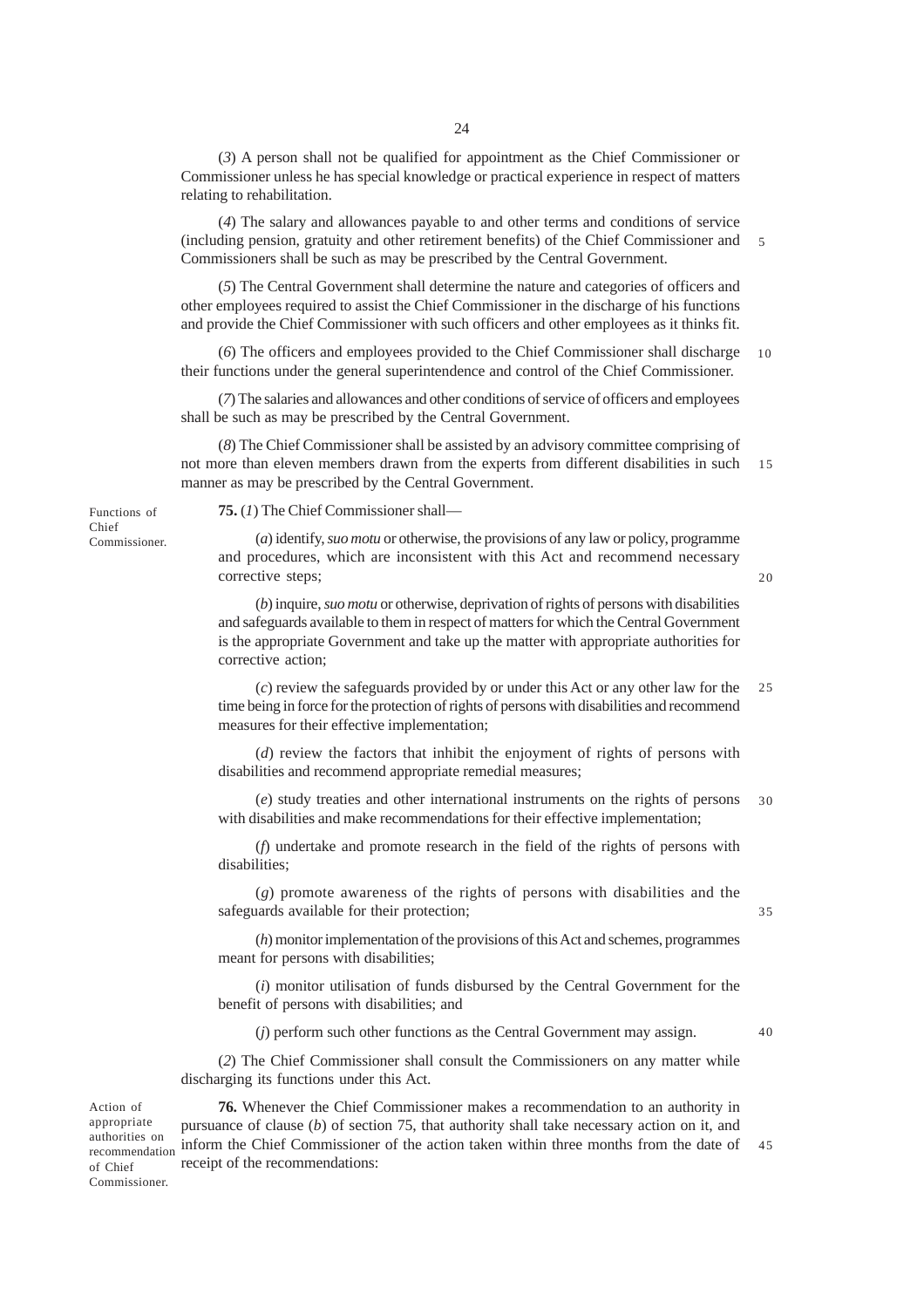**77.** *(1*) The Chief Commissioner shall, for the purpose of discharging his functions under this Act, have the same powers of a civil court as are vested in a court under the Code of Civil Procedure, 1908 while trying a suit, in respect of the following matters, namely:—

(*a*) summoning and enforcing the attendance of witnesses;

(*b*) requiring the discovery and production of any documents;

(*c*) requisitioning any public record or copy thereof from any court or office;

(*d*) receiving evidence on affidavits; and

(*e*) issuing commissions for the examination of witnesses or documents.

 (*2*) Every proceeding before the Chief Commissioner shall be a judicial proceeding 45 of 1860 10 within the meaning of sections 193 and 228 of the Indian Penal Code and the Chief Commissioner shall be deemed to be a civil court for the purposes of section 195 and Chapter XXVI of the Code of Criminal Procedure, 1973. 2 of 1974

**78.***(1*) The Chief Commissioner shall submit an annual report to the Central Government and may at any time submit special reports on any matter, which, in his opinion, is of such 15 urgency or importance that it shall not be deferred till submission of the annual report.

 (*2*) The Central Government shall cause the annual and the special reports of the Chief Commissioner to be laid before each House of Parliament, along with a memorandum of action taken or proposed to be taken on his recommendations and the reasons for nonacceptance the recommendations, if any.

(*3*) The annual and special reports shall be prepared in such form, manner and contain such details as may be prescribed by the Central Government.  $20$ 

**79.** (*1*) The State Government may, by notification, appoint a State Commissioner for Persons with Disabilities (hereinafter referred to as the "State Commissioner") for the purposes of this Act.

Appointment of State Commissioner in States.

(*2*) A person shall not be qualified for appointment as the State Commissioner unless 25 he has special knowledge or practical experience in respect of matters relating to rehabilitation.

(*3*) The salary and allowances payable to and other terms and conditions of service (including pension, gratuity and other retirement benefits) of the State Commissioner shall be such as may be prescribed by the State Government.

(*4*) The State Government shall determine the nature and categories of officers and 30 other employees required to assist the State Commissioner in the discharge of his functions and provide the State Commissioner with such officers and other employees as it thinks fit.

(*5*) The officers and employees provided to the State Commissioner shall discharge his functions under the general superintendence and control of the State Commissioner.

(*6*) The salaries and allowances and other conditions of service of officers and employees shall be such as may be prescribed by the State Government. 35

(*7*) The State Commissioner shall be assisted by an advisory committee comprising of not more than five members drawn from the experts in the disability sector in such manner as may be prescribed by the State Government.

**80.** The State Commissioner shall—

(*a*) identify, *suo motu* or otherwise, provision of any law or policy, programme and procedures, which are in consistent with this Act, and recommend necessary corrective steps:

 (*b*) inquire, *suo motu* or otherwise deprivation of rights of persons with disabilities and safeguards available to them in respect of matters for which the State Government is the appropriate Government and take up the matter with appropriate authorities for corrective action;

45

40

5

Functions of State Commissioner.

Annual and special reports by Chief Commissioner.

Powers of Chief Commissioner.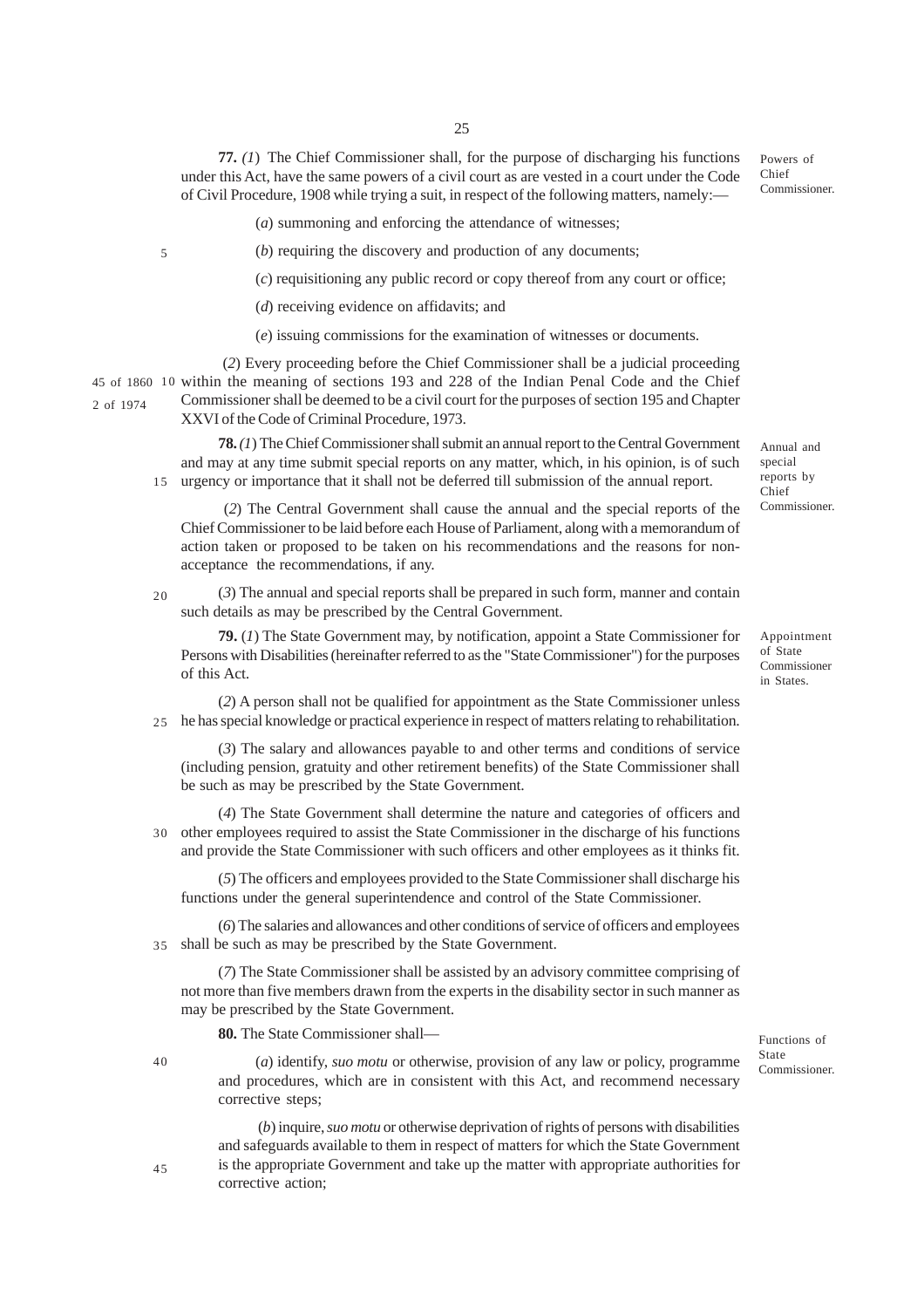(*c*) review the safeguards provided by or under this Act or any other law for the time being in force for the protection of rights of persons with disabilities and recommend measures for their effective implementation;

(*d*) review the factors that inhibit the enjoyment of rights of persons with disabilities and recommend appropriate remedial measures;

(*e*) undertake and promote research in the field of the rights of persons with disabilities;

(f) promote awareness of the rights of persons with disabilities and the safeguards available for their protection;

(*g*) monitor implementation of the provisions of this Act and schemes, programmes meant for persons with disabilities; 10

(*h*) monitor utilisation of funds disbursed by the State Government for the benefits of persons with disabilities; and

(*i*) perform such other functions as the State Government may assign.

**81.** Whenever the State Commissioner makes a recommendation to an authority in pursuance of clause (*b*) of section 80, that authority shall take necessary action on it, and inform the State Commissioner of the action taken within three months from the date of receipt of the recommendation: 15

Provided that where an authority does not accept a recommendation, it shall convey reasons for non-acceptance to the State Commissioner for Persons with Disabilities within the period of three months, and shall also inform the aggrieved person.  $20$ 

**82.** (*1*) The State Commissioner shall, for the purpose of discharging their functions under this Act, have the same powers of a civil court as are vested in a court under the Code of Civil Procedure, 1908 while trying a suit, in respect of the following matters, namely:—

- (*a*) summoning and enforcing the attendance of witnesses;
- (*b*) requiring the discovery and production of any documents;
- (*c*) requisitioning any public record or copy thereof from any court or office;
- (*d*) receiving evidence on affidavits; and
- (*e*) issuing commissions for the examination of witnesses or documents.

45 of 1860.

5 of 1908. 25

5

2 of 1974.

 (*2*) Every proceeding before the State Commissioner shall be a judicial proceeding within the meaning of sections 193 and 228 of the Indian Penal Code and the State Commissioners shall be deemed to be a civil court for the purposes of section 195 and Chapter XXVI of the Code of Criminal Procedure, 1973.

Annual and special reports by State Commissioner.

**83.** (*1*) The State Commissioner shall submit an annual report to the State Government and may at any time submit special reports on any matter, which, in its opinion, is of such urgency or importance that it shall not be deferred till submission of the annual report. 35

(*2*) The State Government shall cause the annual and the special reports of the State Commissioner for persons with disabilities to be laid before each House of State Legislature where it consists of two Houses or where such Legislature consist of one house, before that house along with a memorandum of aciton taken or proposed to be taken on the recommendation of the State Commissioner and the reasons for non-acceptance the recommendations, if any. 40

(*3*) The annual and special reports shall be prepared in such form, manner and contain such details as may be prescribed by the State Government.

Action by appropriate authorities on recommendation of State Commissioner.

Powers of State Commissioner.

30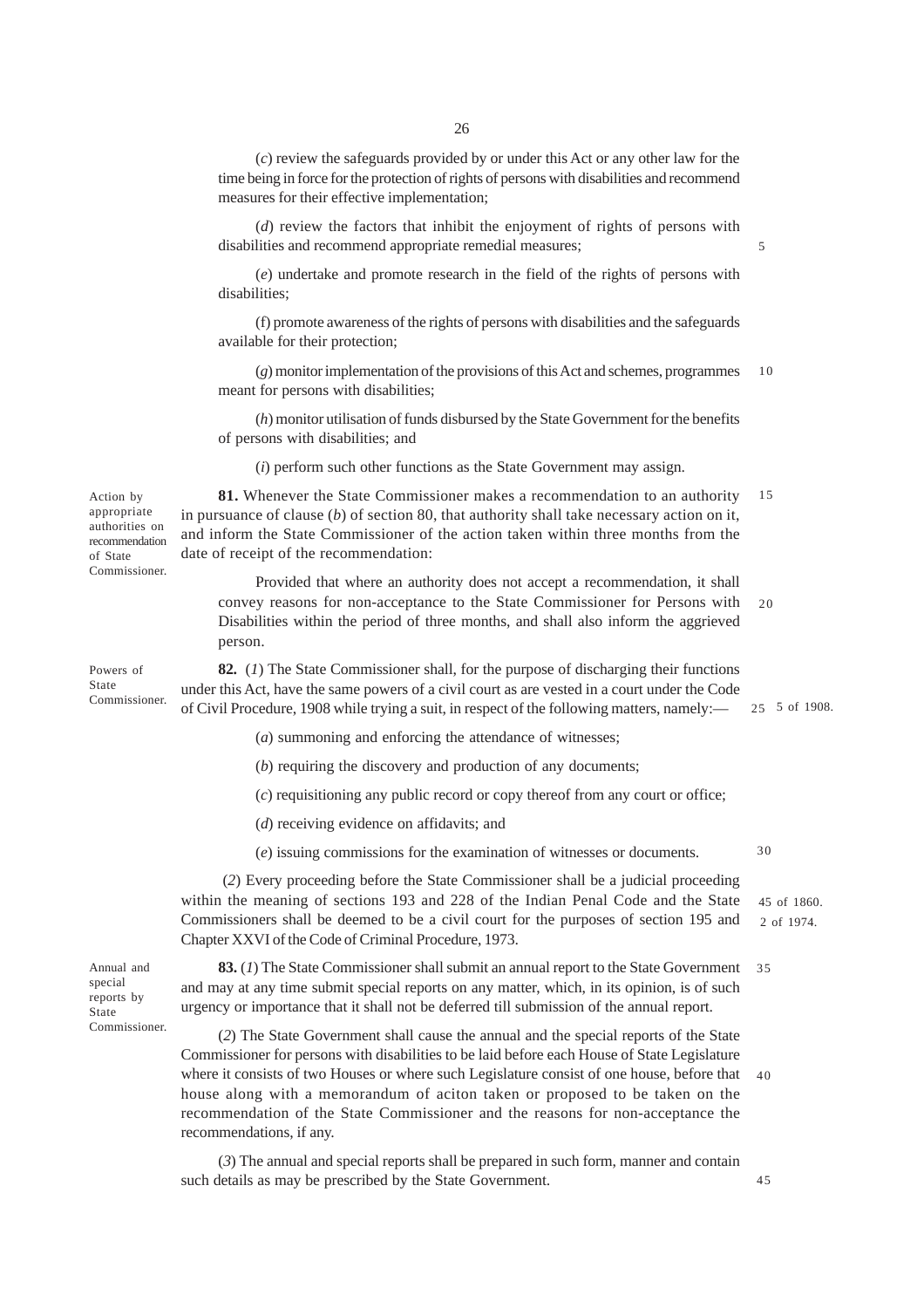#### CHAPTER XIII

#### SPECIAL COURT

**84.** For the purpose of providing speedy trail, the State Government shall, with the concurrence of the Chief Justice of the High Court, by notification, specify for each district*,* a Court of Session to be a Special Court to try the offences under this Act. 5 Special Court.

**85.** *(1*) For every Special Court**,** the State Government may, by notification, specify a Public Prosecutor or appoint an advocate, who has been in practice as an advocate for not less than seven years, as a Special Public Prosecutor for the purpose of conducting cases in that Court.

 (*2*) The Special Public Prosecutor appointed under sub-section (*1*) shall be entitled to receive such fees or remuneration as may be prescribed by the State Government. 10

#### CHAPTER XIV

#### NATIONAL FUND FOR PERSONS WITH DISABILITIES

**86.** (*1*) There shall be constituted a Fund to be called the National Fund for persons with disabilities and there shall be credited thereto— 15

6 of 1890. 20

25

National Fund for persons with disabilities.

Accounts and audit.

(*a*) all sums available under the Fund for people with disabilities, constituted *vide* notification No. S.O. 573 (*E*), dated the 11th August, 1983 and the Trust Fund for Empowerment of Persons with Disabilities, constituted *vide* notification No. 30-03/ 2004-DDII, dated the 21st November, 2006, under the Charitable Endowment Act, 1890.

(*b*) all sums payable by banks, corporations, financial institutions in pursuance of judgment dated the 16th April, 2004 of the Hon'ble Supreme Court in Civil Appeal Nos. 4655 and 5218 of 2000;

(*c*) all sums received by way of grant, gifts, donations, benefactions, bequests or transfers;

(*d*) all sums received from the Central Government including grants-in-aid;

(*e*) all sums from such other sources as may be decided by the Central Government.

 (*2*) The Fund for persons with disabilities shall be utilised and managed in such manner as may be prescribed. 30

**87.** *(1*) The Central Government shall maintain proper accounts and other relevant records and prepare an annual statement of accounts of the Fund including the income and expenditure accounts in such form as may be prescribed in consultation with the Comptroller and Auditor-General of India.

 (*2*) The accounts of the Fund shall be audited by the Comptroller and Auditor-General of India at such intervals as may be specified by him and any expenditure incurred by him in connection with such audit shall be payable from the Fund to the Comptroller and Auditor-General of India. 35

 (*3*) The Comptroller and Auditor-General of India and any other person appointed by him in connection with the audit of the accounts of the Fund shall have the same rights, privileges and authority in connection with such audit as the Comptroller and Auditor-General of India generally has in connection with the audit of the Government accounts, and in particular, shall have the right to demand production of books of account, connected vouchers and other documents and papers and to inspect any of the offices of the Fund. 40

 (*4*) The accounts of the Fund as certified by the Comptroller and Auditor-General of India or any other person appointed by him in this behalf, together with the audit report thereon, shall be laid before each House of Parliament by the Central Government. 45

#### 27

Special Public Prosecutor.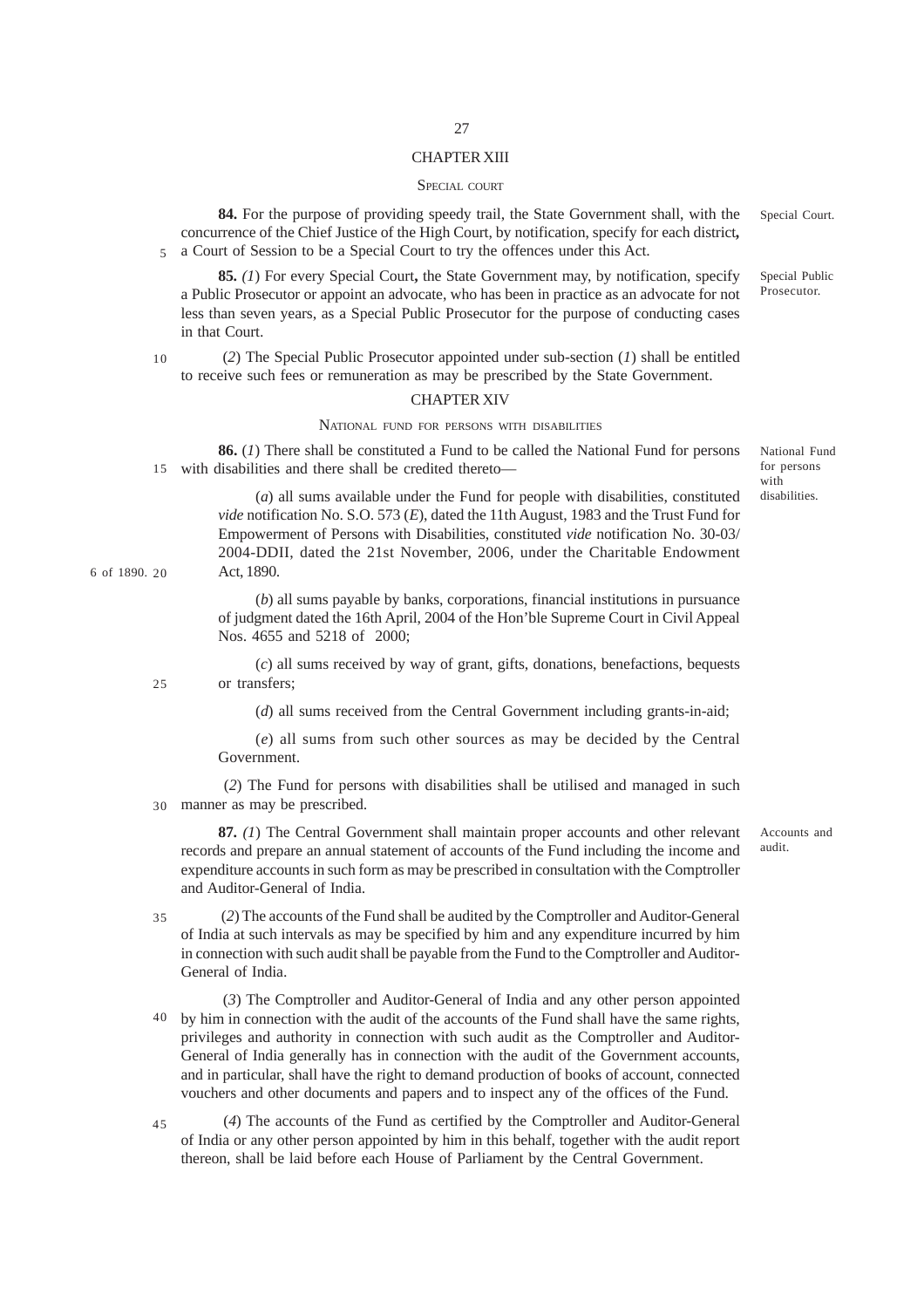#### CHAPTER XV

#### STATE FUND FOR PERSONS WITH DISABILITIES

State Fund for persons with disabilities.

**88.** (*1*) There shall be constituted a Fund to be called the State Fund for persons with disabilities by a State Government in such manner as may be prescribed by the State Government.

(*2*) The State Fund for persons with disabilities shall be utilised and managed in such managed in such manner as may be prescribed by the State Government.

(*3*) Every State Government shall maintain proper accounts and other relevant records of the State Fund for persons with disabilities including the income and expenditure accounts in such form as may be prescribed by the State Government in consultation with the Comptroller and Auditor General of India. 10

(*4*) The accounts of the State Fund for persons with disabilities shall be audited by the Comptroller and Auditor-General of India at such intervals as may be specified by him and any expenditure incurred by him in connection with such audit shall be payable from the State Fund to the Comptroller and Auditor-General of India.

(*5*) The Comptroller and Auditor-General of India and any person appointed by him in connection with the audit of the accounts of the State Fund for persons with disabilities shall have the same rights, privileges and authority in connection with such audit as the Comptroller and Auditor-General of India generally has in connection with the audit of the Government accounts and in particular, shall have right to demand production of books of accounts, connected vouchers and other documents and papers and to inspect any of the offices of the State Fund.  $\mathfrak{D}$ 

(*6*) The accounts of the State Fund for persons with disabilites as certified by the Comptroller and Auditor-General of India or any other person appointed by him in this behalf together with the audit report thereon shall be laid before each house of the State Legislature where it consists of two houses or where such Legislature consists of one house before that house.  $25$ 

#### CHAPTER XVI

#### OFFENCES AND PENALTIES

Punishment for contravention of provisions of Act or rules or regulations made thereunder.

Offences by companies.

**89.** Any person who contravenes any of the provisions of this Act, or of any rule made thereunder shall for first contravention be punishable with fine which may extend to ten thounsand rupees and for any subsequent contravention with fine which shall not be less than fifty thousand rupees but which may extend to five lakh rupees. 30

**90.** (*1*)Where an offence under this Act has been committed by a company, every person who at the time the offence was committed, was in charge of, and was responsible to, the company for the conduct of the business of the company, as well as the company, shall be deemed to be guilty of the offence and shall be liable to be proceeded against and punished accordingly: 35

 Provided that nothing contained in this sub-section shall render any such person liable to any punishment provided in this Act, if he proves that the offence was committed without his knowledge or that he had exercised all due diligence to prevent the commission of such offence.

(*2*) Notwithstanding anything contained in sub-section (*1*), where an offence under this Act has been committed by a company and it is proved that the offence has been committed with the consent or connivance of, or is attributable to any neglect on the part of any director, manager, secretary or other officer of the company, such director, manager, secretary or other officer shall also be deemed to be guilty of that offence and shall be liable to be proceeded against and punished accordingly.

15

40

45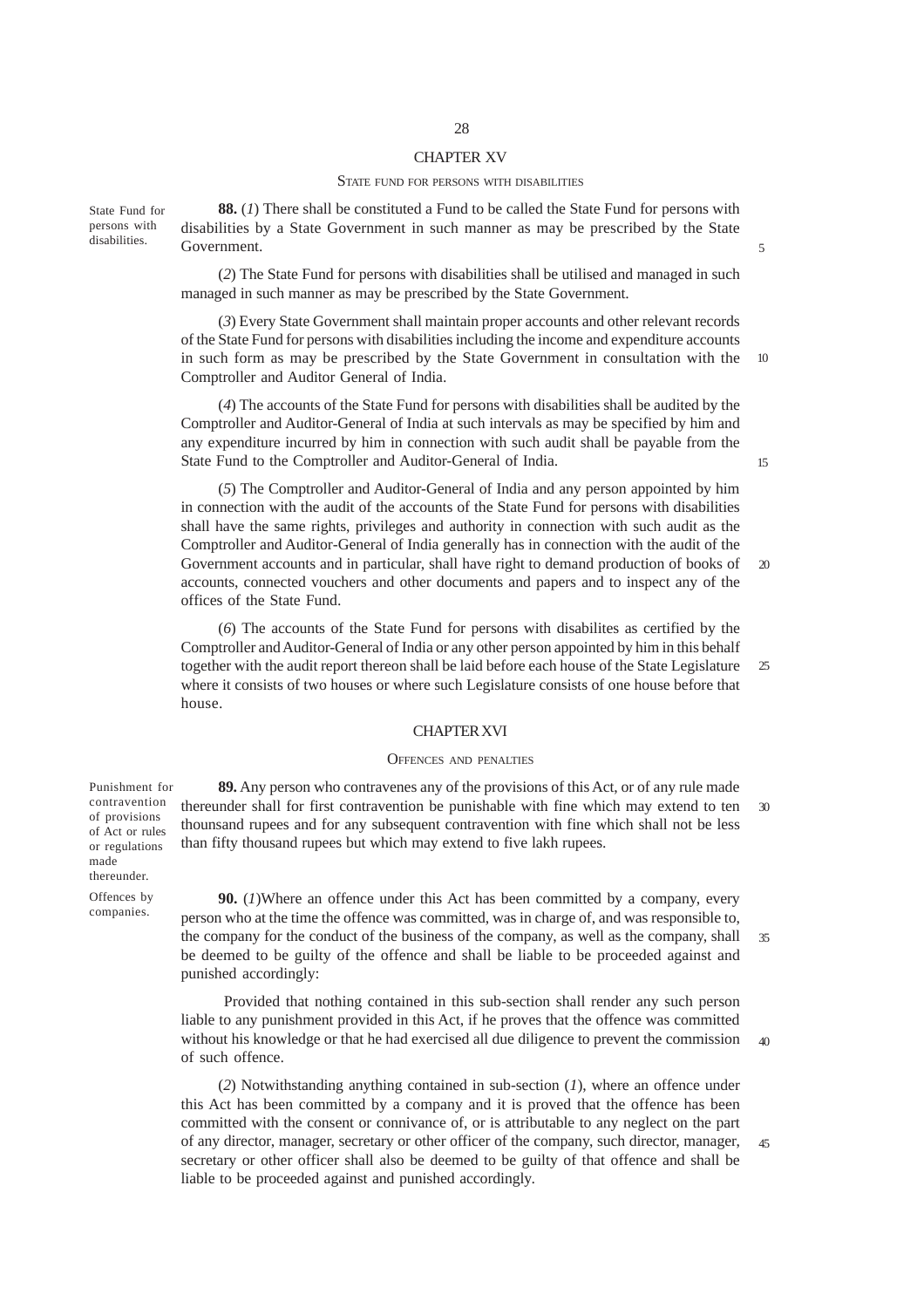*Explanation.—*For the purposes of this section,—

(*a*) "company" means any body corporate and includes a firm or other association of individuals; and

(*b*) "director", in relation to a firm, means a partner in the firm.

5

**91.** Whoever, fraudulently avails or attempts to avail any benefit meant for persons with benchmark disabilities, shall be punishable with imprisonment for a term which may extend to two years or with fine which may extend to one lakh rupees or with both.

**92.** Whoever,—

10

(*a*) intentionally insults or intimidates with intent to humiliate a person with disability in any place within public view;

(*b*) assaults or uses force to any person with disability with intent to dishonour him or outrage the modesty of a woman with disability;

 (*c*) having the actual charge or control over a person with disability voluntarily or knowingly denies food or fluids to him or her;

15

(*d*) being in a position to dominate the will of a child or woman with disability and uses that position to exploit her sexually;

(*e*) voluntarily injures, damages or interferes with the use of any limb or sense or any supporting device of a person with disability;

(*f*) performs, conducts or directs any medical procedure to be performed on a woman with disability which leads to or is likely to lead to termination of pregnancy without her express consent except in cases where medical procedure for termination of pregnancy is done in severe cases of disability and with the opinion of a registered medical practitioner and also with the consent of the guardian of the woman with disability,  $\mathfrak{D}$ 

25 shall be punishable with imprisonment for a term which shall not be less than six months but which may extend to five years and with fine.

**93.** Whoever, fails to produce any book, account or other documents or to furnish any statement, information or particulars which, under this Act or any order, or direction made or given thereunder, is duty bound to produce or furnish or to answer any question put in pursuance of the provisions of this Act or of any order, or direction made or given thereunder, shall be punishable with fine which may extend to twenty-five thousand rupees in respect of each offence, and in case of continued failure or refusal, with further fine which may extend to one thousand rupees for each day, of continued failure or refusal after the date of original order imposing punishment of fine. 30

**94.** No Court shall take cognizance of an offence alleged to have been committed by an employee of the appropriate Government under this Chapter, except with the previous sanction of the appropriate Government or a complaint is filed by an officer authorised by it in this behalf. 35

> Alternative punishments.

Previous sanction of appropriate Government.

**95.** Where an act or omission constitutes an offence punishable under this Act and also under any other Central or State Act, then, notwithstanding anything contained in any 40 other law for the time being in force, the offender found guilty of such offence shall be liable to punishment only under such Act as provides for punishment which is greater in degree.

disabilities. Punishment for offences

of atrocities.

Punishment for fraudulently availing any benefit meant for persons with benchmark

Punishment for failure to furnish information.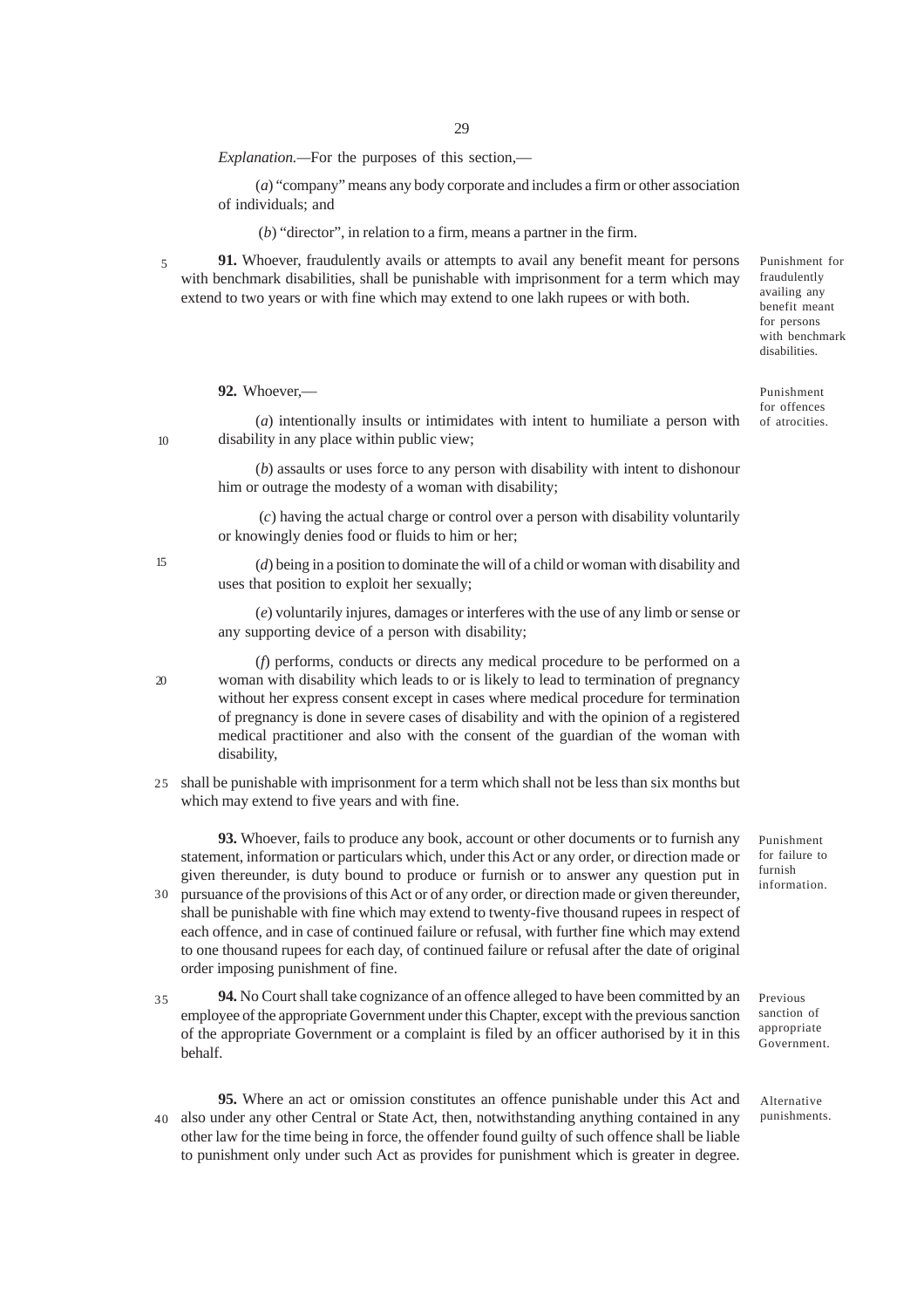# 30 CHAPTER XVII

#### **MISCELLANEOUS**

| Application<br>of other laws<br>not barred.     | <b>96.</b> The provisions of this Act shall be in addition to, and not in derogation of, the<br>provisions of any other law for the time being in force.                                                                                                                                                                                           |    |
|-------------------------------------------------|----------------------------------------------------------------------------------------------------------------------------------------------------------------------------------------------------------------------------------------------------------------------------------------------------------------------------------------------------|----|
| Protection of<br>action taken<br>in good faith. | 97. No suit, prosecution or other legal proceeding shall lie against the appropriate<br>Government or any officer of the appropriate Government or any officer or employee of the<br>Chief Commissioner or the State Commissioner for anything which is in good faith done or<br>intended to be done under this Act or the rules made thereunder.  | 5  |
| Power to<br>remove<br>difficulties.             | 98. $(1)$ If any difficulty arises in giving effect to the provisions of this Act, the Central<br>Government may, by order, published in the Official Gazette, make such provisions or give<br>such directions, not inconsistent with the provisions of this Act, as may appear to it to be<br>necessary or expedient for removing the difficulty: | 10 |
|                                                 | Provided that no such order shall be made under this section after the expiry of the<br>period of two years from the date of commencement of this Act.                                                                                                                                                                                             |    |
|                                                 | (2) Every order made under this section shall be laid as soon as may be, after it is made,<br>before each House of Parliament.                                                                                                                                                                                                                     | 15 |
| Power to<br>amend<br>Schedule.                  | 99. $(1)$ On the recommendations made by the appropriate Government or otherwise, if<br>the Central Government is satisfied that it is necessary or expedient so to do, it may, by<br>notification, amend the Schedule and any such notification being issued, the Schedule shall<br>be deemed to have been amended accordingly.                   | 20 |
|                                                 | (2) Every such notification shall, as soon as possible after it is issued, shall be laid<br>before each House of Parliament.                                                                                                                                                                                                                       |    |
| Power of<br>Central                             | <b>100.</b> (1) The Central Government may, subject to the condition of previous publication,<br>by notification, make rules for carrying out the provisions of this Act.                                                                                                                                                                          |    |
| Government<br>to make<br>rules.                 | (2) In particular, and without prejudice to the generality of the foregoing power, such<br>rules may provide for all or any of the following matters, namely:-                                                                                                                                                                                     | 25 |
|                                                 | $(a)$ the manner of constituting the Committee for Research on Disability under<br>sub-section $(2)$ of section 6;                                                                                                                                                                                                                                 |    |
|                                                 | (b) the manner of notifying the equal opportunity policy under sub-section $(I)$<br>of section 21;                                                                                                                                                                                                                                                 | 30 |
|                                                 | $(c)$ the form and manner of maintaining records by every establishment under<br>sub-section $(I)$ of section 22;                                                                                                                                                                                                                                  |    |
|                                                 | $(d)$ the manner of maintenance of register of complaints by grievance redressal<br>officer under sub-section $(3)$ of section 23;                                                                                                                                                                                                                 |    |
|                                                 | (e) the manner of furnishing information and return by establishment to the<br>Special Employment Exchange under section 36;                                                                                                                                                                                                                       | 35 |
|                                                 | ( $f$ ) the composition of the Assessment Board under sub-section (2) and manner<br>of assessment to be made by the Assessment Board under sub-section (3) of<br>section 38;                                                                                                                                                                       |    |
|                                                 | $(g)$ rules for person with disabilites laying down the standards of accessibility                                                                                                                                                                                                                                                                 |    |

40

(*h*) the manner of application for issuance of certificate of disability under sub-section (*1*) and form of certificate of disability under sub-section (*2*) of section 58;

under section 40;

(*i*) the allowances to be paid to nominated Members of the Central Advisory Board under sub-section (*6*) of section 61;

(*j*) the rules of procedure for transaction of business in the meetings of the 45Central Advisory Board under section 64;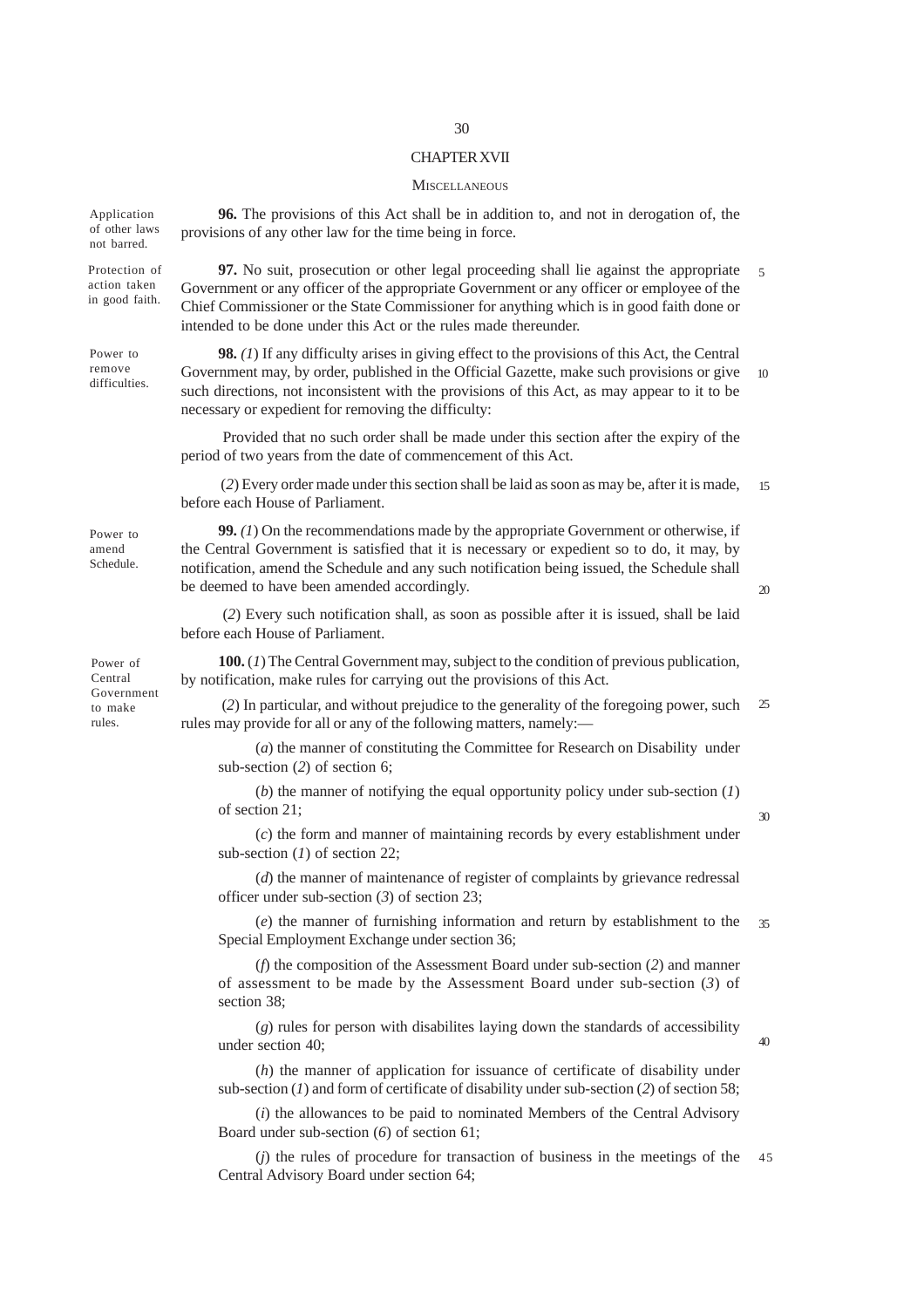(*k*) the salaries and allowances and other conditions of services of Chief Commissioner and Commissioners under sub-section (*4*) of section 74;

(*l*) the salaries and allowances and conditions of services of officers and staff of the Chief Commissioner under sub-section (*7*) of section 74;

(*m*) the composition and manner of appointment of experts in the advisory committee under sub-section (*8*) of section 74;

(*n*) the form, manner and content of annual report to be prepared and submitted by the Chief Commissioner under sub-Section (*3*) of section 78;

(*o*) the procedure, manner of utilisation and management of the Fund under sub-section (*2*) of 86; and

(*p*) the form for preparation of accounts of Fund under sub-section (*1*) of section 87.

 (*3*) Every rule made under this Act shall be laid, as soon as may be after it is made, before each House of Parliament while it is in session, for a total period of thirty days which

may be comprised in one session or in two or more successive sessions, and if, before the 15 expiry of the session immediately following the session or the successive sessions aforesaid, both Houses agree in making any modification in the rule or both Houses agree that the rule should not be made, the rule shall thereafter have effect only in such modified form or be of no effect, as the case may be; so, however, that any such modification or annulment shall be without prejudice to the validity of anything previously done under that rule. 20

**101.** *(1*) The State Government may, subject to the condition of previous publication, by notification, make rules for carrying out the provisions of this Act, not later then six months from the date of commencement of this Act.

Power of State Government to make rules.

 (*2*) In particular, and without prejudice to the generality of foregoing powers, such 25 rules may provide for all or any of the following matters, namely:—

> (*a*) the manner of constituting the Committee for Research on Disablity under sub-section (*2*) of section 5;

> (*b*) the manner of providing support of a limited guardian under sub-section (*1*) of section 14;

> (*c*) the form and manner of making an application for certificate of registration under sub-section (*1*) of section 51:

> (*d*) the facilities to be provided and standards to be met by institutions for grant of certificate of registration under sub-section (*3*) of section 51;

(*e*) the validity of certificate of registration, the form of, and conditions attached to, certificate of registration under sub-section (*4*) of section 51;

(*f*) the period of disposal of application for certificate of registration under sub-section (7) of section 51;

(*g*) the period within which an appeal to be made under sub-section (*1*) of section 53:

(*h*) the time and manner of appealing against the order of certifying authority under sub-section (*1*) and manner of disposal of such appeal under sub-section (*2*) of section 59:

(*i*) the allowances to be paid to nominated Members of the State Advisory Board under sub-section (*6*) of section 67;

(*j*) the rules of procedure for transaction of business in the meetings of the State Advisory Board under section 70;

(*k*) the composition and functions of District Level Committee under section 72;

10

5

30

35

40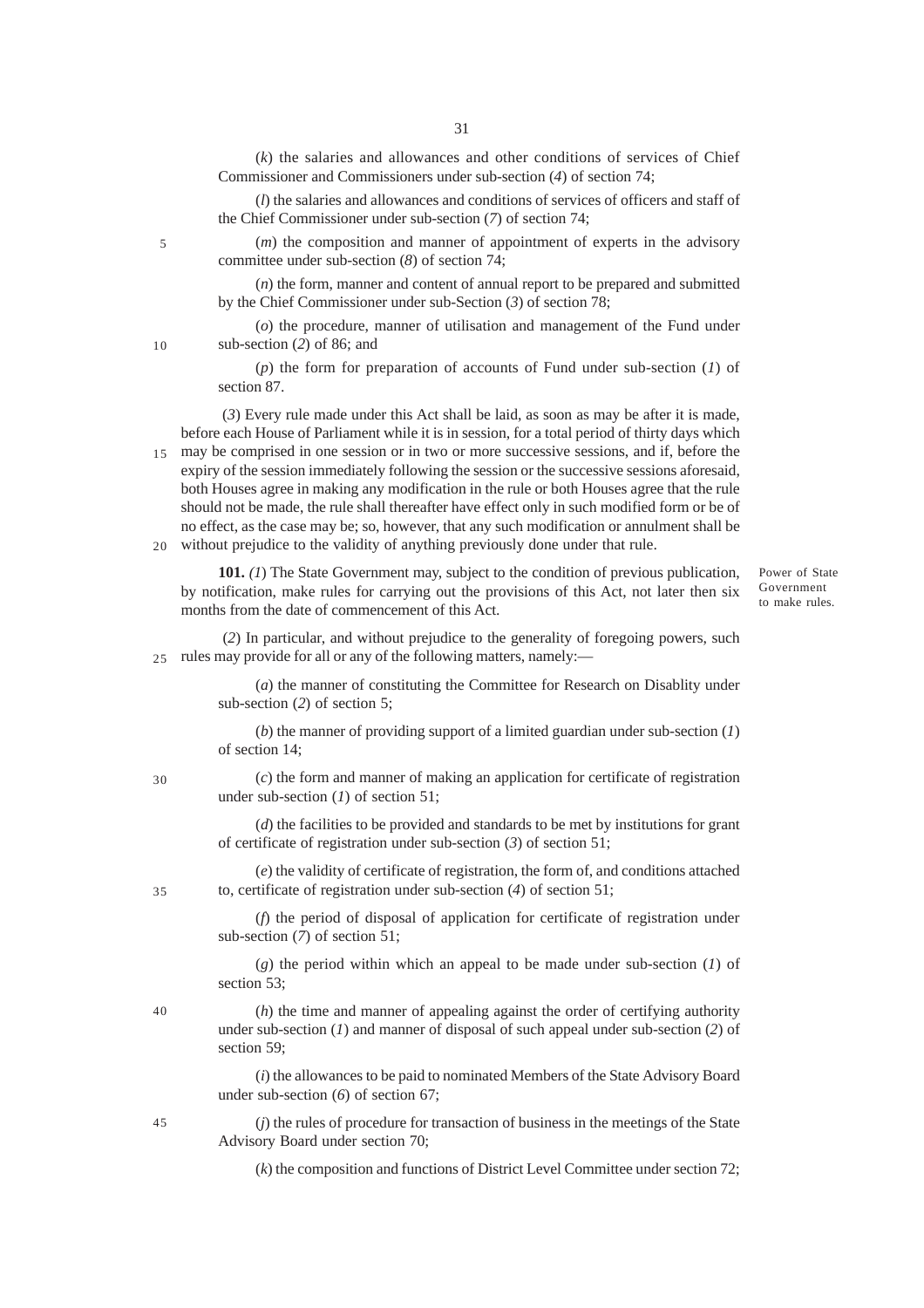(*l*) salaries, allowances and other conditions of services of State Commissioner under sub-section (*3*) of section 79;

(*m*) the salaries, allowances and conditions of services of officers and staff of the State Commissioner under sub-section (*3*) of section 79;

(*n*) the form, manner and content of annual and special reports to be prepared and submitted by the State Commissioner under sub-section (*3*) of section 83; 5

(*o*) the composition and manner of appointment of experts in the advisory committe under sub-section (*7*) of section 79;

(*p*) the fee or remuneration to be paid to the Special Public Prosecutor under subsection (*2*) of section 85.

(*q*) the manner of constitution of State Fund for persons with disabilities under sub-section  $(I)$ , and the manner of utilisation and management of State Fund under sub-section (*2*) of section 88;

(*r*) the form for preparation of accounts of the State Fund for persons with disabilities under sub-section (*3*) of section 88;

15

20

10

1 of 1996.

 (*3*) Every rule made by the State Government under this Act shall be laid, as soon as may be after it is made, before each House of the State Legislature where it consists of two Houses, or where such State Legislature consists of one House, before that House.

**102.** *(1*) The Persons with Disabilities (Equal Opportunity Protection of Rights and Full Participation) Act, 1995 is hereby repealed.

 (*2*) Notwithstanding the repeal of the said Act, anything done or any action taken under the said Act, shall be deemed to have been done or taken under the corresponding provisions of this Act.

Repeal and savings.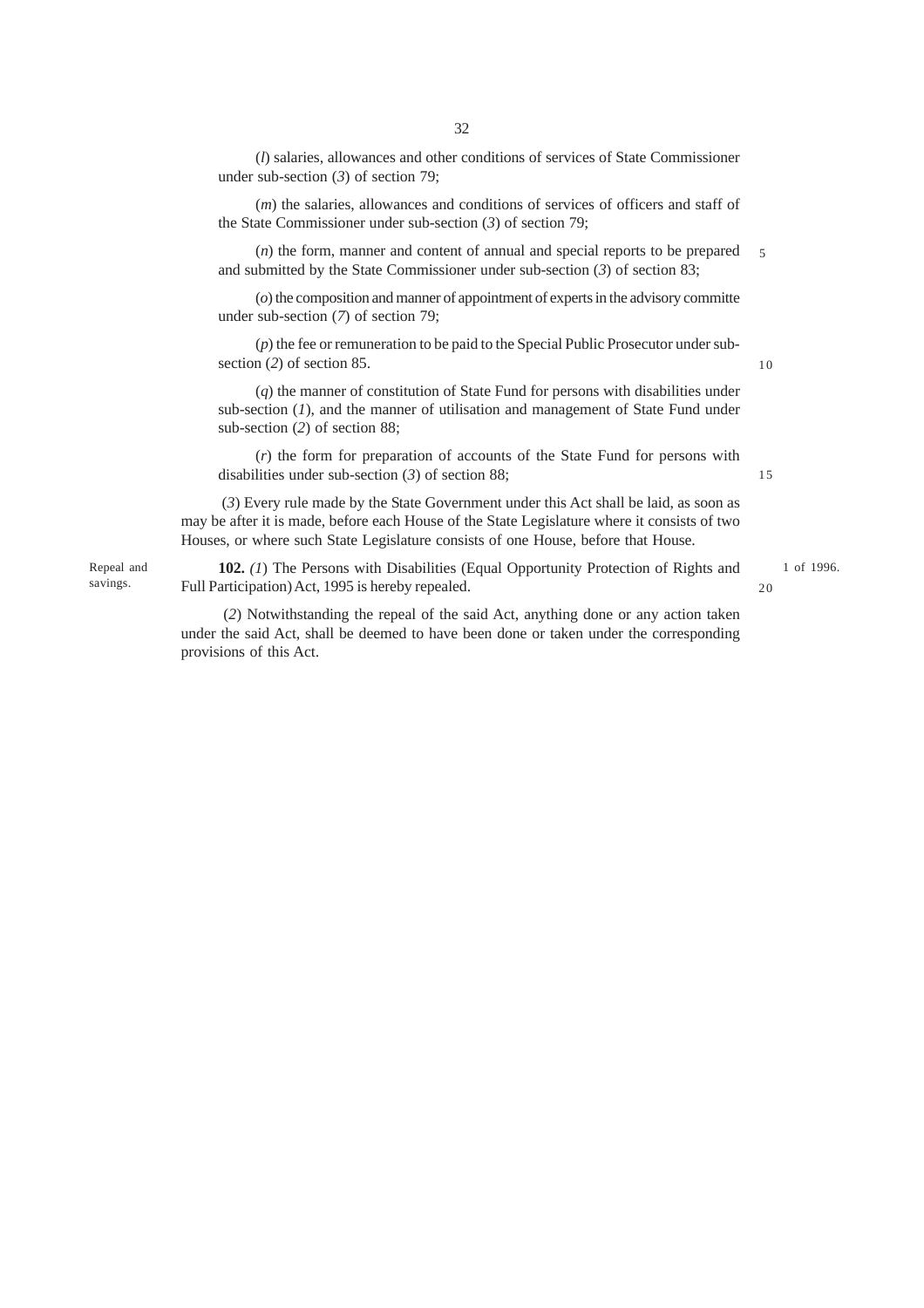#### THE SCHEDULE

#### [*See* clause (*zc*) of section 2]

## SPECIFIED DISABILITY

#### 1. Physical disability.—

A. Locomotor disability (a person's inability to execute distinctive activities associated with movement of self and objects resulting from affliction of musculoskeletal or nervous system or both), including—

(*a*) "leprosy cured person" means a person who has been cured of leprosy but is suffering from—

(*i*) loss of sensation in hands or feet as well as loss of sensation and paresis in the eye and eye-lid but with no manifest deformity;

(*ii*) manifest deformity and paresis but having sufficient mobility in their hands and feet to enable them to engage in normal economic activity;

(*iii*) extreme physical deformity as well as advanced age which prevents him/her from undertaking any gainful occupation, and the expression "leprosy cured" shall construed accordingly;

(*b*) "cerebral palsy" means a Group of non-progressive neurological condition affecting body movements and muscle coordination, caused by damage to one or more specific areas of the brain, usually occurring before, during or shortly after birth;

(*c*) "dwarfism" means a medical or genetic condition resulting in an adult height of 4 feet 10 inches (147 centimeters) or less;

(*d*) "muscular dystrophy" means a group of hereditary genetic muscle disease that weakens the muscles that move the human body and persons with multiple dystrophy have incorrect and missing information in their genes, which prevents them from making the proteins they need for healthy muscles. It is characterised by progressive skeletal muscle weakness, defects in muscle proteins, and the death of muscle cells and tissue;

(*e*) "acid attack victims" means a person disfigured due to violent assaults by throwing of acid or similar corrosive substance.

#### B. Visual impairment—

(*a*) "blindness" means a condition where a person has any of the following conditions, after best correction—

(*i*) total absence of sight; or

(*ii*) visual acuity less than 3/60 or less than 10/200 (Snellen) in the better eye with best possible correction; or

(*iii*) limitation of the field of vision subtending an angle of less than 10 degree.

(*b*) "low-vision" means a condition where a person has any of the following conditons, namely:—

(*i*) visual acuity not exceeding 6/18 or less than 20/60 upto 3/60 or upto 10/200 (Snellen) in the better eye with best possible corrections; or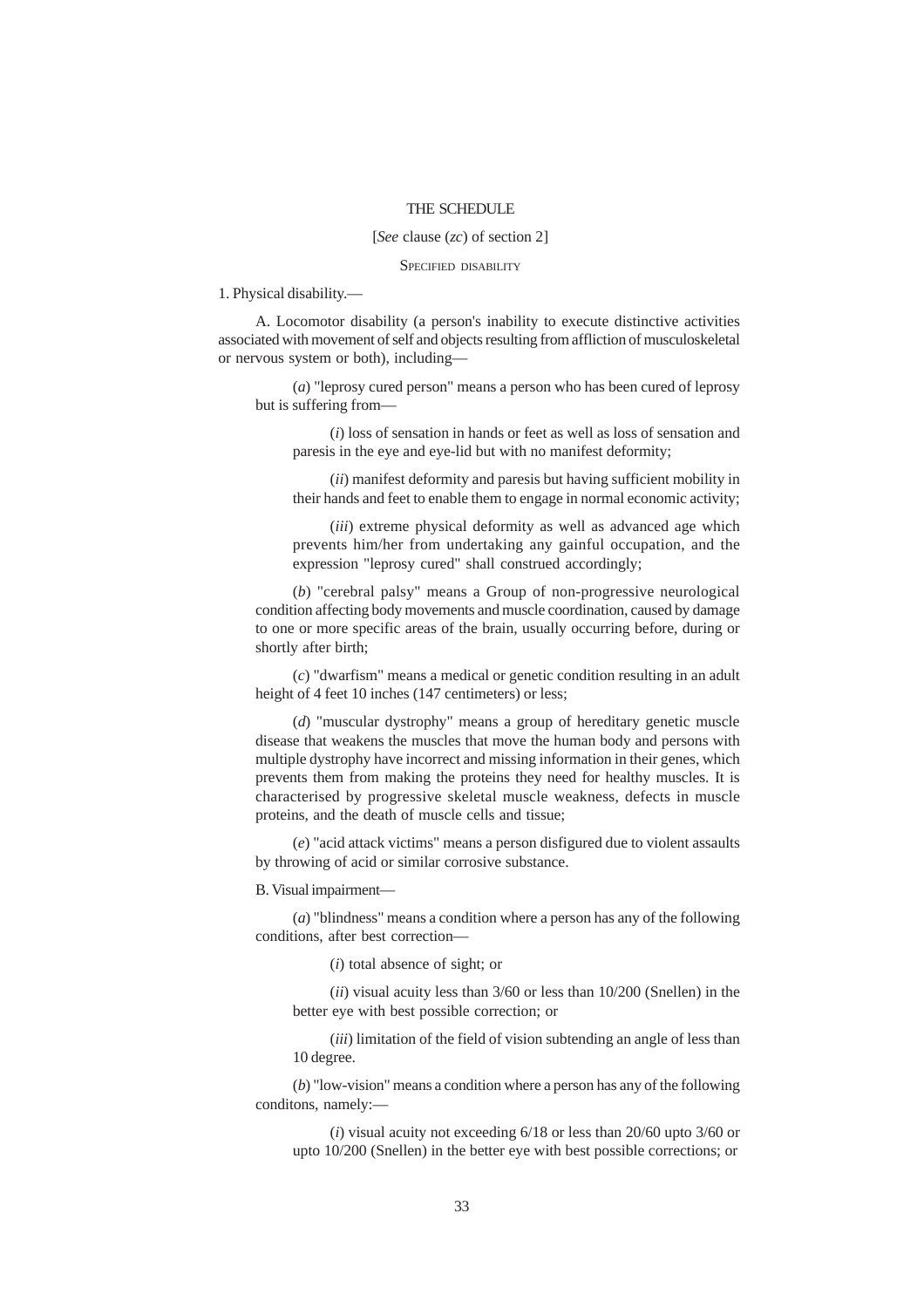(*ii*) limitation of the field of vision subtending an angle of less than 40 degree up to 10 degree.

#### C. Hearing impairment—

(*a*) "deaf" means persons having 70 DB hearing loss in speech frequencies in both ears;

(*b*) "hard of hearing" means person having 60DB to 70 DB hearing loss in speech frequencies in both ears;

D. "speech and language disability" means a permanent disability arising out of conditions such as laryngectomy or aphasia affecting one or more components of speech and language due to organic or neurological causes.

2. Intellectual disability, a condition characterised by significant limitation both in intellectual functioning (rasoning, learning, problem solving) and in adaptive behaviour which covers a range of every day, social and practical skills, including—

(*a*) "specific learning disabilities" means a heterogeneous group of conditions wherein there is a deficit in processing language, spoken or written, that may manifest itself as a difficulty to comprehend, speak, read, write, spell, or to do mathematical calculations and includes such conditions as perceptual disabilities, dyslexia, dysgraphia, dyscalculia, dyspraxia and developmental aphasia;

(*b*) "autism spectrum disorder" means a neuro-developmental condition typically appearing in the first three years of life that significantly affects a person's ability to communicate, understand relationships and relate to others, and is frequently associated with unusal or stereotypical rituals or behaviors.

### 3. Mental behavior.—

"mental illness" means a substantial disorder of thinking, mood, perception, orientation or memory that grossly impairs judgment, behaviour, capacity to recognise reality or ability to meet the ordinary demands of life, but does not include retardation which is a conditon of arrested or incomplete development of mind of a person,specially characterised by sub normality of intelligence.

## 4. Disability caused due to—

(*a*) chronic neurological conditions, such as—

(*i*) "multiple sclerosis" means an inflammatory, nervous system disease in which the myelin sheaths around the axons of nerve cells of the brain and spinal cord are damaged, leading to demyelination and affecting the ability of nerve cells in the brain and spinal cord to communicate with each other;

(*ii*) "parkinson's disease" means a progressive disease of the nervous system marked by tremor, muscular rigidity, and slow, imprecise movement, chiefly affecting middle-aged and elderly people associated with degeneration of the basal ganglia of the brain and a deficiency of the neurotransmitter dopamine.

## (*b*) Blood disorder—

(*i*) "haemophilia" means an inheritable disease, usually affecting only male but transmitted by women to their male children, characterised by loss or impairment of the normal clotting ability of blood so that a minor would may result in fatal bleeding;

(*ii*) "thalassemia" means a group of inherited disorders characterised by reduced or absent amounts of haemoglobin.

(*iii*) "sickle cell disease" means a hemolytic disorder characterised by chronic anemia, painful events, and various complications due to associated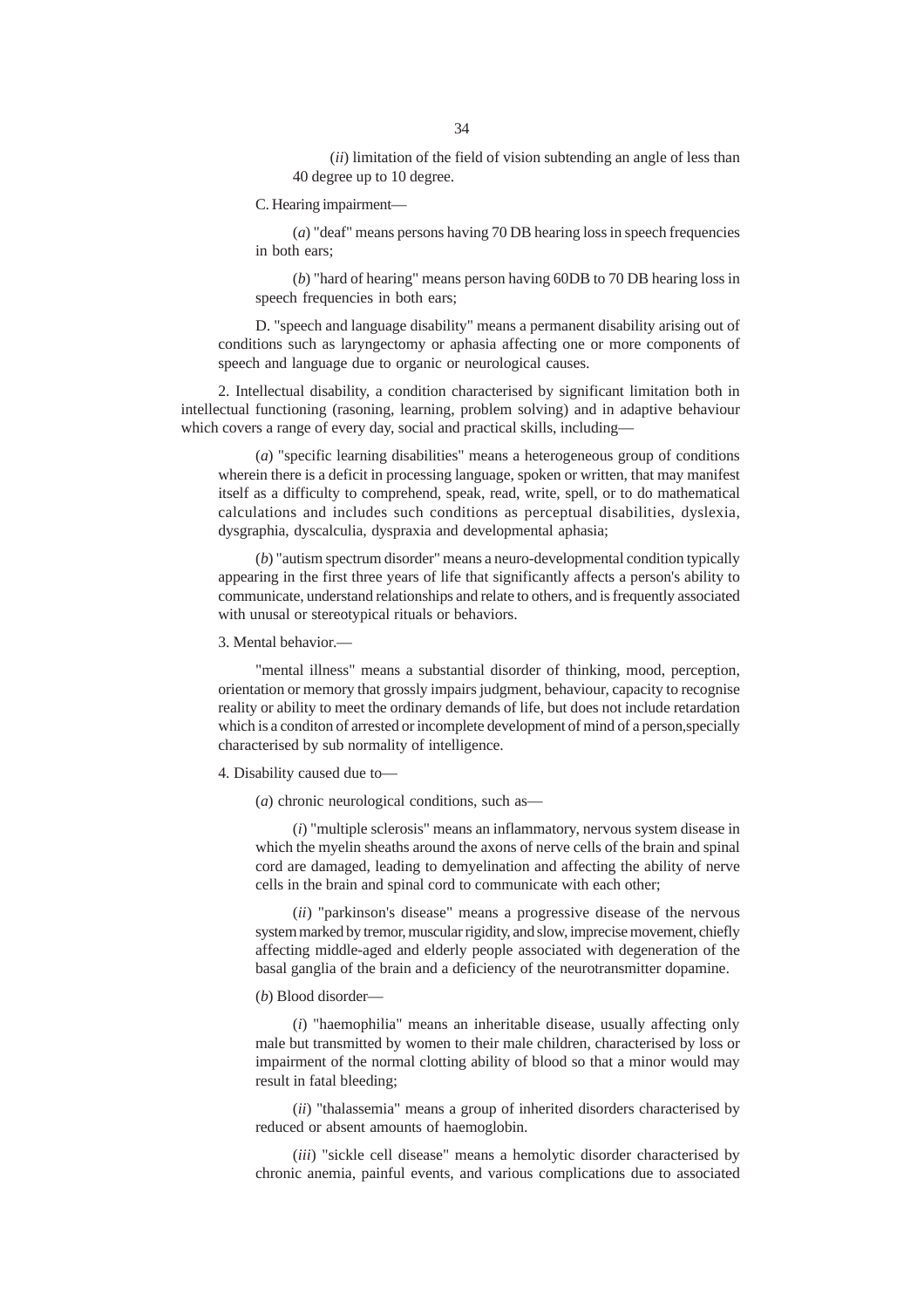tissue and organ damage; "hemolytic" refers to the destruction of the cell memmbrane of red blood cells resulting in the release of hemoglobin.

5. Multiple Disabilities (more than one of the above specified disabilities) including deaf blineness which means a condition in which a person may have combination of hearing and visual impairments causing severe communication, developmental, and educational problems.

6. Any other category as may be notified by the Central Government.